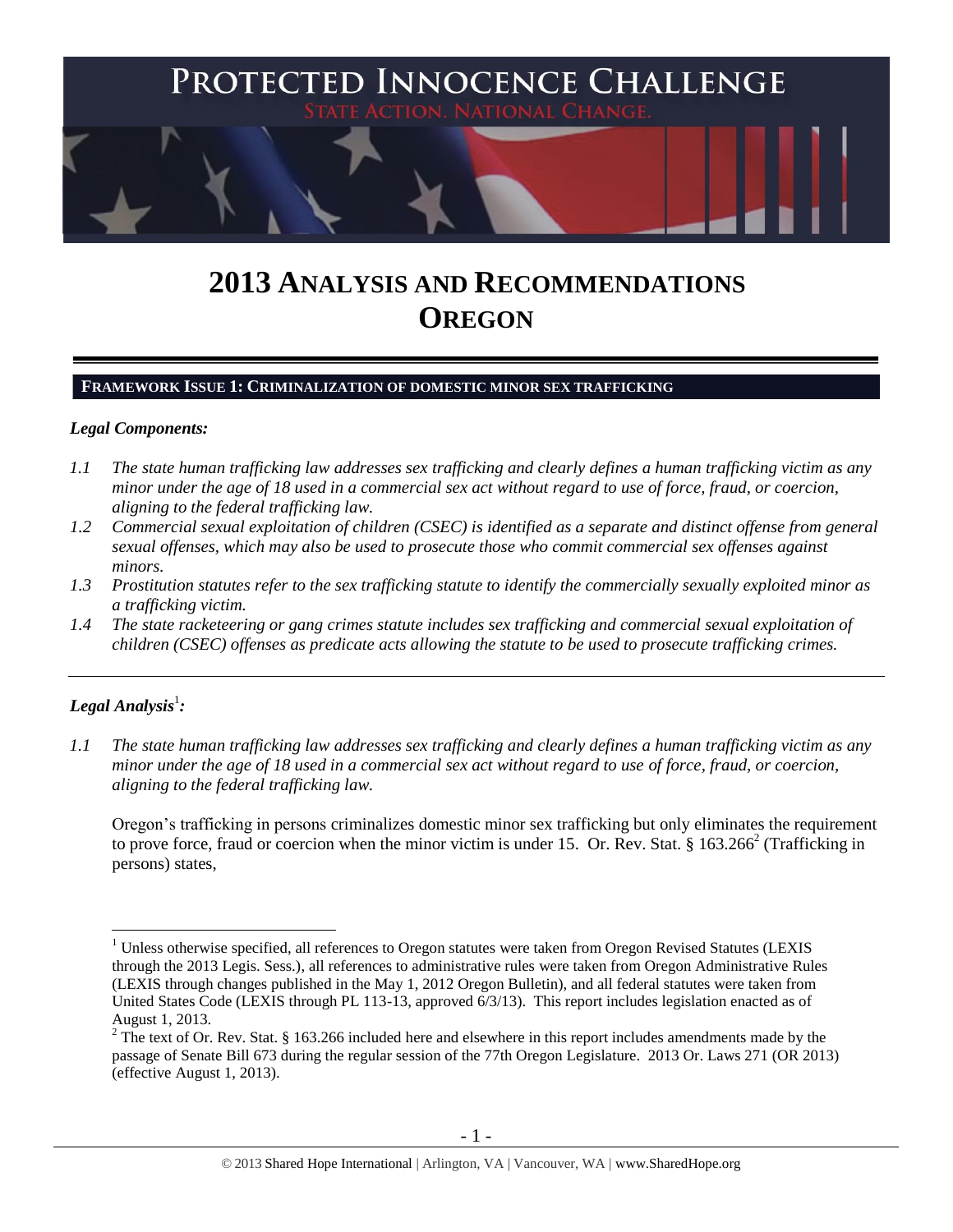(1) A person commits the crime of trafficking in persons if the person knowingly recruits, entices, harbors, transports, provides or obtains by any means, or attempts to recruit, entice, harbor, transport, provide or obtain by any means, another person and:

(a) The person knows that the other person will be subjected to involuntary servitude as described in ORS 163.263 [Subjecting another person to involuntary servitude in the second degree] or

163.264 [Subjecting another person to involuntary servitude in the first degree];

(b) The person knows or recklessly disregards the fact that force, fraud or coercion will be used to cause the other person to engage in a commercial sex act; or

(c) The person knows or recklessly disregards the fact that the other person is under 15 years of age and will be used in a commercial sex act.

(2) A person commits the crime of trafficking in persons if the person knowingly benefits financially or receives something of value from participation in a venture that involves an act prohibited by subsection (1) of this section or ORS 163.263 or 163.264.

Or. Rev. Stat. § 163.263 (Subjecting another person to involuntary servitude in the second degree) states,

(1) A person commits the crime of subjecting another person to involuntary servitude in the second degree if the person knowingly and without lawful authority forces or attempts to force the other person to engage in services by:

(a) Abusing or threatening to abuse the law or legal process;

(b) Destroying, concealing, removing, confiscating or possessing an actual or purported passport or immigration document or another actual or purported government identification document of a person;

(c) Threatening to report a person to a government agency for the purpose of arrest or deportation;

(d) Threatening to collect an unlawful debt; or

(e) Instilling in the other person a fear that the actor will withhold from the other person the necessities of life, including but not limited to lodging, food and clothing.

(2) Subjecting another person to involuntary servitude in the second degree is a Class C felony.

Or. Rev. Stat. § 163.264 (Subjecting another person to involuntary servitude in the first degree) states,

(1) A person commits the crime of subjecting another person to involuntary servitude in the first degree if the person knowingly and without lawful authority forces or attempts to force the other person to engage in services by:

(a) Causing or threatening to cause the death of or serious physical injury to a person; or

(b) Physically restraining or threatening to physically restrain a person.

(2) Subjecting another person to involuntary servitude in the first degree is a Class B felony.

Or. Rev. Stat. § 163.261 (Definitions) provides the definition of "services" for § 163.263 (Subjecting another person to involuntary servitude in the second degree) and § 163.264 (Subjecting another person to involuntary servitude in the first degree) by stating, "As used in ORS § 163.263 and § 163.264, 'services' means activities performed by one person under the supervision or for the benefit of another person." This definition limits application to traffickers and facilitators.

A conviction under Or. Rev. Stat. §§ 163.266(1)(b) or (c) is punishable as a Class A felony by imprisonment up to 20 years and a possible fine not to exceed \$375,000. Or. Rev. Stat. §§ 163.266(5), 161.605(1), 161.625(1)(b). A conviction under (1)(a) or (2) of this section is a Class B felony punishable by a maximum imprisonment of 10 years and a possible fine not to exceed \$250,000. Or. Rev. Stat. §§ 163.266(4), 161.605(2), 161.625(1)(c). However, under Or. Rev. Stat. § 161.625(3)(a), "If a person has gained money or property through the commission of a felony, then upon conviction thereof the court, in lieu of imposing the fine authorized . . . may sentence the defendant to pay an amount, fixed by the court, not exceeding double the amount of the defendant's gain from the commission of the crime."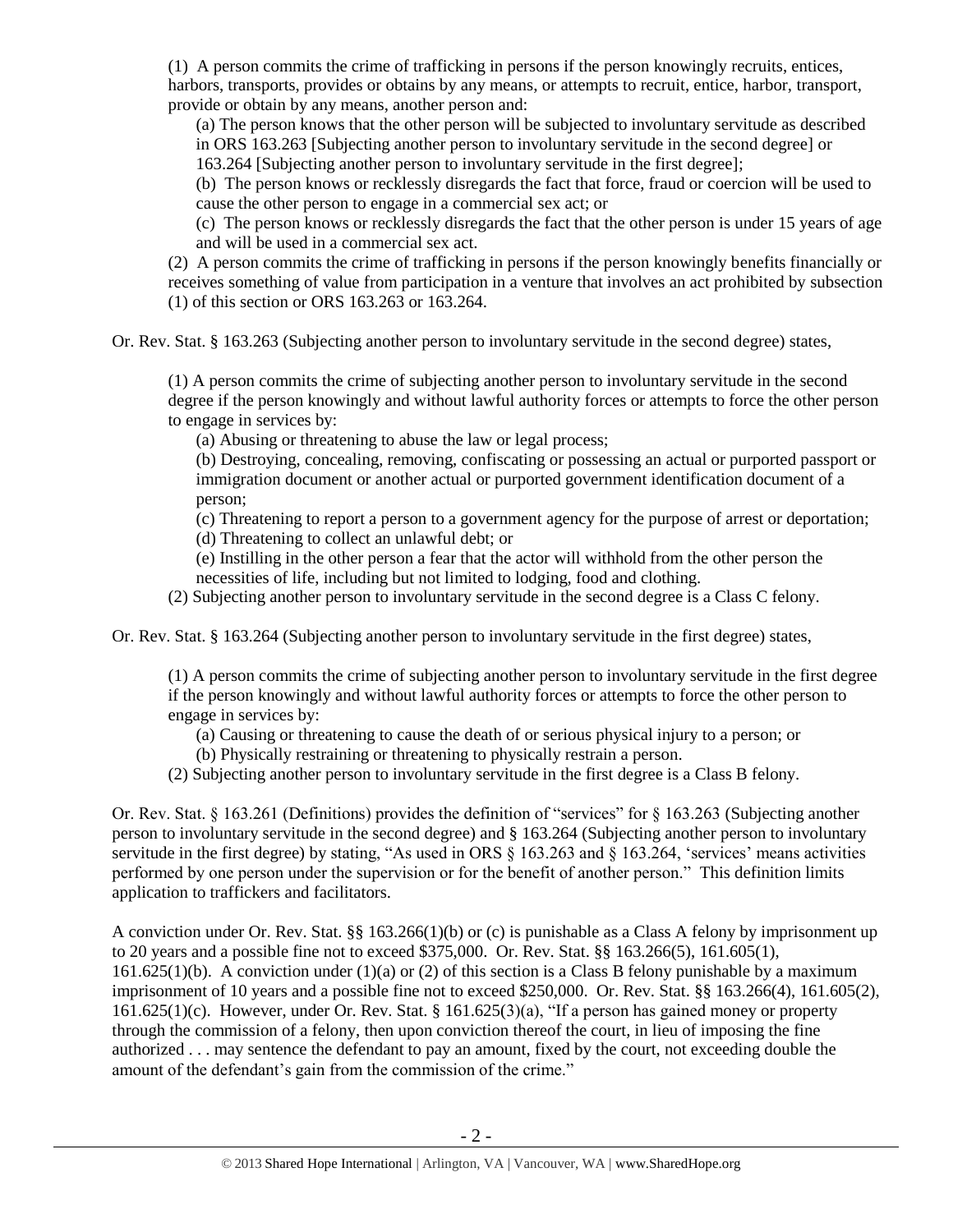- 1.1.1 Recommendation: Amend Or. Rev. Stat. § 163.266(1) (Trafficking in persons) to eliminate the requirement to prove force, fraud, or coercion in the sex trafficking of a minor under  $18<sup>3</sup>$
- *1.2 Commercial sexual exploitation of children (CSEC) is identified as a separate and distinct offense from general sexual offenses, which may also be used to prosecute those who commit commercial sex offenses against minors.*

Three laws treat CSEC as distinct crimes in Oregon:

1. Or. Rev. Stat. § 167.017(1)<sup>4</sup> (Compelling prostitution) makes it illegal if a person

<span id="page-2-0"></span>(a) Uses force or intimidation to compel another to engage in prostitution or attempted prostitution; (b) Induces or causes a person under 18 years of age to engage in prostitution;

(c) Aids or facilitates the commission of prostitution or attempted prostitution by a person under 18 years of age; or

<span id="page-2-4"></span><span id="page-2-3"></span><span id="page-2-2"></span>(d) Induces or causes the spouse, child or stepchild of the person to engage in prostitution.

A conviction under Or. Rev. Stat. § 167.017(1) is punishable as a Class B felony by imprisonment up to 10 years and a possible fine not exceeding \$250,000. Or. Rev. Stat. §§ 167.017(2), 161.605(2), 161.625(1)(c).

- 2. Or. Rev. Stat. § 163.670(1) (Using child in display of sexually explicit conduct) states in part, "A person commits the crime of using a child<sup>5</sup> in a display of sexually explicit conduct<sup>6</sup> if the person employs, authorizes, permits, compels or induces a child to participate or engage in sexually explicit conduct for any person to observe or to record in a visual recording."<sup>7</sup> A conviction under Or. Rev. Stat. § 163.670 is punishable as a class A felony by imprisonment up to 20 years and a possible fine not to exceed \$375,000. Or. Rev. Stat. §§ 163.670(2), 161.605(1), 161.625(1)(b).
- 3. Enacted Senate Bill 673, Ch. 720,  $\S 4^8$  (Purchasing sex with a minor) states,

"Sexually explicit conduct" means actual or simulated:

(a) Sexual intercourse or deviant sexual intercourse;

- or opposite sex or between humans and animals;
- (c) Penetration of the vagina or rectum by any object other than as part of a medical diagnosis or treatment or as part of a personal hygiene practice;
- (d) Masturbation;

<span id="page-2-1"></span> $\overline{a}$ 

- (e) Sadistic or masochistic abuse; or
- (f) Lewd exhibition of sexual or other intimate parts.

 $8$  The text of enacted Senate Bill 673, Ch. 720, § 4 (Purchasing sex with a minor) included here and elsewhere in this report includes new language made by the passage of Senate Bill 673 during the regular session of the 77th Oregon Legislature. 2013 Or. Laws 271 (OR 2013) (effective August 1, 2013)(signed 8/1/13, not yet codified).

 $3$  Subsequent recommendations in this report referring to the state human trafficking laws are predicated upon the recommendations contained in Section 1.1 being previously or simultaneously implemented.

 $4$  The text of Or. Rev. Stat. § 167.017 included here and elsewhere in this report includes amendments made by the passage of House Bill 2334 during the regular session of the 77th Oregon Legislature. 2013 Or. Laws 271 (OR 2013) (effective June 4, 2013).

 $5$  Or. Rev. Stat. § 163.665(1) (Definitions) defines "child" as "a person who is less than 18 years of age, and any reference to a child in relation to a visual recording of the child is a reference to a person who was less than 18 years of age at the time the original image in the visual recording was created and not the age of the person at the time of an alleged offense relating to the subsequent reproduction, use or possession of the visual recording."  $6$  Or. Rev. Stat. § 163.665(3) (Definitions) states,

<sup>(</sup>b) Genital-genital, oral-genital, anal-genital or oral-anal contact, whether between persons of the same

<sup>&</sup>lt;sup>7</sup> Or. Rev. Stat. § 163.665(5) (Definitions) states, "'Visual recording' includes, but is not limited to, photographs, films, videotapes and computer and other digital pictures, regardless of the manner in which the recording is stored."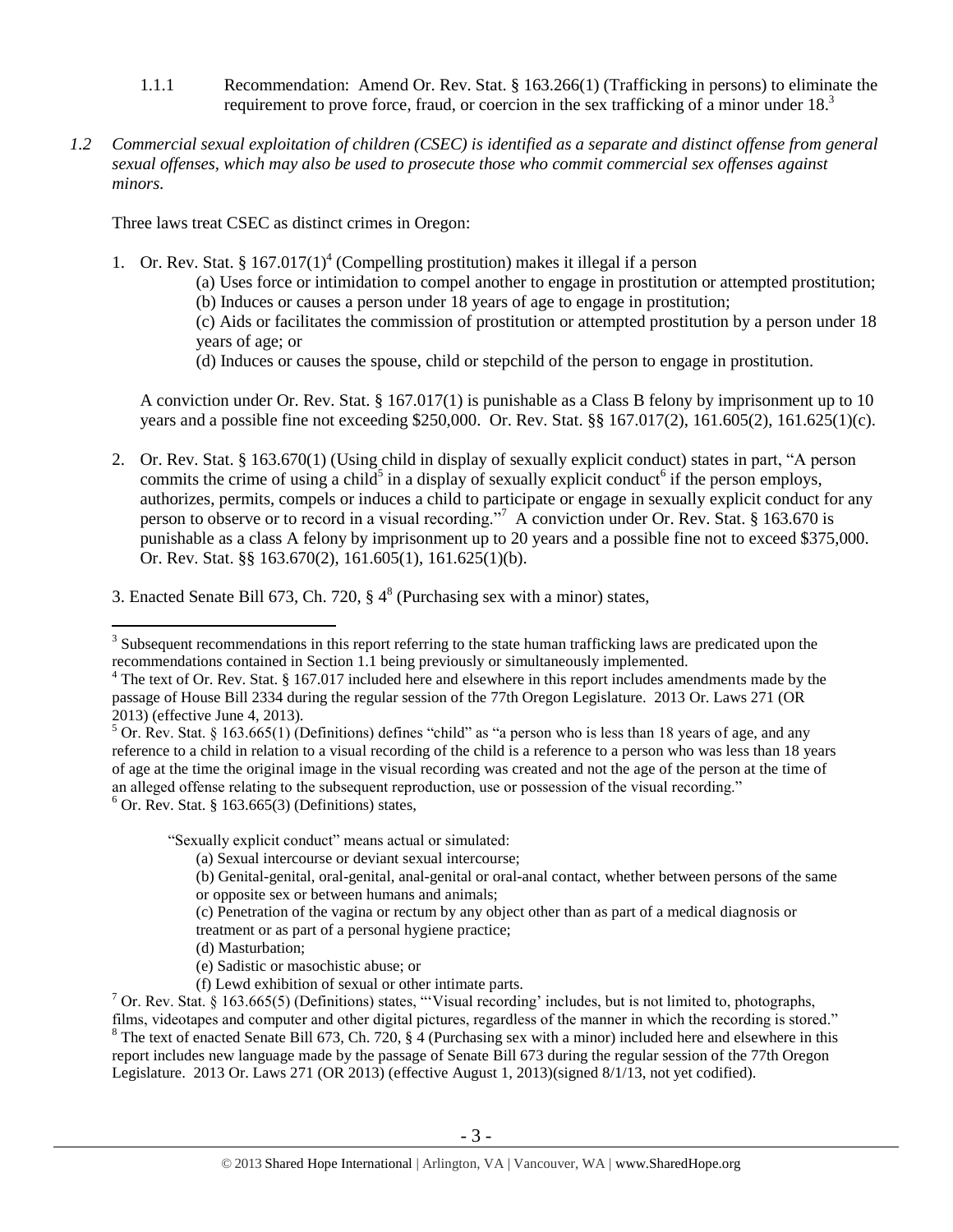(1) A person commits the crime of purchasing sex with a minor<sup>9</sup> if the person pays, or offers or agrees to pay, a fee to engage in sexual intercourse or sexual contact with a minor.

<span id="page-3-0"></span>(2) (a) If the person does not have a prior conviction under this section at the time of the offense, purchasing sex with a minor is a Class C felony and the person may use a defense described in ORS  $163.325^{10}$  only if the minor was at least 16 years of age. (b) If the person has one or more prior convictions under this section at the time of the offense, purchasing sex with a minor is a Class B felony, the state need not prove that the person knew the minor was under 18 years of age and the person may not use a defense described in ORS 163.325.

<span id="page-3-1"></span>A mandatory minimum sentence for a first conviction is "a fine in the amount of \$10,000, a term of incarceration of at least 30 days and completion of a john school program," and the second or subsequent conviction is "a fine in the amount of \$20,000 and the court shall designate the offense as a sex crime under ORS 181.594." Enacted Senate Bill 673, Ch. 720, § 4(3)(a). Otherwise, a Class C felony is punishable by imprisonment up to 5 years and a possible fine not to exceed \$125,000, and a Class B felony is punishable by imprisonment up to 10 years and a possible fine not exceeding \$250,000. Enacted Senate Bill 673, Ch. 720, § 4(2)(a), (b), 161.605(2), (3), 161.625(1)(c), (d).<sup>11</sup>

Several other laws, although not expressly commercial in nature, also may be applicable in cases involving the commercial sexual exploitation of a child:

- 1. Or. Rev. Stat. § 163.355(1) (Rape in the third degree) states, "A person commits the crime of rape in the third degree if the person has sexual intercourse with another person under 16 years of age." A conviction under Or. Rev. Stat. § 163.355(1) is punishable as a Class C felony by imprisonment up to 5 years and a possible fine not to exceed \$125,000. Or. Rev. Stat. §§ 163.355(2), 161.605(3), 161.625(1)(d).
- 2. Or. Rev. Stat. § 163.365(1) (Rape in the second degree) states, "A person who has sexual intercourse with another person commits the crime of rape in the second degree if the other person is under 14 years of age." A conviction under Or. Rev. Stat. § 163.365(1) is punishable as a Class B felony by imprisonment up to 10 years and a possible fine not to exceed \$250,000." Or. Rev. Stat. §§ 163.365(2), 161.605(2), 161.625(1)(c).
- 3. Or. Rev. Stat. § 163.375(1) (Rape in the first degree) states,

(1) A person who has sexual intercourse with another person commits the crime of rape in the first degree if:

- (a) The victim is subjected to forcible compulsion by the person;
- (b) The victim is under 12 years of age;

<sup>&</sup>lt;sup>9</sup> "Minor" is defined as "a person under 18 years of age" under enacted Senate Bill 673, Ch. 720,  $\S$  4(4)(b).  $10$  Or. Rev. Stat. § 163.325 states, in relevant part,

<sup>(1)</sup> In any prosecution under [ORS 163.355](https://a.next.westlaw.com/Link/Document/FullText?findType=L&pubNum=1000534&cite=ORSTS163.355&originatingDoc=NDBCF4B80B52311DB8E46AD894CF6FAAB&refType=LQ&originationContext=document&transitionType=DocumentItem&contextData=(sc.DocLink)) to [163.445](https://a.next.westlaw.com/Link/Document/FullText?findType=L&pubNum=1000534&cite=ORSTS163.445&originatingDoc=NDBCF4B80B52311DB8E46AD894CF6FAAB&refType=LQ&originationContext=document&transitionType=DocumentItem&contextData=(sc.DocLink)) [Sexual offenses chapter] in which the criminality of conduct depends on a child's being under the age of 16, it is no defense that the defendant did not know the child's age or that the defendant reasonably believed the child to be older than the age of 16. (2) When criminality depends on the child's being under a specified age other than 16, it is an affirmative defense for the defendant to prove that the defendant reasonably believed the child to be above the specified age at the time of the alleged offense.

<sup>&</sup>lt;sup>11</sup> A buver is subject to mandatory minimum fines and penalties under enacted Senate Bill 673, Ch. 720, § 4, and a first conviction results in a fine no less than \$10,000, imprisonment for at least 30 days, and completion of a john school program. A second or subsequent conviction shall result in a fine no less than \$20,000 and the court's designation of the offense as a sex crime pursuant to Or. Rev. Stat. § 181.594. Enacted Senate Bill 673, Ch. 720, §  $4(3)(b)(A), (B).$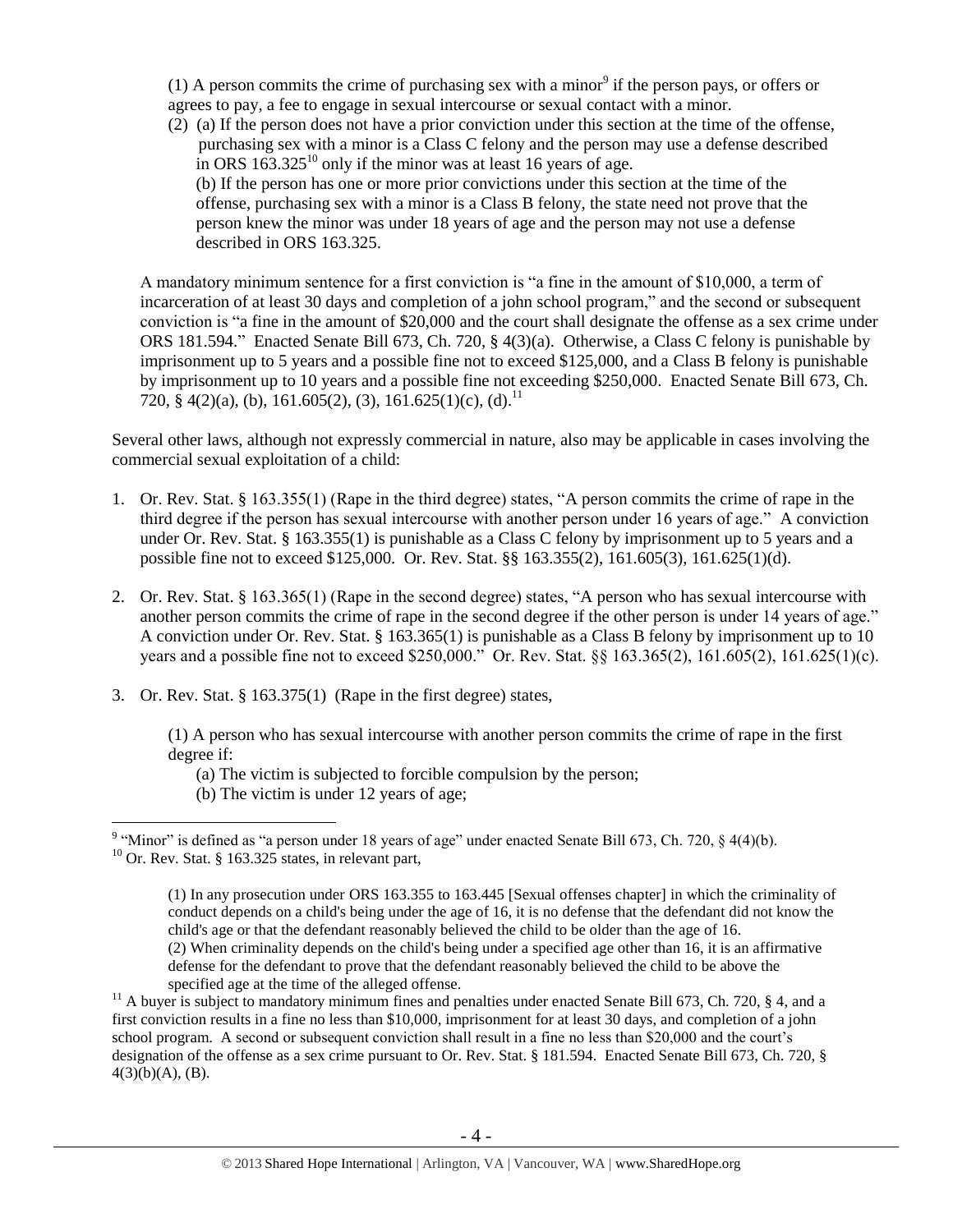. . . . .

A conviction under Or. Rev. Stat. § 163.375(1) is punishable as a Class A felony by imprisonment up to 20 years and a possible fine not to exceed \$375,000. Or. Rev. Stat. §§ 163.375(2), 161.605(1), 161.625(1)(b).

- 4. Or. Rev. Stat. § 163.408(1) (Unlawful sexual penetration in the second degree) states that "a person commits the crime of unlawful sexual penetration in the second degree if the person penetrates the vagina, anus or penis of another with any object other than the penis or mouth of the actor and the victim is under 14 years of age." A conviction under Or. Rev. Stat. § 163.408(1) is punishable as a Class B felony by imprisonment up to 10 years and a possible fine not to exceed \$250,000." Or. Rev. Stat. §§ 163.408(2), 161.605(2), 161.625(1)(c).
- 5. Or. Rev. Stat. § 163.411(1) (Unlawful sexual penetration in the first degree) states,

(1) Except as permitted under ORS 163.412 [Exceptions to unlawful sexual penetration prohibition], a person commits the crime of unlawful sexual penetration in the first degree if the person penetrates the vagina, anus or penis of another with any object other than the penis or mouth of the actor and:

- (a) The victim is subjected to forcible compulsion;
- (b) The victim is under 12 years of age; or

(c) The victim is incapable of consent by reason of mental defect, mental incapacitation or physical helplessness.

A conviction under Or. Rev. Stat. § 163.411(1) is punishable as a Class A felony by imprisonment up to 20 years and a possible fine not to exceed \$375,000. Or. Rev. Stat. §§ 163.411(2), 161.605(1), 161.625(1)(b).

- 6. Or. Rev. Stat. §163.415(1)(a)(B) (Sexual abuse in the third degree) makes it illegal if any person "subjects another person to sexual contact and: . . . (B) The victim is incapable of consent by reason of being under 18 years of age." A conviction under Or. Rev. Stat. § 163.415(1) is punishable as a Class A misdemeanor by imprisonment up to 1 year and a possible fine not to exceed \$6,250. Or. Rev. Stat. §§ 163.415(2), 161.615(1), 161.635(a).
- 7. Or. Rev. Stat. § 163.427(1)(a)(A) (Sexual abuse in the first degree) makes it illegal if any person "[s]ubjects another person to sexual contact and: (A) The victim is less than 14 years of age." A conviction under Or. Rev. Stat. § 163.427(1)(a)(A) is punishable as a Class B felony by imprisonment up to 10 years and a possible fine not to exceed \$250,000. Or. Rev. Stat. §§ 163.427(2), 161.605(2),  $161.625(1)(c)$ .
- 8. Or. Rev. Stat. § 163.435(1) (Contributing to the sexual delinquency of a minor) states,

(1) A person 18 years of age or older commits the crime of contributing to the sexual delinquency of a minor if:

(a) Being a male, he engages in sexual intercourse with a female under 18 years of age; or

(b) Being a female, she engages in sexual intercourse with a male under 18 years of age; or

(c) The person engages in deviate sexual intercourse with another person under 18 years of age or causes that person to engage in deviate sexual intercourse.

A conviction under Or. Rev. Stat. § 163.435(1) is punishable as a Class A misdemeanor by imprisonment up to 1 year and a possible fine not to exceed \$6,250. Or. Rev. Stat. §§ 163.435(2), 161.615(1), 161.635(a).

9. Or. Rev. Stat. § 163.445(1) (Sexual misconduct) states, "A person commits the crime of sexual misconduct if the person engages in sexual intercourse or deviate sexual intercourse with an unmarried person under 18 years of age. A conviction under Or. Rev. Stat. 163.445(1) is punishable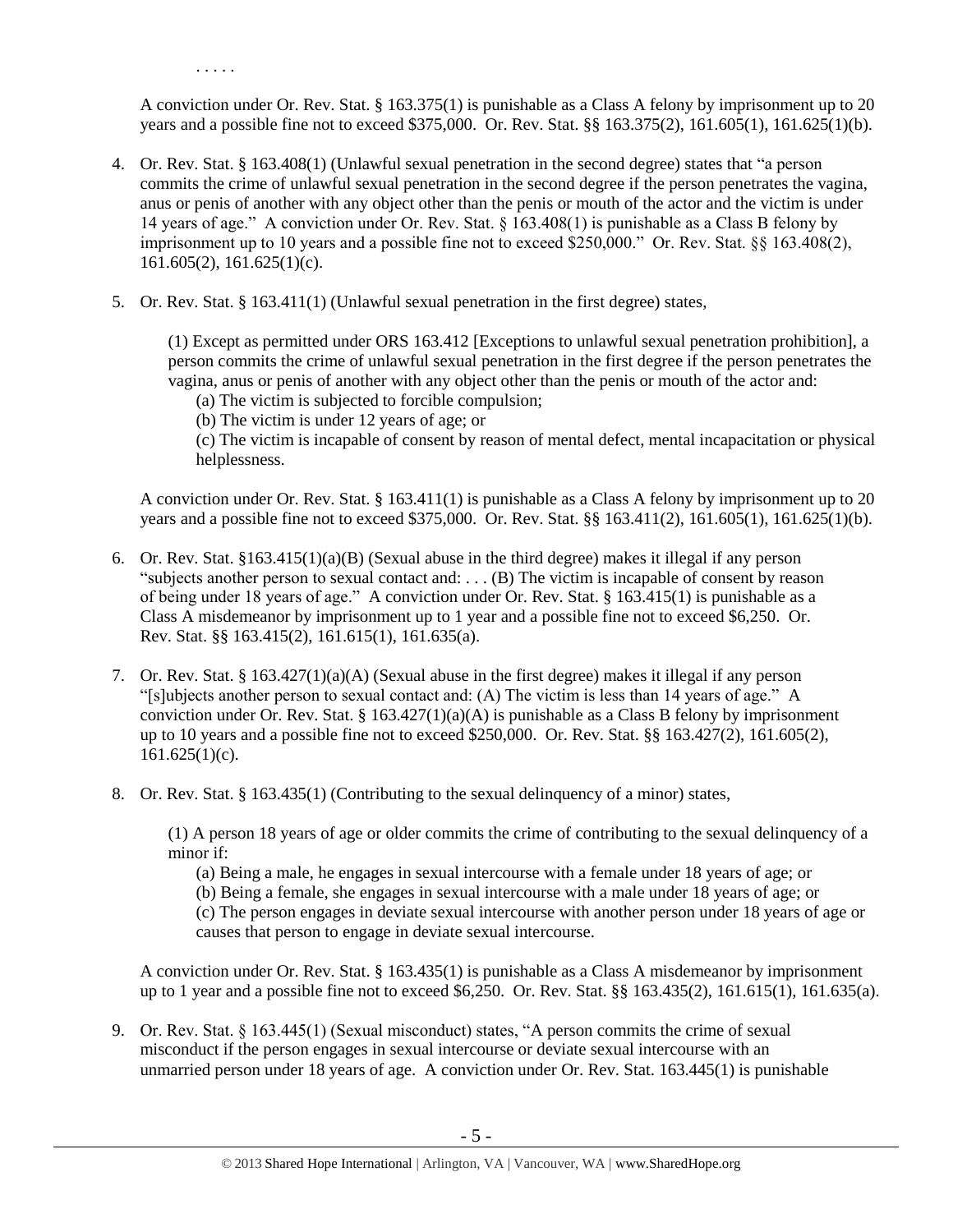as a Class C misdemeanor by imprisonment up to 30 days and a possible fine not to exceed \$1,250. Or. Rev. Stat. §§ 163.445(2), 161.615(3), 161.635(c).

10. Or. Rev. Stat. §  $167.057<sup>12</sup>$  (Luring a minor) states in part that

(1) A person commits the crime of luring a minor if the person furnishes to, or uses with, a minor a visual representation or explicit verbal description or narrative account of sexual conduct for the purpose of inducing the minor to engage in sexual conduct.

(5) Luring a minor is a Class C felony.

. . .

 $\overline{a}$ 

A Class C felony is punishable by imprisonment for up to 5 years. Or. Rev. Stat. § 161.605(3).

*1.3 Prostitution statutes refer to the sex trafficking statute to identify the commercially sexually exploited minor as a trafficking victim.* 

Or. Rev. Stat. § 167.007 (Prostitution) does not refer to the human trafficking law when the person charged is a minor.

- 1.3.1. Recommendation: Amend Or. Rev. Stat. § 167.017(1) (Compelling prostitution), § 163.670(1) (Using child in display of sexually explicit conduct), § 167.008 (Patronizing a prostitute), and § 167.007 (Prostitution) when the person engaged in prostitution is a minor, to refer to Or. Rev. Stat. § 163.266 (Trafficking in persons) to clarify that commercially sexually exploited minors and prostituted minors are human trafficking victims.
- *1.4 The state racketeering or gang crimes statute includes sex trafficking and commercial sexual exploitation of children (CSEC) offenses as predicate acts allowing the statute to be used to prosecute trafficking crimes.*

Oregon's racketeering provision, Or. Rev. Stat. § 166.720 (Racketeering activity unlawful; penalties) states,

(1) It is unlawful for any person who has knowingly received any proceeds derived, directly or indirectly, from a pattern of racketeering activity<sup>13</sup> or through the collection of an unlawful debt to use or invest, whether directly or indirectly, any part of such proceeds, or the proceeds derived from the investment or use thereof, in the acquisition of any title to, or any right, interest or equity in, real property or in the establishment or operation of any enterprise.

(2) It is unlawful for any person, through a pattern of racketeering activity or through the collection of an unlawful debt, to acquire or maintain, directly or indirectly, any interest in or control of any real property or enterprise.

 $(3)$  It is unlawful for any person employed by, or associated with, any enterprise to conduct or participate, directly or indirectly, in such enterprise through a pattern of racketeering activity or the collection of an unlawful debt.

(4) It is unlawful for any person to conspire or endeavor to violate any of the provisions of subsections (1), (2) or (3) of this section.

 $12$  The text of Or. Rev. Stat. § 167.057 included here and elsewhere in this report includes amendments made by the passage of Senate Bill 30 during the regular session of the 77th Oregon Legislature. 2013 Or. Laws 293 (OR 2013) (effective June 4, 2013).

 $^{13}$  Or. Rev. Stat. § 166.715(4) (Definitions) defines "pattern of racketeering activity" as "engaging in at least two incidents of racketeering activity that have the same or similar intents, results, accomplices, victims or methods of commission or otherwise are interrelated by distinguishing characteristics, including a nexus to the same enterprise, and are not isolated incidents, provided at least one of such incidents occurred after November 1, 1981, and that the last of such incidents occurred within five years after a prior incident of racketeering activity."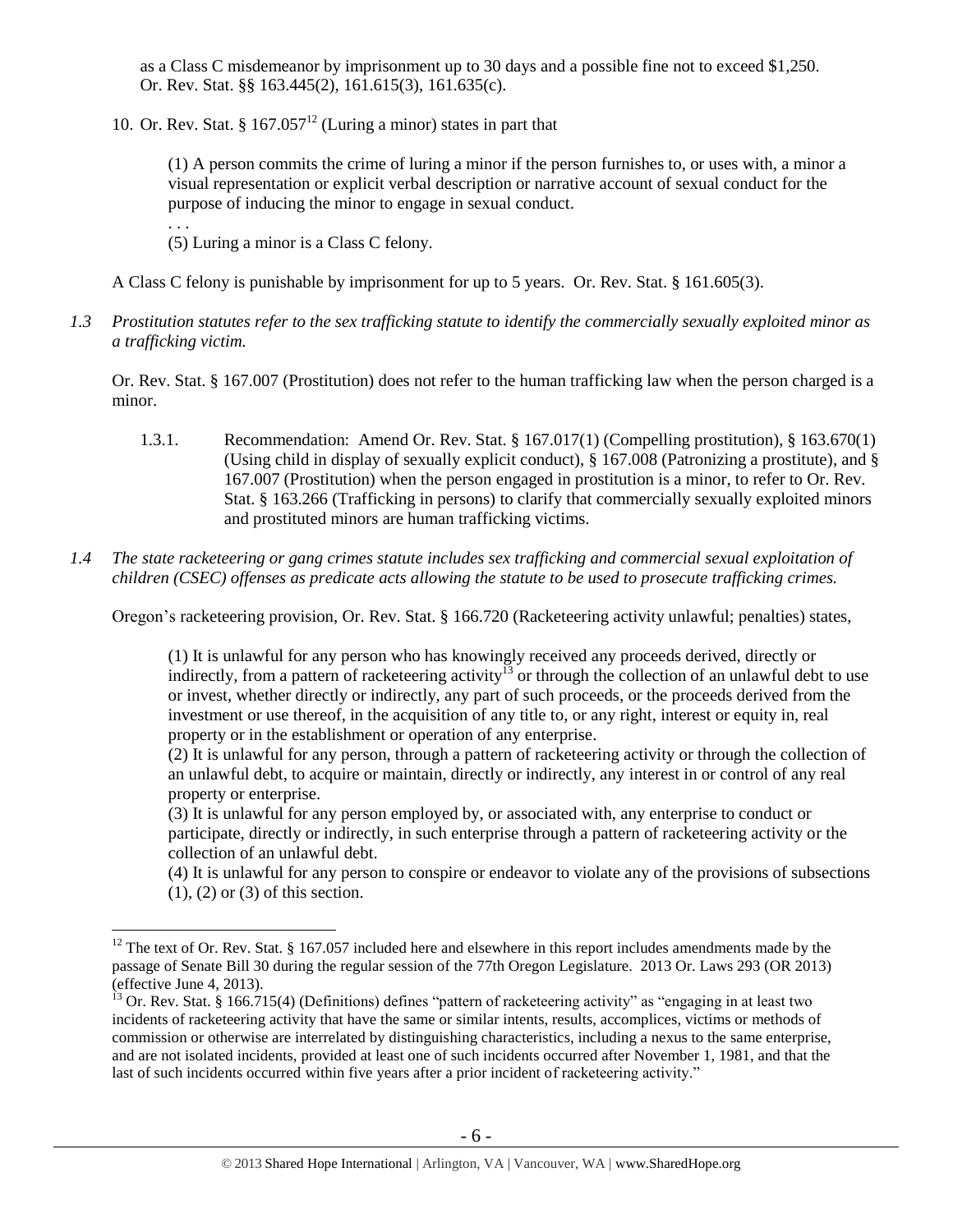(5)(a) Any person convicted of engaging in activity in violation of the provisions of subsections (1) to (4) of this section is guilty of a Class A felony.

<span id="page-6-1"></span><span id="page-6-0"></span>. . . .

Or. Rev. Stat. § 166.715(6)(a)(J), (T), (PP),  $(CCC)^{14}$  defines "racketeering activity" as including "ORS 163.665 to 163.693, relating to sexual conduct of children (ORS 163.670 [Using child in display of sexually explicit conduct]; ORS 163.684 – 163.687 [Encouraging child sexual abuse in the first, second or third degree]; ORS 163.688 – 163.689 [Possession of materials depicting sexually explicit conduct of a child in the first or second degree]) . . . 167.007 [Prostitution] to 167.017<sup>15</sup> [Compelling prostitution], 167.057<sup>16</sup> [Luring a minor], 167.062 [Sadomasochistic abuse or sexual conduct in live show] to 167.080 [Displaying obscene materials to minors], relating to prostitution, obscenity, sexual conduct …ORS 163.355 – 163.427 [Sexual offenses] . . . ORS 163.263 [Subjecting another person to involuntary servitude in the second degree], 163.264 [Subjecting another person to involuntary servitude in the first degree] or 163.266 [Trafficking in persons]."

A conviction under the racketeering provisions is punishable by imprisonment up to 20 years and a possible fine not to exceed \$375,000. Or. Rev. Stat. §§ 166.720(4), 161.605(1), 161.625(1)(b).

In addition, an offender convicted under the racketeering statute is subject to civil asset forfeiture.<sup>17</sup> Or. Rev. Stat. §§ 166.720(4), 161.605(1), 161.625(1)(b). Or. Rev. Stat.§ 166.725(2) (Remedies for violation of ORS 166.720; time limitation) states in part,

(2) All property, real or personal, including money, used in the course of, derived from or realized through conduct in violation of a provision of ORS 166.715 to 166.735 is subject to civil forfeiture to the state. The state shall dispose of all forfeited property as soon as commercially feasible. If property is not exercisable or transferable for value by the state, it shall expire. All forfeitures or dispositions under this section shall be made with due provision for the rights of innocent persons. . . . . . . .

 $14$  The text of Or. Rev. Stat. § 166.715 included here and elsewhere in this report includes amendments made by the passage of House Bill 2977 during the regular session of the 77th Oregon Legislature. 2013 Or. Laws 584 (OR 2013) (effective July 1, 2013).

<sup>15</sup> *See supra* note [4.](#page-2-0)

<sup>&</sup>lt;sup>16</sup> The text of Or. Rev. Stat. § 167.057 included here and elsewhere in this report includes amendments made by the passage of Senate Bill 30 during the regular session of the 77th Oregon Legislature. 2013 Or. Laws 293 (OR 2013) (effective June 4, 2013).

 $17$  Or. Rev. Stat. §§ 166.715–.735.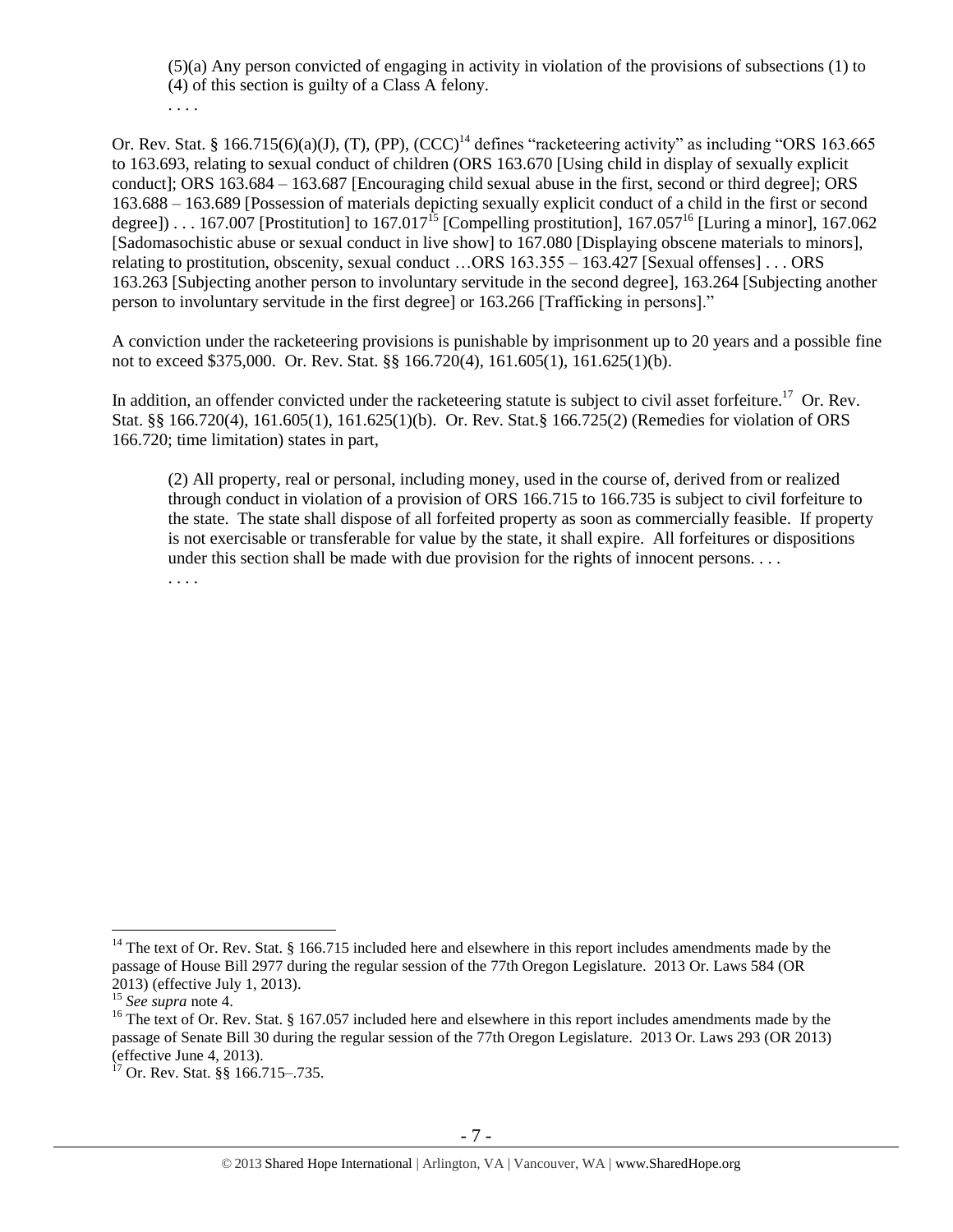#### **FRAMEWORK ISSUE 2: CRIMINAL PROVISIONS FOR DEMAND**

### *Legal Components:*

- *2.1 The state sex trafficking law can be applied to the buyers of commercial sex acts with a victim of domestic minor sex trafficking.*
- *2.2 Buyers of commercial sex acts with a minor can be prosecuted under commercial sexual exploitation of children (CSEC) laws.*
- *2.3 Solicitation laws differentiate buying sex acts with an adult and buying sex acts with a minor under 18.*
- *2.4 Penalties for buyers of commercial sex acts with minors are as high as federal penalties.*
- *2.5 Using the Internet to lure, entice, or purchase, or attempt to lure, entice, or purchase commercial sex acts with a minor is a separate crime or results in an enhanced penalty for buyers.*
- *2.6 No age mistake defense is permitted for a buyer of commercial sex acts with any minor under 18.*
- *2.7 Base penalties for buying sex acts with a minor under 18 are sufficiently high and not reduced for older minors.*
- *2.8 Financial penalties for buyers of commercial sex acts with minors are sufficiently high to make it difficult for buyers to hide the crime.*
- *2.9 Buying and possessing child pornography carries penalties as high as similar federal offenses.*
- *2.10 Convicted buyers of commercial sex acts with minors and child pornography are required to register as sex offenders.*

\_\_\_\_\_\_\_\_\_\_\_\_\_\_\_\_\_\_\_\_\_\_\_\_\_\_\_\_\_\_\_\_\_\_\_\_\_\_\_\_\_\_\_\_\_\_\_\_\_\_\_\_\_\_\_\_\_\_\_\_\_\_\_\_\_\_\_\_\_\_\_\_\_\_\_\_\_\_\_\_\_\_\_\_\_\_\_\_\_\_\_\_\_\_

#### *Legal Analysis:*

*2.1 The state sex trafficking law can be applied to the buyers of commercial sex acts with a victim of domestic minor sex trafficking.*

Or. Rev. Stat. § 163.266(1)(b) and (c)<sup>18</sup> (Trafficking in persons) can apply to buyers of sex with minors following federal precedent through the term "obtain."<sup>19</sup> However, Or. Rev. Stat. § 163.266(1)(b) also requires the buyer knows or recklessly disregards the fact that force, fraud or coercion will be used to cause the other person to engage in a commercial sex act and (1)(c) requires the buyer knows or recklessly disregards the fact that the other person is under 15 years of age and will be used in a commercial sex act. Or. Rev. Stat. §  $163.266(1)(b)$ , (c).

*2.2 Buyers of commercial sex acts with a minor can be prosecuted under commercial sexual exploitation of children (CSEC) laws.*

Enacted Senate Bill 673, Ch. 720,  $\S 4^{20}$  (Purchasing sex with a minor) specifically criminalizes purchasing sex with a minor and states,

<sup>18</sup> *See supra* note [2.](#page-0-0)

<sup>&</sup>lt;sup>19</sup> See United States v. Jungers, 702 F.3d 1066 ( $8<sup>th</sup>$  Cir. 2013). In this case, the Eighth Circuit specifically addressed whether the federal sex trafficking law, 18 U.S.C. § 1591 (Sex trafficking of children or by force, fraud, or coercion) applies to buyers when it reversed a District of South Dakota ruling that Congress did not intend the string of verbs constituting criminal conduct under 18 U.S.C. § 1591(a)(1) ("recruits, entices, harbors, transports, provides, obtains, or maintains") to reach the conduct of buyers. United States v. Jungers, 834 F. Supp. 2d 930, 931 (D.S.D. 2011). Holding that the conduct of buyers who obtain a child for commercial sex can violate 18 U.S.C. § 1591(a)(1), the Eighth Circuit illustrated through hypothetical buyer scenarios that, under certain circumstances, most of the terms in the string of verbs constituting criminal conduct under 18 U.S.C. § 1591(a)(1) could apply to buyers. While other terms may apply to buyers' conduct under state law as well, the analysis here focuses on the term "obtains" which is most likely to apply in the majority of buyer cases.

<sup>20</sup> *See supra* note [8.](#page-2-1)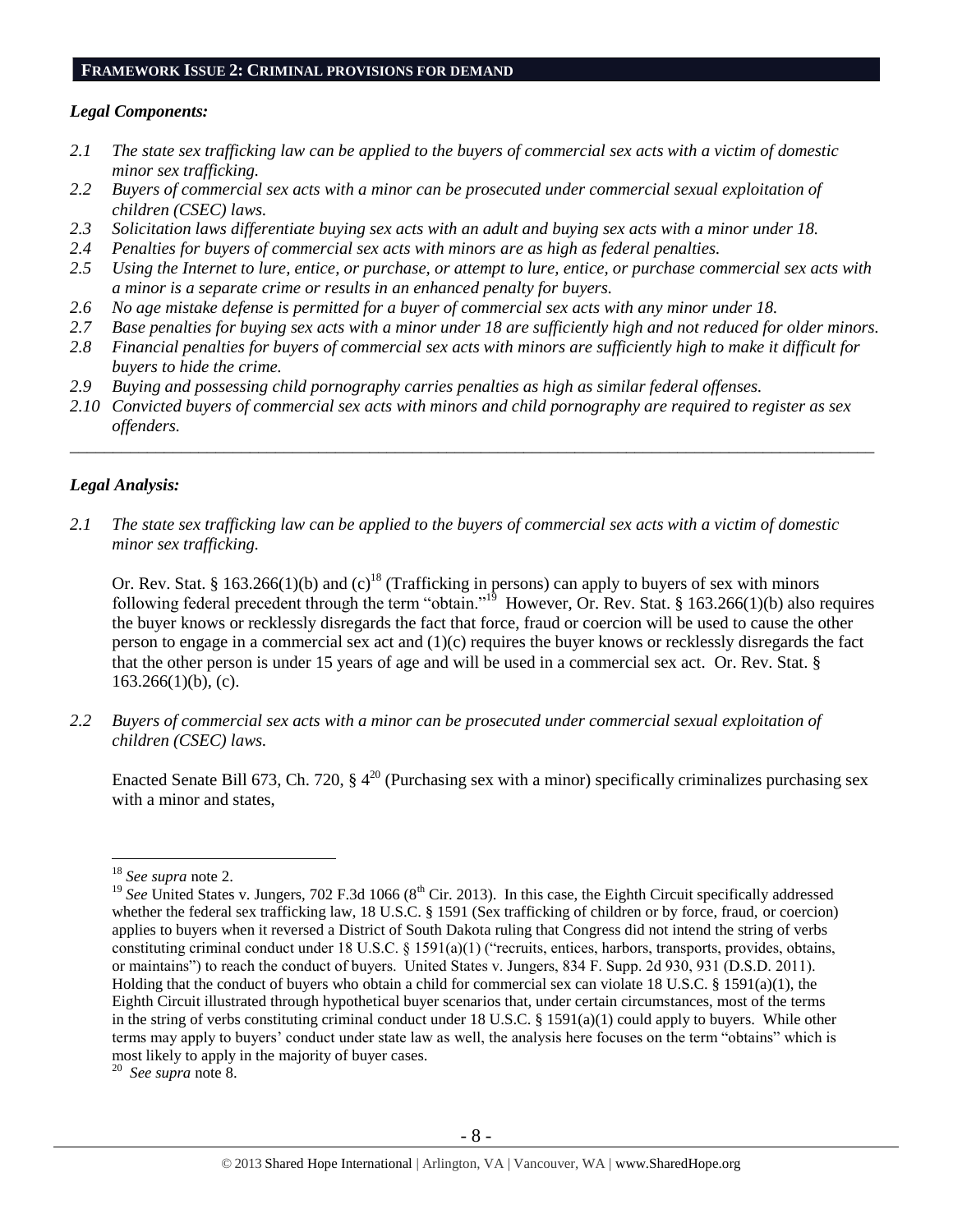(1) A person commits the crime of purchasing sex with a minor if the person pays, or offers or agrees to pay, a fee to engage in sexual intercourse or sexual contact with a minor.

(2) (a) If the person does not have a prior conviction under this section at the time of the offense, purchasing sex with a minor is a Class C felony and the person may use a defense described in ORS  $163.325<sup>21</sup>$  only if the minor was at least 16 years of age. (b) If the person has one or more prior convictions under this section at the time of the offense, purchasing sex with a minor is a Class B felony, the state need not prove that the

person knew the minor was under 18 years of age and the person may not use a defense described in ORS 163.325.

A mandatory minimum sentence for a first conviction is "a fine in the amount of \$10,000, a term of incarceration of at least 30 days and completion of a john school program," and the second or subsequent conviction is "a fine in the amount of \$20,000 and the court shall designate the offense as a sex crime under ORS 181.594." Enacted Senate Bill 673, Ch. 720, § 4(3)(a). Otherwise, a Class C felony is punishable by imprisonment up to 5 years and a possible fine not to exceed \$125,000, and a Class B felony is punishable by imprisonment up to 10 years and a possible fine not exceeding \$250,000. Enacted Senate Bill 673, Ch. 720, §  $4(2)(a)$ , (b), 161.605(2), (3), 161.625(1)(c), (d)<sup>22</sup>.

Several sexual offenses might apply to certain buyers of sex acts with a minor.<sup>23</sup>

# *2.3 Solicitation laws differentiate buying sex acts with an adult and buying sex acts with a minor under 18.*

Pursuant to enacted Senate Bill 673, Ch. 720,  $\S 4^{24}$  (Purchasing sex with a minor), if a "person pays, or offers or agrees to pay, a fee to engage in sexual intercourse or sexual contact with a minor" they commit a Class C felony, enhanced to a Class B felony if the offender has one or more prior convictions at the time of the offense. A mandatory minimum sentence for a first conviction is "a fine in the amount of \$10,000, a term of incarceration of at least 30 days and completion of a john school program," and the second or subsequent conviction is "a fine in the amount of \$20,000 and the court shall designate the offense as a sex crime under ORS 181.594." Enacted Senate Bill 673, Ch. 720, § 4(3)(a). Otherwise, a Class C felony is punishable by imprisonment up to 5 years and a possible fine not to exceed \$125,000, and a Class B felony is punishable by imprisonment up to 10 years and a possible fine not exceeding \$250,000. Enacted Senate Bill 673, Ch. 720, §  $4(2)(a)$ , (b), 161.605(2), (3), 161.625(1)(c), (d).<sup>25</sup>

In contrast, a conviction under Or. Rev. Stat. § 167.007(1)(b) (Prostitution), which criminalizes any person who "pays or offers or agrees to pay a fee to engage in sexual conduct<sup>26</sup> or sexual contact,"<sup>27</sup> is punishable as a Class A misdemeanor by up to 1 year imprisonment and a possible fine not to exceed \$ 6,250. Or. Rev. Stat. §§ 167.007(2), 161.615(1), 161.635(a).

 $\overline{a}$ <sup>21</sup> *See supra* note [10.](#page-3-0)

<sup>22</sup> *See supra* note [11.](#page-3-1)

<sup>&</sup>lt;sup>23</sup> See supra Section 1.2 for discussion of the sexual offenses that may apply to some buyers.

<sup>24</sup> *See supra* note [8.](#page-2-1)

<sup>25</sup> *See supra* note [11.](#page-3-1)

<sup>&</sup>lt;sup>26</sup> Or. Rev. Stat. § 167.002(4) (Definitions) defines "sexual conduct" as "sexual intercourse or deviate sexual intercourse."

<sup>&</sup>lt;sup>27</sup> Or. Rev. Stat. § 167.002(5) (Definitions) defines "sexual contact" as "any touching of the sexual organs or other intimate parts of a person not married to the actor for the purpose of arousing or gratifying the sexual desire of either party."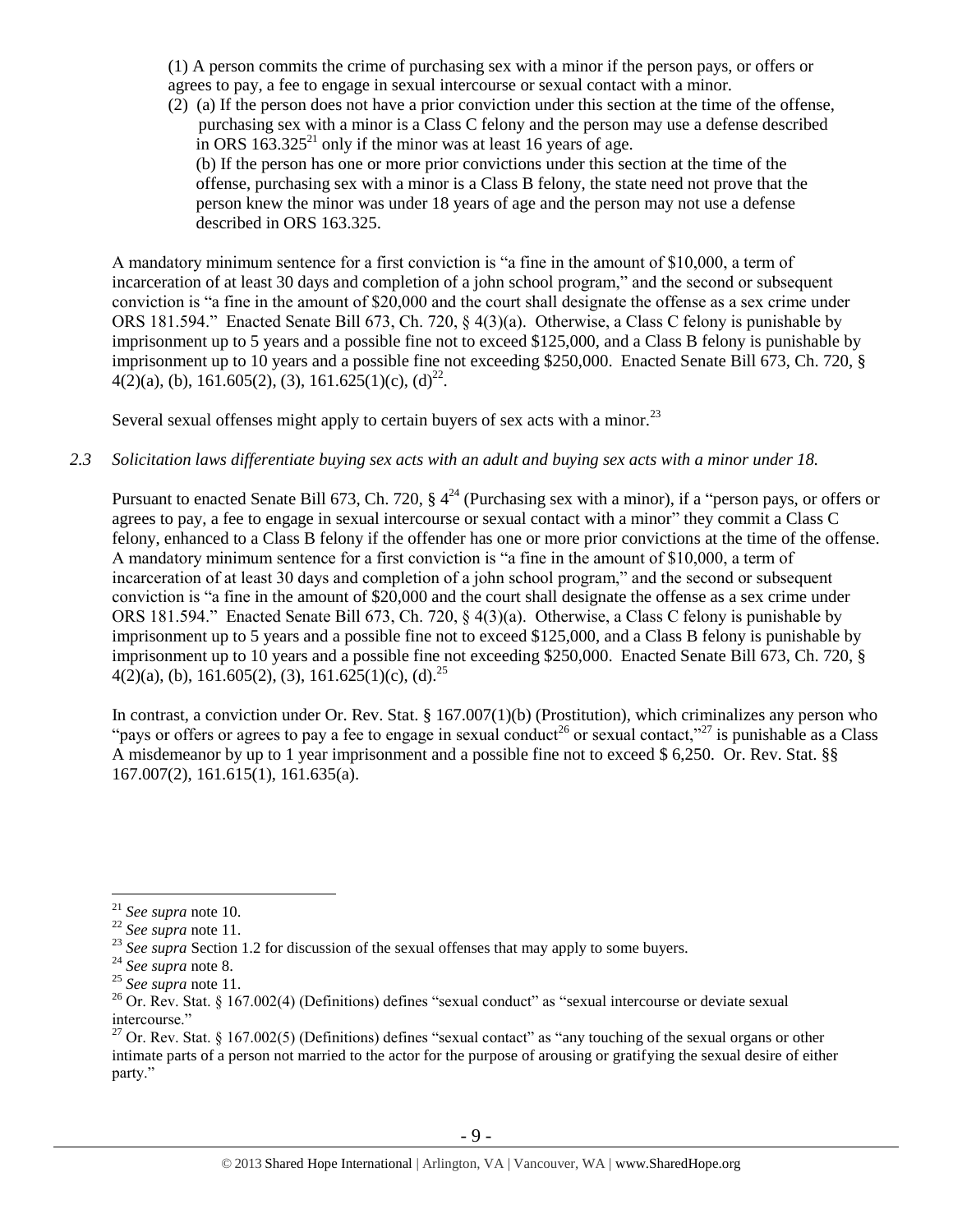# *2.4 Penalties for buyers of commercial sex acts with minors are as high as federal penalties.*

A conviction under Or. Rev. Stat. §§ 163.266(1)(b) or (c) (Trafficking in persons) is a Class A felony with a maximum imprisonment of 20 years and a possible fine not to exceed \$375,000. Or. Rev. Stat. §§ 163.266(5), 161.605(1), 161.625(1)(b).

Pursuant to enacted Senate Bill 673, Ch. 720,  $\S 4^{28}$  (Purchasing sex with a minor), the crime of purchasing sex with a minor is considered a Class C felony if a "person pays, or offers or agrees to pay, a fee to engage in sexual intercourse or sexual contact with a minor." A mandatory minimum sentence for a first conviction is "a fine in the amount of \$10,000, a term of incarceration of at least 30 days and completion of a john school program," and the second or subsequent conviction is "a fine in the amount of \$20,000 and the court shall designate the offense as a sex crime under ORS 181.594." Enacted Senate Bill 673, Ch. 720, § 4(3)(a). Otherwise, a Class C felony is punishable by imprisonment up to 5 years and a possible fine not to exceed \$125,000, and a Class B felony is punishable by imprisonment up to 10 years and a possible fine not exceeding \$250,000. Enacted Senate Bill 673, Ch. 720, § 4(2)(a), (b), 161.605(2), (3), 161.625(1)(c), (d).

<span id="page-9-1"></span><span id="page-9-0"></span>In comparison, if the victim is under the age of 14, a conviction under the Trafficking Victims Protection Act  $(TVPA)^{29}$  for child sex trafficking is punishable by 15 years to life imprisonment and a fine not to exceed \$250,000. 18 U.S.C. §§ 1591(b)(1), 3559(a)(1), 3571(b)(3). If the victim is between the ages of 14–17, a conviction is punishable by 10 years to life imprisonment and a fine not to exceed \$250,000. 18 U.S.C. §§ 1591(b)(2), 3559(a)(1), 3571(b)(3). A conviction is punishable by mandatory life imprisonment, however, if the buyer has a prior conviction for a federal sex offense<sup>30</sup> against a minor. 18 U.S.C. § 3559(e)(1). To the extent buyers can be prosecuted under other federal CSEC laws,  $31$  a conviction is punishable by penalties ranging from a fine not to exceed  $$250,000$  to life imprisonment and a fine not to exceed  $$250,000$ .<sup>32</sup>

*2.5 Using the Internet to lure, entice, or purchase, or attempt to lure, entice, or purchase commercial sex acts with a minor is a separate crime or results in an enhanced penalty for buyers.*

Use of the Internet to engage and to offer or agree to meet a minor sexually is prohibited in two statutes although neither specifically refers to a commercial sexual arrangement. Pursuant to Or. Rev. Stat. § 163.432(1) (Online sexual corruption of a child in the second degree),

 $\overline{a}$ <sup>28</sup> *See supra* note [8.](#page-2-1)

an offense under section 1591 [18 USCS § 1591] (relating to sex trafficking of children), 2241 [18 USCS § 2241] (relating to aggravated sexual abuse), 2242 [18 USCS § 2242] (relating to sexual abuse),  $2244(a)(1)$  [18 USCS § 2244(a)(1)] (relating to abusive sexual contact), 2245 [18 USCS § 2245] (relating to sexual abuse resulting in death), 2251 [18 USCS § 2251] (relating to sexual exploitation of children), 2251A [18 USCS § 2251A] (relating to selling or buying of children), 2422(b) [18 USCS § 2422(b)] (relating to coercion and enticement of a minor into prostitution), or 2423(a) [18 USCS § 2423(a)] (relating to transportation of minors).

<sup>31</sup> 18 U.S.C. §§ 2251A(b) (Selling or buying of children), 2251(a) (Sexual exploitation of children), 2423(a) (Transportation of a minor with intent for minor to engage in criminal sexual activity), 2422(a) (Coercion and enticement), 2252(a)(2), (a)(4) (Certain activities relating to material involving the sexual exploitation of minors).  $32$  18 U.S.C. §§ 2251A(b) (conviction punishable by imprisonment for 30 years to life and a fine), 2251(e) (conviction punishable by imprisonment for 15–30 years and a fine), 2423(a) (conviction punishable by imprisonment for 10 years to life and a fine), 2422(a) (conviction punishable by a fine, imprisonment up to 20 years, or both),  $2252(a)(2)$ , (4), (b)(1),(2) (stating that a conviction under subsection (a)(2) is punishable by imprisonment for 5–20 years and a fine, while a conviction under subsection (a)(4) is punishable by imprisonment up to 10 years, a fine, or both); s*ee also* 18 U.S.C. §§ 3559(a)(1) (classifying all of the above listed offenses as felonies), 3571(b)(3) (providing a fine up to \$250,000 for any felony conviction).

<sup>&</sup>lt;sup>29</sup> Trafficking Victims Protection Act (TVPA) of 2000, Pub. L. No. 106-386, 114 Stat. 1464, 1466 (codified in scattered sections of 18 and 22 U.S.C.).

<sup>&</sup>lt;sup>30</sup> Pursuant to 18 U.S.C. § 3559(e)(2), "federal sex offense" is defined as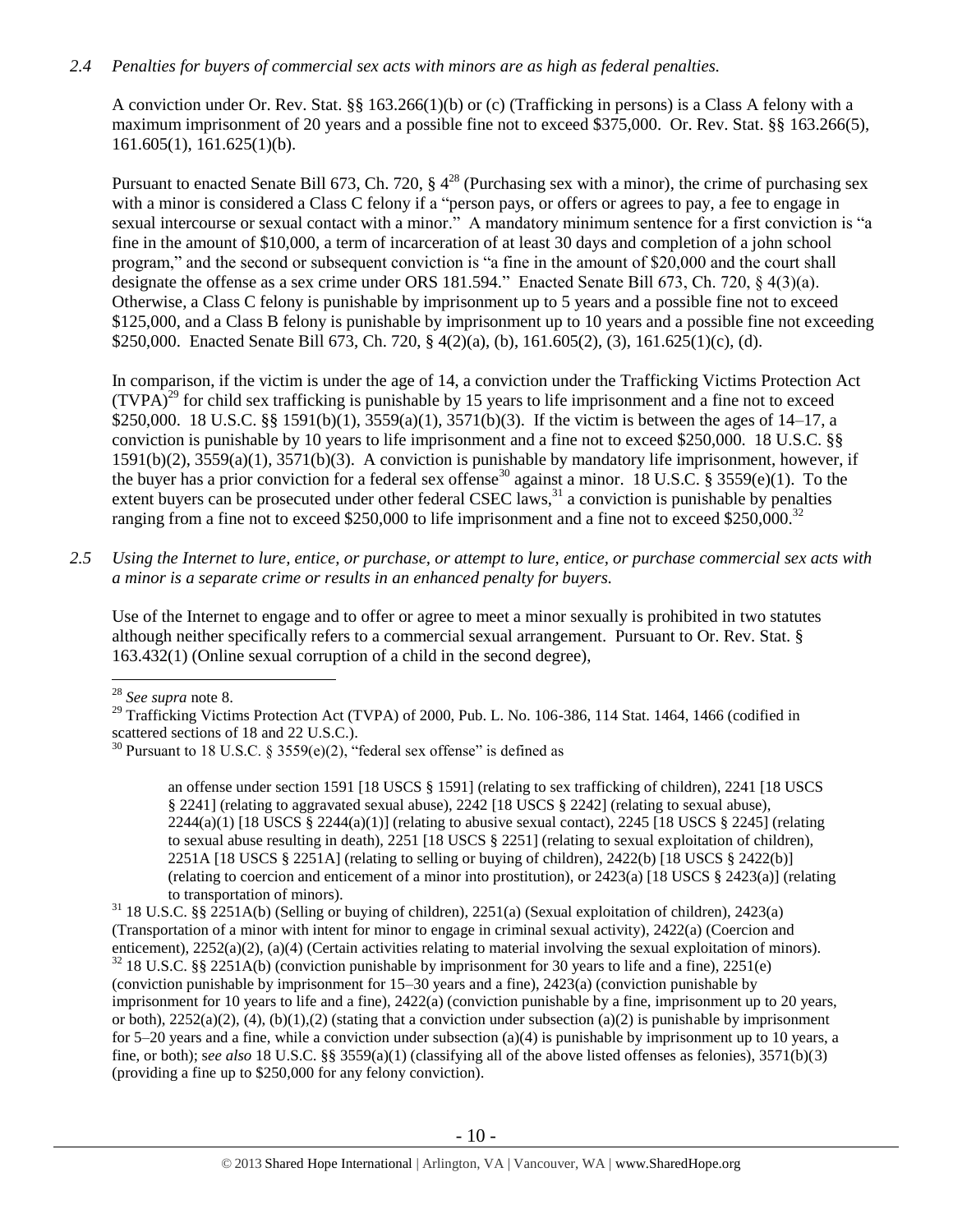(1) A person commits the crime of online sexual corruption of a child<sup>33</sup> in the second degree if the person is 18 years of age or older and:

<span id="page-10-0"></span>(a) For the purpose of arousing or gratifying the sexual desire of the person or another person, knowingly uses an online communication<sup>34</sup> to solicit<sup>35</sup> a child to engage in sexual contact<sup>36</sup> or sexually explicit conduct; $37$  and

<span id="page-10-4"></span><span id="page-10-3"></span><span id="page-10-2"></span><span id="page-10-1"></span>(b) Offers or agrees to physically meet with the child.

A conviction under Or. Rev. Stat. § 163.432(1) is punishable as a Class C felony punishable by imprisonment up to 5 years and a possible fine not to exceed \$125,000. Or. Rev. Stat. §§ 163.432(2), 161.605(3),  $161.625(1)(d)$ .

Pursuant to Or. Rev. Stat. § 163.433(1) (Online sexual corruption of a child in the first degree), "A person commits the crime of online sexual corruption of a child in the first degree if the person violates ORS 163.432 and intentionally takes a substantial step toward physically meeting with or encountering the child." A conviction under Or. Rev. Stat. § 163.433 is punishable as a Class B felony by imprisonment up to 10 years and a possible fine not to exceed \$250,000. Or. Rev. Stat. §§ 163.433(2), 161.605(2), 161.625(1)(c).

## *2.6 No age mistake defense is permitted for a buyer of commercial sex acts with any minor under 18.*

Mistake of age may not be a defense for purchasing sex with a minor depending on whether the buyer has a prior conviction. Under enacted Senate Bill 673, Ch. 720,  $\S 4(2)^{38}$  (Purchasing sex with a minor), "[i]f the person does not have a prior conviction under this section at the time of the offense, . . . the person may use a defense described in ORS 163.325 [Knowledge of victim's age] only if the minor was at least 16 years of age." However, "[i]f the person has one or more prior convictions under this section at the time of the offense, . . . the state need not prove that the person knew the minor was under 18 years of age and the person may not use a defense described in ORS 163.325 [Knowledge of victim's age].

Or. Rev. Stat. § 163.325(1) (Ignorance or mistake as a defense) states, "(1) In any prosecution under ORS § 163.355 to 163.445 [Sexual offenses] in which the criminality of conduct depends on a child's being under the age of 16, it is no defense that the defendant did not know the child's age or that the defendant reasonably believed the child to be older than the age of 16." However, subsection (2) states, "(2) When criminality depends on the child's being under a specified age other than 16, it is an affirmative defense for the defendant to prove that the defendant reasonably believed the child to be above the specified age at the time of the alleged offense."

With regard to Oregon's pornography statutes, Or. Rev. Stat. § 163.690 states "an affirmative defense to any prosecution under ORS 163.684 [Encouraging child sexual abuse in the first degree], 163.686 [Encouraging

<sup>38</sup> *See supra* note [8.](#page-2-1)

 $33$  Pursuant to Or. Rev. Stat. § 163.431(1), "child" means "a person who the defendant reasonably believes to be under 16 years of age."

<sup>&</sup>lt;sup>34</sup> Pursuant to Or. Rev. Stat. § 163.431(2), "online communication" means "communication that occurs via telephone text messaging, electronic mail, personal or instant messaging, chat rooms, bulletin boards or any other transmission of information by wire, radio, optical cable, cellular system, electromagnetic system or other similar means."

 $35$  Pursuant to Or. Rev. Stat. § 163.431(5), "solicit" means "to invite, request, seduce, lure, entice, persuade, prevail upon, coax, coerce or attempt to do so."

 $36$  Or. Rev. Stat. § 163.305(6)(Definitions) defines, for purposes of Or. Rev. Stat. § 163.431(3), "sexual contact" as "any touching of the sexual or other intimate parts of a person or causing such person to touch the sexual or other intimate parts of the actor for the purpose of arousing or gratifying the sexual desire of either party."

<sup>&</sup>lt;sup>37</sup> Pursuant to Or. Rev. Stat. § 163.431(4) "sexually explicit conduct" has the meaning given that term in ORS 163.665; s*ee supra* note [6](#page-2-2).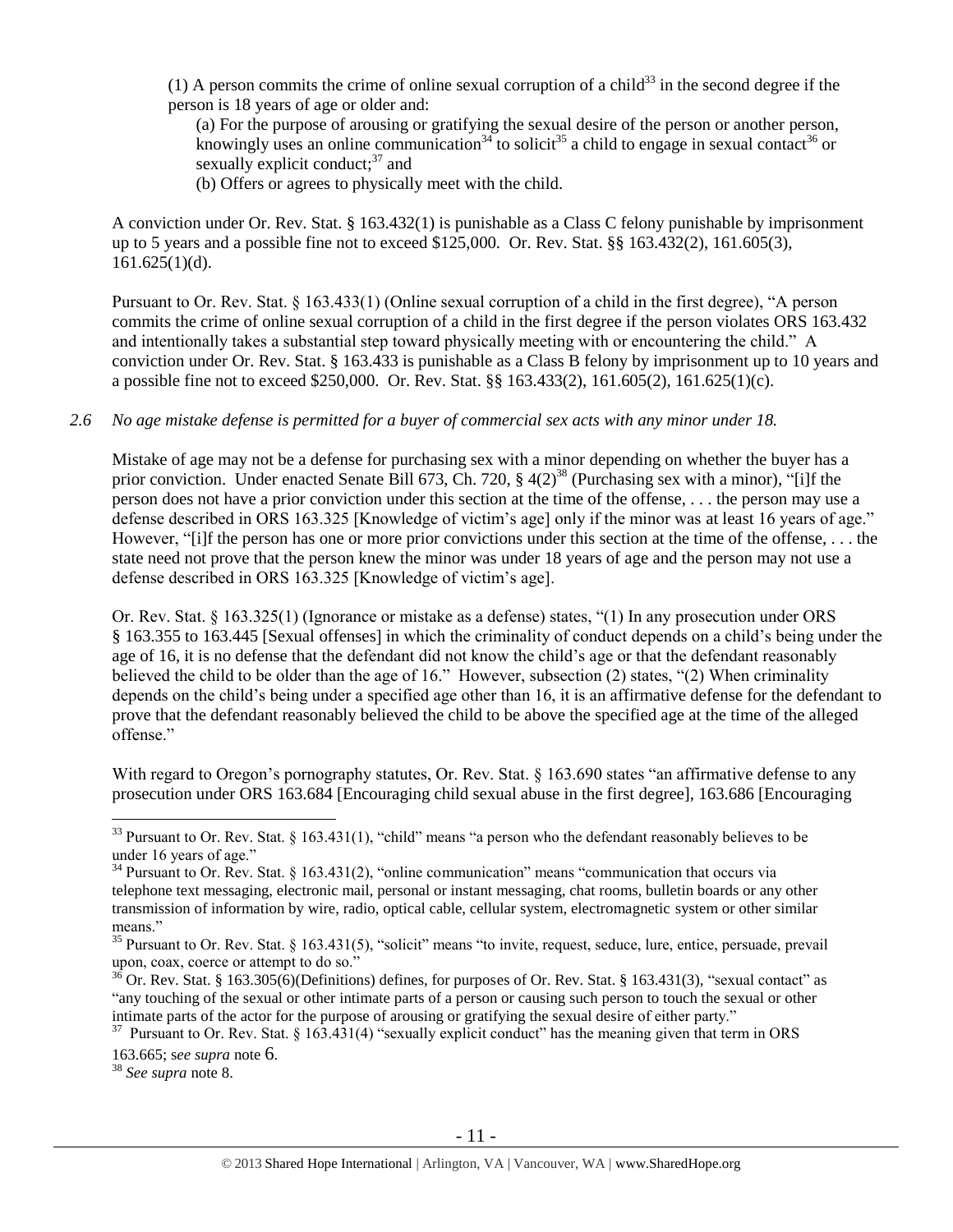child sexual abuse in the second degree], 163.687 [Encouraging child sexual abuse in the third degree] or 163.693 [Failure to report child pornography] that the defendant, at the time of engaging in the conduct prohibited therein, did not know and did not have reason to know that the relevant sexually explicit conduct involved a child."

2.6.1 Recommendation: Amend ORS 163 to prohibit a mistake of age defense for buyers of sex with all minors, not just those under 16.

# *2.7 Base penalties for buying sex acts with a minor under 18 are sufficiently high and not reduced for older minors.*

Or. Rev. Stat. § 163.266 (Trafficking in persons) can apply to buyers of sex with minors following federal precedent through the term "obtain." However, Or. Rev. Stat. § 163.266 requires the buyer knows or recklessly disregards the fact that force, fraud or coercion will be used to cause the other person to engage in a commercial sex act; or the fact that the other person is under 15 years of age and will be used in a commercial sex act. Or. Rev. Stat. § 163.266(1)(b)(c). A conviction under Or. Rev. Stat. § 163.266(1)(a) (Trafficking in persons) is a Class B felony with a maximum imprisonment of 10 years and a possible fine not to exceed \$250,000. Or. Rev. Stat. §§ 163.266(4), 161.605(2), 161.625(1)(c). A conviction under Or. Rev. Stat. §§ 163.266(1)(b) or (c) (Trafficking in persons) is a Class A felony with a maximum imprisonment of 20 years and a possible fine not to exceed \$375,000. Or. Rev. Stat. §§ 163.266(5), 161.605(1), 161.625(1)(b).

Pursuant to enacted Senate Bill 673, Ch. 720,  $\S 4^{39}$  (Purchasing sex with a minor), a mandatory minimum sentence for a first conviction is "a fine in the amount of \$10,000, a term of incarceration of at least 30 days and completion of a john school program," and the second or subsequent conviction is "a fine in the amount of \$20,000 and the court shall designate the offense as a sex crime under ORS 181.594." Enacted Senate Bill 673, Ch. 720, § 4(3)(a). Otherwise, a Class C felony is punishable by imprisonment up to 5 years and a possible fine not to exceed \$125,000, and a Class B felony is punishable by imprisonment up to 10 years and a possible fine not exceeding \$250,000. Enacted Senate Bill 673, Ch. 720, § 4(2)(a), (b), 161.605(2), (3), 161.625(1)(c), (d).

*2.8 Financial penalties for buyers of commercial sex acts with minors are sufficiently high to make it difficult for buyers to hide the crime.* 

A conviction under Or. Rev. Stat. §§ 163.266(1)(b) or (c) (Trafficking in persons) is punishable as Class A felony and includes a possible fine not to exceed \$375,000. Or. Rev. Stat. §§ 163.266(5), 161.625(1)(b). A conviction under Or. Rev. Stat. § 163.433(1) (Online sexual corruption of a child in the first degree) is punishable as a Class B felony punishable by a possible fine not exceeding \$250,000. Or. Rev. Stat. § 161.625(1)(c). A conviction under Or. Rev. Stat. § 163.432 (Online sexual corruption of a child in the second degree) is punishable as a Class C felony punishable by a possible fine not to exceed \$125,000. Or. Rev. Stat. §  $161.625(1)(d)$ .

A buyer convicted under enacted Senate Bill 673, Ch. 720,  $\S$  4<sup>40</sup> (Purchasing sex with a minor), is subject to a Class C or B felony which carry a possible fine not to exceed \$125,000 or \$200,000, respectively. Or. Rev. Stat. §§ 161.605(2), (3), 161.625(1)(c), (d). However, a mandatory minimum sentence for a first conviction is a fine in the amount of \$10,000, and the second or subsequent conviction is a fine in the amount of \$20,000. Enacted Senate Bill 673, Ch. 720, § 4(3)(a). Otherwise, a Class C felony is punishable by imprisonment up to 5 years and a possible fine not to exceed \$125,000, and a Class B felony is punishable by imprisonment up to 10 years and a possible fine not exceeding \$250,000. Enacted Senate Bill 673, Ch. 720, § 4(2)(a), (b), 161.605(2),  $(3)$ , 161.625 $(1)(c)$ ,  $(d)$ .

 $\overline{a}$ <sup>39</sup> *See supra* note [8.](#page-2-1)

<sup>40</sup> *See supra* note [8.](#page-2-1)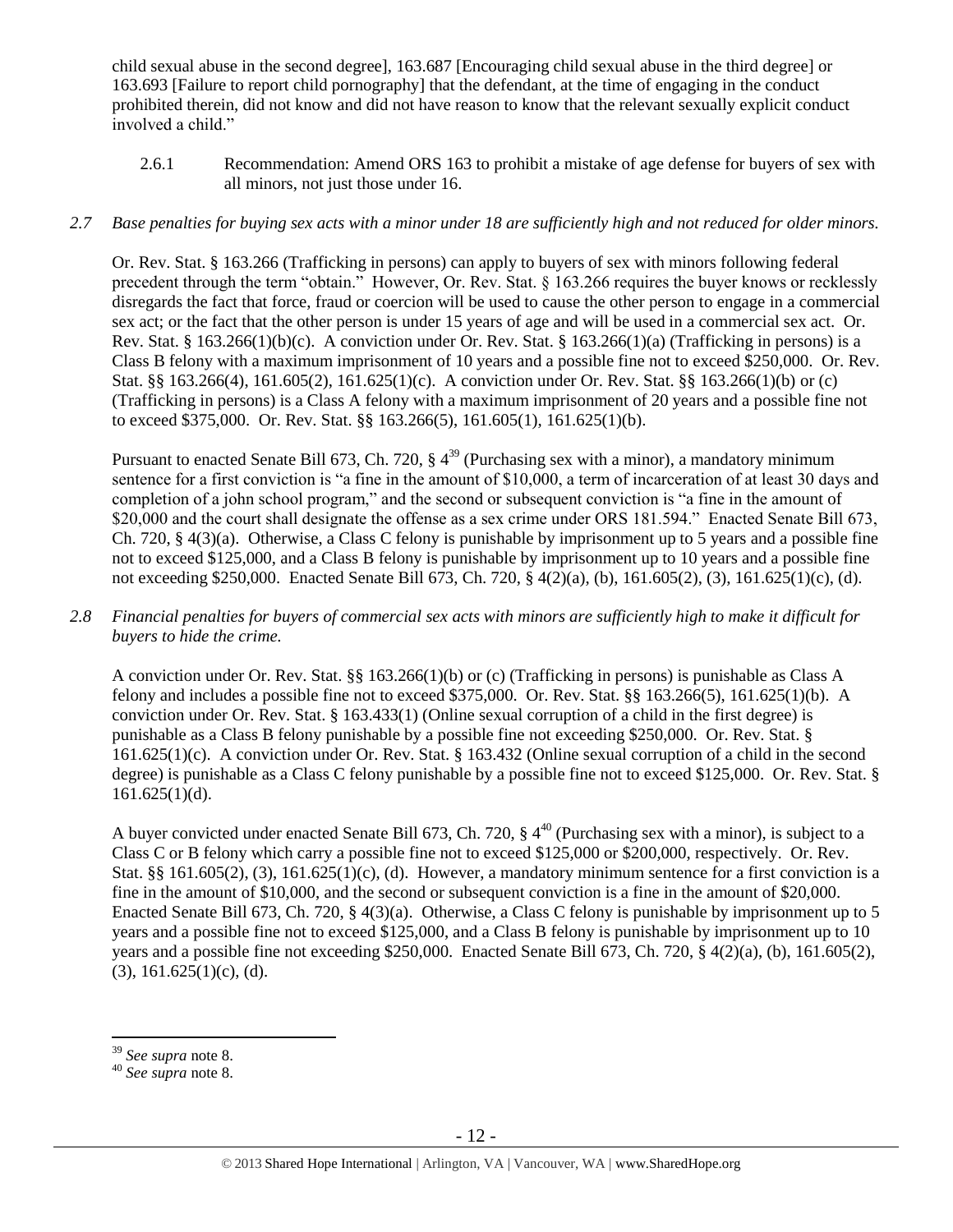Buyers may also be subject to discretionary, criminal asset forfeiture. Or. Rev. Stat. § 131.553(1)(e) (Legislative findings; effect on local laws; remedy not exclusive) calls "for the forfeiture of certain property subject to criminal forfeiture under ORS  $131.550$  to  $131.600$ ,<sup>41</sup> to provide for the protection of the rights and interests of affected persons . . . that pertain to the criminal forfeiture of real and personal property based upon prohibited conduct."

Or. Rev. Stat. § 131.558 (Property subject to forfeiture) includes the following in the list of property that is subject to criminal forfeiture:

<span id="page-12-0"></span>(4) . . . all conveyances, including aircraft, vehicles and vessels, that are used or intended for use in prohibited conduct or to facilitate prohibited conduct . . . .

(5) All books, records, computers and research, including formulae, microfilm, tapes and data that are used or intended for use to facilitate prohibited conduct;

(6) All moneys, negotiable instruments, balances in deposit or other accounts, securities or other things of value furnished or intended to be furnished by any person in the course of prohibited conduct, all proceeds of or from prohibited conduct, and all moneys, negotiable instruments, balances in deposit and other accounts and securities used or intended to be used to facilitate any prohibited conduct; (7) All real property, including any right, title and interest in the whole of any lot or tract of land and any appurtenances or improvements, that is used or intended to be used to commit or facilitate the commission of prohibited conduct;

. . . .

(10) All personal property that is used or intended to be used to commit or facilitate prohibited conduct.

"Prohibited conduct" is defined in Or. Rev. Stat. § 131.550(12) (Definitions) as the following: "(a) For purposes of proceeds, a felony or a Class A misdemeanor. (b) For purposes of instrumentalities, any crime listed in ORS 131.602."<sup>42</sup> Under Or. Rev. Stat. § 131.602 (Prohibited conduct for purposes of instrumentalities of crime) the following crimes are included:

<span id="page-12-1"></span>(11) Buying or selling a person under 18 years of age, as defined in ORS 163.537.

(12) Using a child in a display of sexually explicit conduct, as defined in ORS 163.670.

(13) Encouraging child sexual abuse in the first degree, as defined in ORS 163.684.

(14) Encouraging child sexual abuse in the second degree, as defined in ORS 163.686.

(15) Encouraging child sexual abuse in the third degree, as defined in ORS 163.687.

(16) Possession of materials depicting sexually explicit conduct of a child in the first degree, as defined in ORS 163.688.

(17) Possession of materials depicting sexually explicit conduct of a child in the second degree, as defined in ORS 163.689.

. . . .

(90) Prostitution, as defined in ORS 167.007.

. . . .

. . . .

 $\overline{a}$ 

(93) Compelling prostitution, as defined in ORS  $167.017<sup>43</sup>$ 

(94) Exhibiting an obscene performance to a minor, as defined in ORS 167.075.

(139) Subjecting another person to involuntary servitude in the first degree, as defined in ORS 163.264.

 $41$  The text of Or. Rev. Stat. § 131.600 included here and elsewhere in this report includes amendments made by the passage of Senate Bill 27 during the regular session of the 77th Oregon Legislature. 2013 Or. Laws 9 (OR 2013) (effective March 18, 2013),

 $42$  The text of Or. Rev. Stat. § 131.602 included here and elsewhere in this report includes amendments made by the passage of House Bill 2384 during the regular session of the 77th Oregon Legislature. 2013 Or. Laws 374 (OR 2013) (effective June 13, 2013),

<sup>43</sup> *See supra* note [4.](#page-2-0)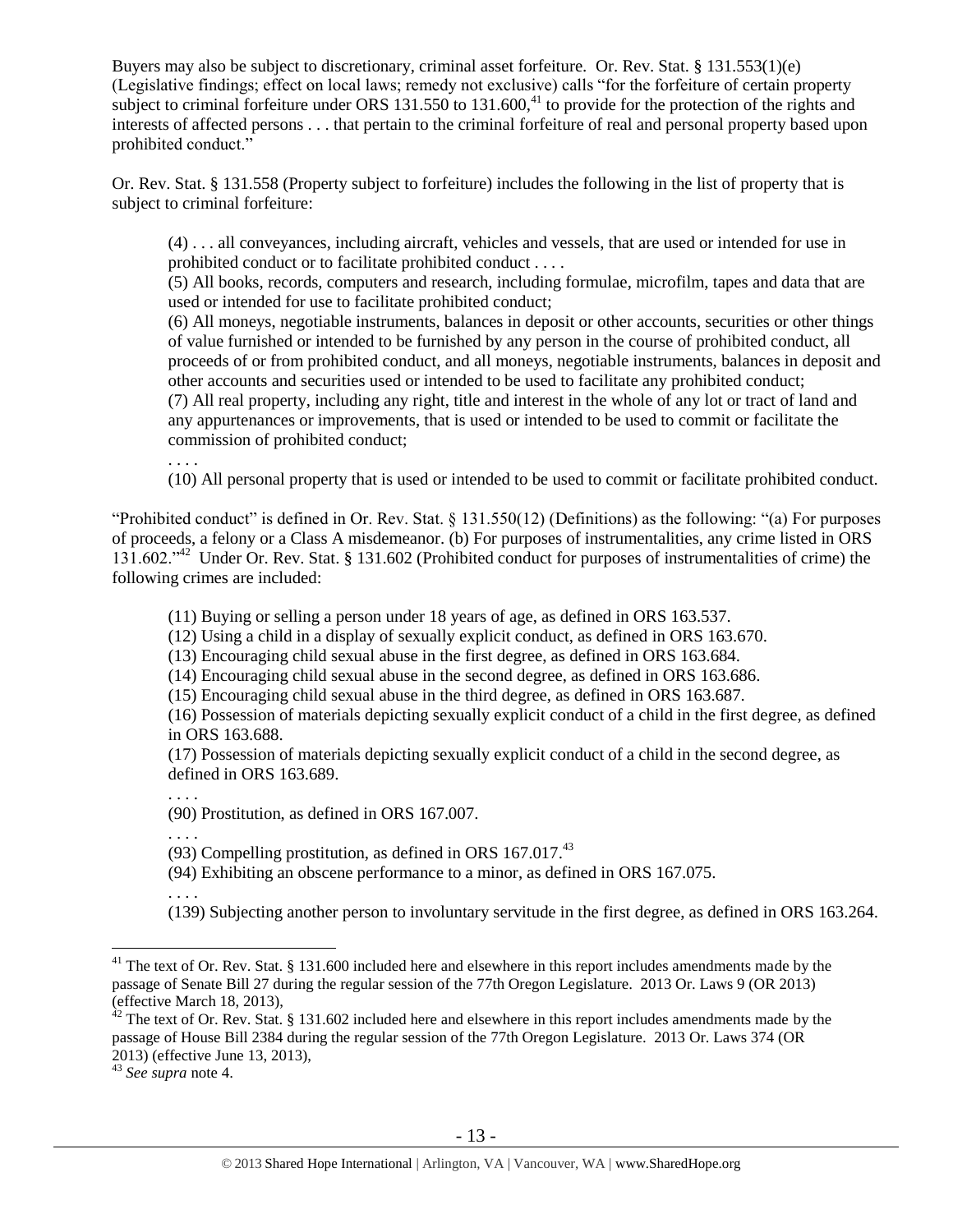(140) Subjecting another person to involuntary servitude in the second degree, as defined in ORS 163.263.

(141) Trafficking in persons, as defined in ORS  $163.266$ .<sup>44</sup>

(142) Luring a minor, as defined in ORS 167.057.

(143) Online sexual corruption of a child in the second degree, as defined in ORS 163.432.

(144) Online sexual corruption of a child in the first degree, as defined in ORS 163.433.

(145) An attempt, conspiracy or solicitation to commit a crime in subsections (1) to (144) of this section if the attempt, conspiracy or solicitation is a felony or a Class A misdemeanor.

Where the seizing agency is the state, the forfeited property shall be distributed pursuant to Or. Rev. Stat. § 131.597 which provides that the property shall be distributed as follows: to pay costs and to the victim, any amount ordered. . . . . Or. Rev. Stat. § 131.597.

A buyer may also be subject to restitution pursuant to Or. Rev. Stat. § 137.106(2)<sup>45</sup> (Restitution to victims), which requires the district attorney to investigate and present to the court evidence of economic damages suffered as a result of human trafficking or CSEC offenses. The court is authorized to order restitution<sup>46</sup> as part of a criminal case when the victim "suffered economic damages."<sup>47</sup> Or. Rev. Stat. § 137.106(1).

# *2.9 Buying and possessing child pornography carries penalties as high as similar federal offenses.*

Or. Rev. Stat. § 163.686(1) (Encouraging child sexual abuse in the second degree) states,

(1) A person commits the crime of encouraging child sexual abuse<sup>48</sup> in the second degree if the person: (a) (A) (i) Knowingly possesses or controls, or knowingly accesses with the intent to view, a visual recording<sup>49</sup> of sexually explicit conduct<sup>50</sup> involving a child<sup>51</sup> for the purpose of arousing or satisfying the sexual desires of the person or another person; or

<span id="page-13-2"></span><span id="page-13-1"></span><span id="page-13-0"></span>(ii) Knowingly pays, exchanges or gives anything of value to obtain or view a visual recording of sexually explicit conduct involving a child for the purpose of arousing or satisfying the sexual desires of the person or another person; and

 $\overline{a}$ 

(2) "Economic damages":

<sup>44</sup> *See supra* note [2.](#page-0-0)

<sup>&</sup>lt;sup>45</sup> The text of Or. Rev. Stat. § 137.106 included here and elsewhere in this report includes amendments made by the passage of House Bill 3277 during the regular session of the 77th Oregon Legislature. 2013 Or. Laws 388 (OR 2013) (effective June 13, 2013),

<sup>&</sup>lt;sup>46</sup> "Restitution" is defined in Or. Rev. Stat. § 137.103(3) (Definitions for ORS 137.101 to 137.109) as "full, partial or nominal payment of economic damages to a victim. Restitution is independent of and may be awarded in addition to a compensatory fine awarded under ORS § 137.101."

<sup>47</sup> Or. Rev. Stat. § 137.103(2) states,

<sup>(</sup>a) Has the meaning given that term in ORS 31.710, except that "economic damages" does not include future impairment of earning capacity; and

<sup>(</sup>b) In cases involving criminal activities described in ORS 163.263, 163.264 or 163.266, includes the greater of:

<sup>(</sup>A) The value to the defendant of the victim's services as defined in ORS 163.261; or (B) The value of the victim's services, as defined in ORS 163.261, computed using the minimum

wage established under ORS 653.025 and the overtime provisions of the federal Fair Labor Standards Act of 1938 (29 U.S.C. 201 et seq.).

<sup>&</sup>lt;sup>48</sup> Or. Rev. Stat. § 163.665(2) (Definitions) defines "child abuse" as "conduct that constitutes, or would constitute if committed in this state, a crime in which the victim is a child."

<sup>49</sup> *See supra* note [7.](#page-2-3)

<sup>50</sup> *See supra* note [6.](#page-2-2)

<sup>51</sup> *See supra* note [5.](#page-2-4)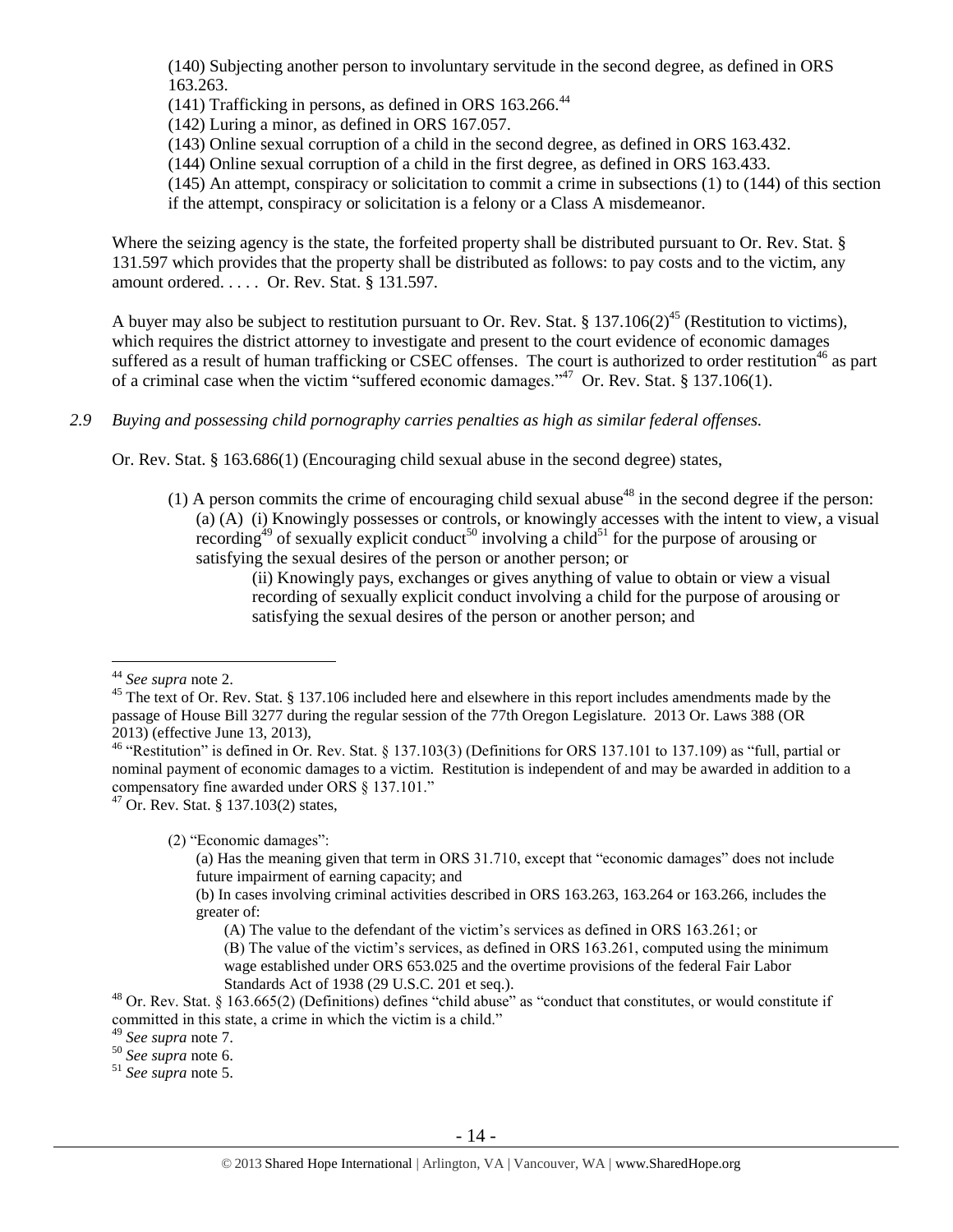(B) Knows or is aware of and consciously disregards the fact that creation of the visual recording of sexually explicit conduct involved child abuse; or

(b) (A) Knowingly pays, exchanges or gives anything of value to observe sexually explicit conduct by a child or knowingly observes, for the purpose of arousing or gratifying the sexual desire of the person, sexually explicit conduct by a child; and

(B) Knows or is aware of and consciously disregards the fact that the conduct constitutes child abuse.

A conviction under Or. Rev. Stat. § 163.686(1) is punishable as a Class C felony by imprisonment up to 5 years and a possible fine not to exceed \$125,000. Or. Rev. Stat. § 163.686(2), 161.605(3), 161.625(1)(d).

Or. Rev. Stat. § 163.687(1) (Encouraging child sexual abuse in the third degree) states,

A person commits the crime of encouraging child sexual abuse in the third degree if the person:

(a) (A) (i) Knowingly possesses or controls, or knowingly accesses with the intent to view, a visual recording<sup>52</sup> of sexually explicit conduct<sup>53</sup> involving a child for the purpose of arousing or satisfying the sexual desires of the person or another person; or

(ii) Knowingly pays, exchanges or gives anything of value to obtain or view a visual recording of sexually explicit conduct involving a child for the purpose of arousing or satisfying the sexual desires of the person or another person; and

(B) Knows or fails to be aware of a substantial and unjustifiable risk that the creation of the visual recording of sexually explicit conduct involved child abuse; or

(b)(A) Knowingly pays, exchanges or gives anything of value to observe sexually explicit conduct by a child or knowingly observes, for the purpose of arousing or gratifying the sexual desire of the person, sexually explicit conduct by a child; and

(B) Knows or fails to be aware of a substantial and unjustifiable risk that the conduct constitutes child abuse.

A conviction under Or. Rev. Stat. § 163.687(1) is punishable as a Class A misdemeanor by imprisonment up to 1 year and a possible fine not to exceed \$6,250. Or. Rev. Stat. §§ 163.687(2), 161.615(1), 161.635(a).

Or. Rev. Stat. § 163.688(1) (Possession of materials depicting sexually explicit conduct of a child in the first degree) states, "A person commits the crime of possession of materials depicting sexually explicit conduct of a child" if the person, "(a) Knowingly possesses, accesses or views a visual depiction of sexually explicit conduct involving a child or a visual depiction of sexually explicit conduct that appears to involve a child; and (b) Uses the visual depiction to induce a child to participate or engage in sexually explicit conduct." A conviction under Or. Rev. Stat. § 163.688 is punishable as a Class B felony punishable by imprisonment up to 10 years and a possible fine not to exceed \$250,000. Or. Rev. Stat. §§ 163.688(2), 161.605(2), 161.625(1)(c).

Or. Rev. Stat. § 163.689(1) (Possession of materials depicting sexually explicit conduct of a child in the second degree) states, "A person commits the crime of possession of materials depicting sexually explicit conduct" if the person, "(a) Knowingly possesses, accesses or views a visual depiction of sexually explicit conduct involving a child or a visual depiction of sexually explicit conduct that appears to involve a child; and (b) Intends to use the visual depiction to induce a child to participate or engage in sexually explicit conduct." A conviction under Or. Rev. Stat. § 163.689(1) is punishable as a Class C felony by imprisonment up to 5 years and possible fine not to exceed \$125,000. Or. Rev. Stat. §§ 163.689(2), 161.605(3), 161.625(1)(d).

 $\overline{a}$ <sup>52</sup> *See supra* note [7.](#page-2-3)

<sup>53</sup> *See supra* note [6.](#page-2-2)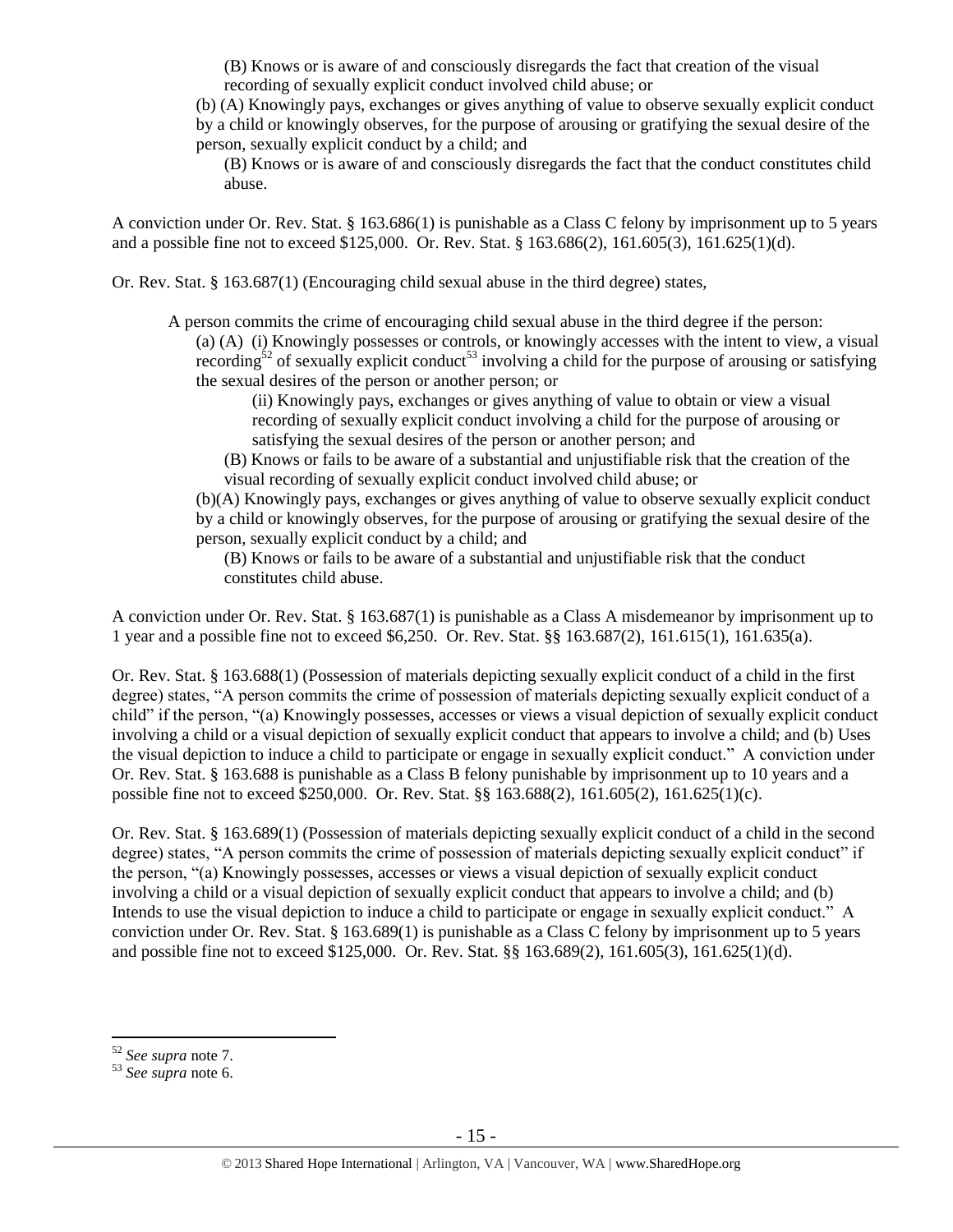In comparison, a federal conviction for possession of child pornography<sup>54</sup> is generally punishable by imprisonment for 5–20 years and a fine not to exceed \$250,000.<sup>55</sup> Subsequent convictions, however, are punishable by imprisonment up to 40 years and a fine not to exceed \$250,000.<sup>56</sup>

2.9.1 Recommendation: Amend Or. Rev. Stat. § 163.687(1) (Encouraging child sexual abuse in the third degree) and Or. Rev. Stat. § 163.689(1) (Possession of materials depicting sexually explicit conduct of a child in the second degree) to reflect the seriousness of each offense and align the penalties to federal penalties.

## *2.10 Convicted buyers of commercial sex acts with minors and child pornography are required to register as sex offenders.*

Pursuant to Or. Rev. Stat. § 181.594<sup>57</sup> (Definitions), a sex offender, or a person who has been convicted of a sex crime, must register as a sex offender. The definition of "sex crime" in Or. Rev. Stat. § 181.594 includes several provisions that could be applicable to certain buyers of commercial sex with a minor, including, but not limited to the following:

<span id="page-15-0"></span>(a) Rape in any degree;

(b) Sodomy in any degree;

(c) Unlawful sexual penetration in any degree;

(d) Sexual abuse in any degree;

(e) Incest with a child victim;

(f) Using a child in a display of sexually explicit conduct;

(g) Encouraging child sexual abuse in any degree;

(h) Transporting child pornography into the state;

(i) Paying for viewing a child's sexually explicit conduct;

. . .

 $\overline{a}$ 

(l) Kidnapping in the first degree if the victim was under 18 years of age;

(m) Contributing to the sexual delinquency of a minor;

(n) Sexual misconduct if the offender is at least 18 years of age;

(o) Possession of materials depicting sexually explicit conduct of a child in the first degree;

<sup>55</sup> 18 U.S.C. §§ 2252(b) (stating that a conviction under subsection (a)(2) is punishable by imprisonment for 5–20 years and a fine, while a conviction under subsection (a)(4) is punishable by imprisonment up to 10 years, a fine, or both),  $2252A(b)(1)$  (a conviction is punishable by imprisonment for  $5-20$  years and a fine),  $1466A(a)$ , (b) (stating that a conviction under subsection (a) is "subject to the penalties provided in section  $2252A(b)(1)$ ," imprisonment for 5–20 years and a fine, while a conviction under subsection (b) is "subject to the penalties provided in section 2252A(b)(2)," imprisonment up to 10 years, a fine, or both); *see also* 18 U.S.C. §§ 3559(a)(1) (classifying all of the above listed offenses as felonies), 3571(b)(3) (providing a fine up to \$250,000 for any felony conviction).

<sup>&</sup>lt;sup>54</sup> 18 U.S.C. §§ 2252(a)(2), (a)(4) (Certain activities relating to material involving the sexual exploitation of minors),  $2252A(a)(2)$ –(3) (Certain activities relating to material constituting or containing child pornography), 1466A(a), (b) (Obscene visual representations of the sexual abuse of children).

<sup>56</sup> 18 U.S.C. §§ 2252(b) (stating if a person has a prior conviction under subsection (a)(2), or a list of other statutes, a conviction is punishable by a fine and imprisonment for 15–40 years, but if a person has a prior conviction under subsection (a)(4), or a list of other statutes, a conviction is punishable by a fine and imprisonment for  $10-20$  years),  $2252A(b)(1)$  (stating if a person has a prior conviction under subsection (a)(2), (a)(3), or a list of other statutes, a conviction is punishable by a fine and imprisonment for  $15-40$  years),  $1466A(a)$ , (b) (stating that the penalty scheme for section 2252A(b) applies); *see also* 18 U.S.C. §§ 3559(a)(1) (classifying all of the above listed offenses as felonies), 3571(b)(3) (providing a fine up to \$250,000 for any felony conviction).

 $57$  The text of Or. Rev. Stat. § 181.594 included here and elsewhere in this report includes amendments made during the regular session of the 77th Oregon Legislature by the passage of House Bill 3253, 2013 Or. Laws 4237 (OR 2013) (effective June 18, 2013), and Senate Bill 30, 2013 Or. Laws 293 (OR 2013) (effective June 4, 2013).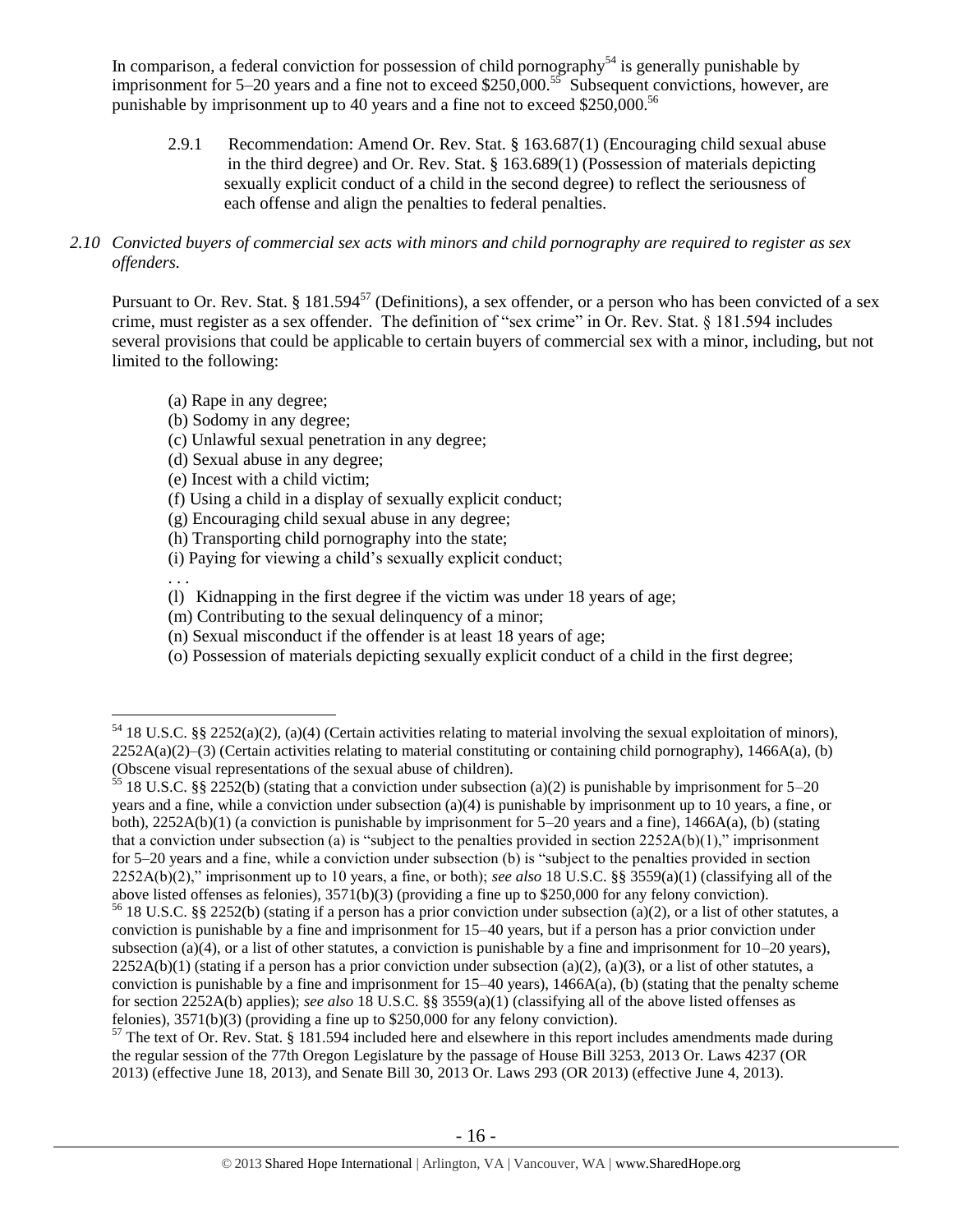(p) Kidnapping in the second degree if the victim was under 18 years of age, except by a parent or by a person found to be within the jurisdiction of the juvenile court;

(q) Online sexual corruption of a child in any degree if the offender reasonably believed the child to be more than five years younger than the offender;

. . .

 $\overline{a}$ 

(s) Trafficking in persons as described in ORS  $163.266(1)(b)$  or (c);

(t) Purchasing sex with a minor if the court designates the offense a sex crime pursuant to [section 4(3)(d) of enacted Senate Bill 673], or the defendant's second or subsequent conviction under [section 4(3)(b)(B) of enacted Senate Bill 673];

(u) Any attempt to commit any of the crimes listed in paragraphs (a) to (t) of this subsection;

(v) Criminal conspiracy if the offender agrees with one or more persons to engage in or cause the performance of an offense listed in paragraphs (a) to (t) of this subsection.

Under Or. Rev. Stat. §  $181.595(2)^{58}$  (Reporting by sex offender discharged, paroled or released from correctional facility or another United States jurisdiction) sex offender registration also applies to a person who:

(a) Is discharged, paroled or released on any form of supervised or conditional release from a jail, prison or other correctional facility or detention facility in this state at which the person was confined as a result of:

<span id="page-16-0"></span>(A) Conviction of a sex crime or a crime for which the person would have to register as a sex offender under federal law; or

(B) Having been found guilty except for insanity of a sex crime;

(b) Is paroled to this state under ORS 144.610 after being convicted in another United States court of a crime:

(A) That would constitute a sex crime if committed in this state; or

<span id="page-16-1"></span>(B) For which the person would have to register as a sex offender in that court's jurisdiction, or as required under federal law<sup>59</sup>, regardless of whether the crime would constitute a sex crime in this state . . . .

. . . .

<sup>&</sup>lt;sup>58</sup> The text of Or. Rev. Stat. § 181.595 included here and elsewhere in this report includes amendments made during the regular session of the 77th Oregon Legislature by the passage of House Bill 3253. 2013 Or. Laws 4237 (OR 2013) (effective June 18, 2013).

 $59$  Federal law requires sex offenders to register "and keep the registration current, in each jurisdiction where the offender resides, where the offender is an employee, and where the offender is a student." 42 U.S.C.A. § 16913 (Registry requirements for sex offenders). Pursuant to 42 U.S.C.A. § 16911(1) (Relevant definitions, including Amie Zyla expansion of sex offender definition and expanded inclusion of child predators), "The term "sex offender" means an individual who was convicted of a sex offense." Furthermore, 42 U.S.C.A. § 16911(5)(A) states that the term " sex offense" generally means: "(i) a criminal offense that has an element involving a sexual act or sexual contact with another; (ii) a criminal offense that is a specified offense against a minor; . . . ." Under 42 U.S.C.A. § 16911(7), the definition of "specified offense of against a minor" is expanded "to include all offenses by child predators" and "an offense against a minor that involves any of the following:"

<sup>(</sup>A) An offense (unless committed by a parent or guardian) involving kidnapping.

<sup>(</sup>B) An offense (unless committed by a parent or guardian) involving false imprisonment.

<sup>(</sup>C) Solicitation to engage in sexual conduct.

<sup>(</sup>D) Use in a sexual performance.

<sup>(</sup>E) Solicitation to practice prostitution.

<sup>(</sup>F) Video voyeurism as described in [section 1801 of Title 18.](https://1.next.westlaw.com/Link/Document/FullText?findType=L&pubNum=1000546&cite=18USCAS1801&originatingDoc=N61E9B1E02C9B11DBB179FACF3E96AFAD&refType=LQ&originationContext=document&transitionType=DocumentItem&contextData=(sc.Search))

<sup>(</sup>G) Possession, production, or distribution of child pornography.

<sup>(</sup>H) Criminal sexual conduct involving a minor, or the use of the Internet to facilitate or attempt such conduct.

<sup>(</sup>I) Any conduct that by its nature is a sex offense against a minor.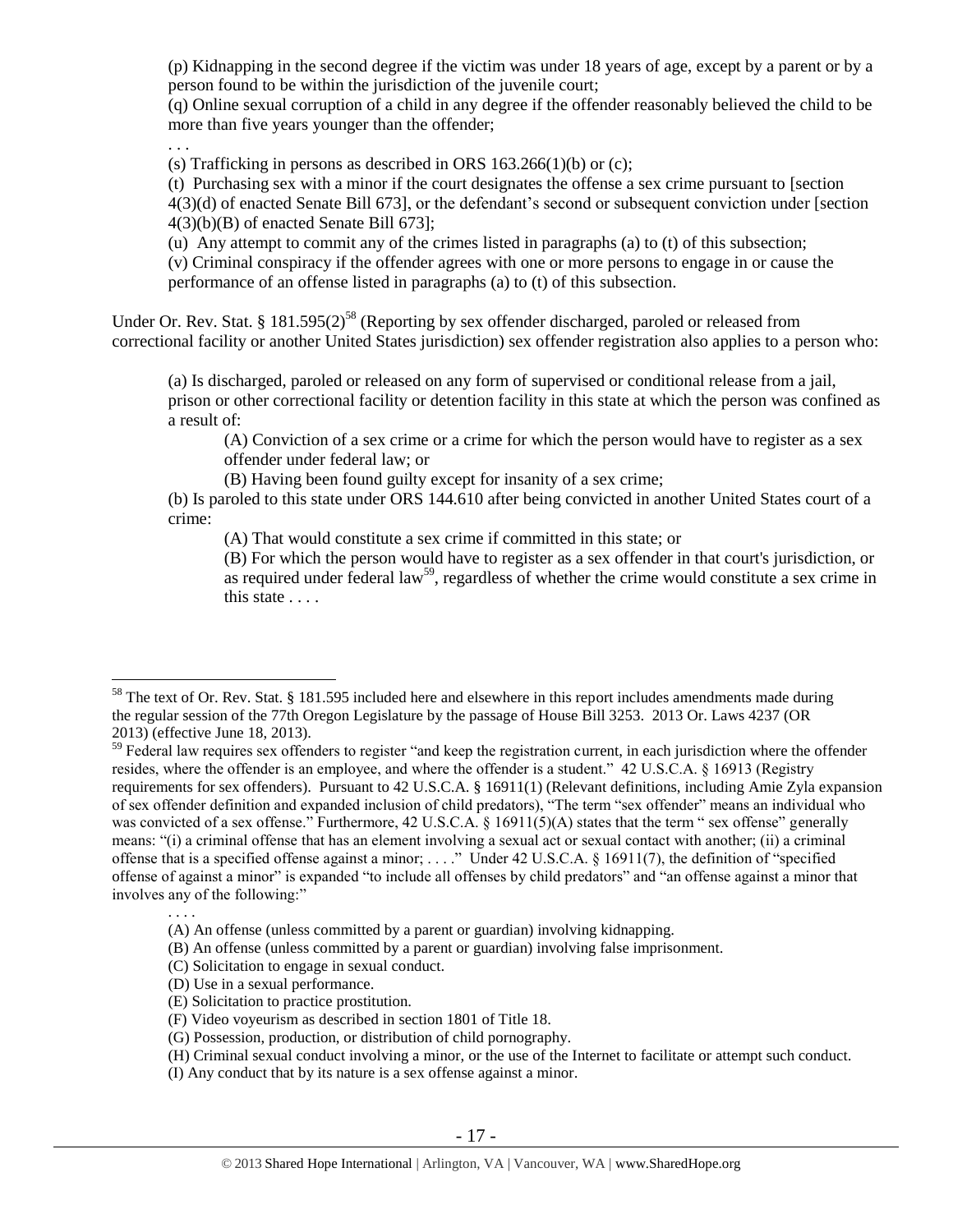#### **FRAMEWORK ISSUE 3: CRIMINAL PROVISIONS FOR TRAFFICKERS**

## *Legal Components:*

- *3.1 Penalties for trafficking a child for sexual exploitation are as high as federal penalties.*
- *3.2 Creating and distributing child pornography carries penalties as high as similar federal offenses.*
- *3.3 Using the Internet to lure, entice, recruit or sell commercial sex acts with a minor is a separate crime or results in an enhanced penalty for traffickers.*
- *3.4 Financial penalties for traffickers, including asset forfeiture, are sufficiently high.*
- *3.5 Convicted traffickers are required to register as sex offenders.*
- *3.6 Laws relating to termination of parental rights for certain offenses include sex trafficking or commercial sexual exploitation of children (CSEC) offenses in order to remove the children of traffickers from their control and potential exploitation.*

*\_\_\_\_\_\_\_\_\_\_\_\_\_\_\_\_\_\_\_\_\_\_\_\_\_\_\_\_\_\_\_\_\_\_\_\_\_\_\_\_\_\_\_\_\_\_\_\_\_\_\_\_\_\_\_\_\_\_\_\_\_\_\_\_\_\_\_\_\_\_\_\_\_\_\_\_\_\_\_\_\_\_\_\_\_\_\_\_\_\_\_\_\_\_*

## *Legal Analysis:*

*3.1 Penalties for trafficking a child for sexual exploitation are as high as federal penalties.* 

Traffickers of children for commercial sexual exploitation are subject to prosecution under several criminal statutes. A conviction under Or. Rev. Stat. §§ 163.266(1)(a), (2)<sup>60</sup> (Trafficking in persons)<sup>61</sup> or Or. Rev. Stat. §  $167.017<sup>62</sup>$  (Compelling prostitution)<sup>63</sup> is punishable as a Class B felony by imprisonment up to 10 years and a possible fine not to exceed \$250,000. Or. Rev. Stat. §§ 163.266(4), 161.605(2), 161.625(1)(c).<sup>64</sup> A conviction under Or. Rev. Stat. §§ 163.266(1)(b), (c) (Trafficking in persons) or Or. Rev. Stat. § 163.670 (Using child in display of sexually explicit conduct)<sup>65</sup> is punishable as a Class A felony by imprisonment for up to 20 years and a possible fine not to exceed \$375,000. Or. Rev. Stat. §§ 163.266(5), 161.605(1), 161.625(1)(b).

Traffickers could also face penalties under the money laundering provisions. Or. Rev. Stat. § 164.172 (Engaging in a financial transaction in property derived from unlawful activity) states,

(1) A person commits the crime of engaging in a financial transaction<sup>66</sup> in property derived from unlawful activity<sup>67</sup> if the person knowingly engages in or attempts to engage in a financial transaction in property that:

<span id="page-17-2"></span><span id="page-17-1"></span><span id="page-17-0"></span>(a) Constitutes, or is derived from, the proceeds of unlawful activity;

(b) Is of a value greater than \$ 10,000; and

(c) The person knows is derived from or represents the proceeds of some form, though not necessarily which form, of unlawful activity.

 $\overline{a}$ 

<sup>62</sup> *See supra* note [4.](#page-2-0)

<sup>60</sup> *See supra* note [2.](#page-0-0)

<sup>&</sup>lt;sup>61</sup> *See supra* Section 1.1 for the substantive provisions of Or. Rev. Stat. § 163.266.

<sup>&</sup>lt;sup>63</sup> See supra Section 1.2 for the substantive provisions of Or. Rev. Stat. § 167.017.

<sup>&</sup>lt;sup>64</sup> Alternatively, under Or. Rev. Stat. § 161.625(3)(a), "If a person has gained money or property through the commission of a felony, then upon conviction thereof the court, in lieu of imposing the fine authorized for the crime under subsection (1) or (2) of this section, may sentence the defendant to pay an amount, fixed by the court, not exceeding double the amount of the defendant's gain from the commission of the crime."

<sup>65</sup> *See supra* Section 1.2 for the substantive provisions of Or. Rev. Stat. § 163.670.

<sup>&</sup>lt;sup>66</sup> Or. Rev. Stat. § 164.172(3)(a) references 164.170 for the definition of "financial transaction." Or. Rev. Stat. § 164.170(5)(d) states, "(d) 'Financial transaction' means a transaction involving: (A) The movement of funds by wire or other means; (B) One or more monetary instruments; (C) The transfer of title to any real property, vehicle, vessel or aircraft; or (D) The use of a financial institution."

 $67$  Pursuant to Or. Rev. Stat. § 164.172(3)(b), "unlawful activity" is defined by Or. Rev. Stat. § 164.170(5)(h), which states, "'Unlawful activity' means any act constituting a felony under state, federal or foreign law."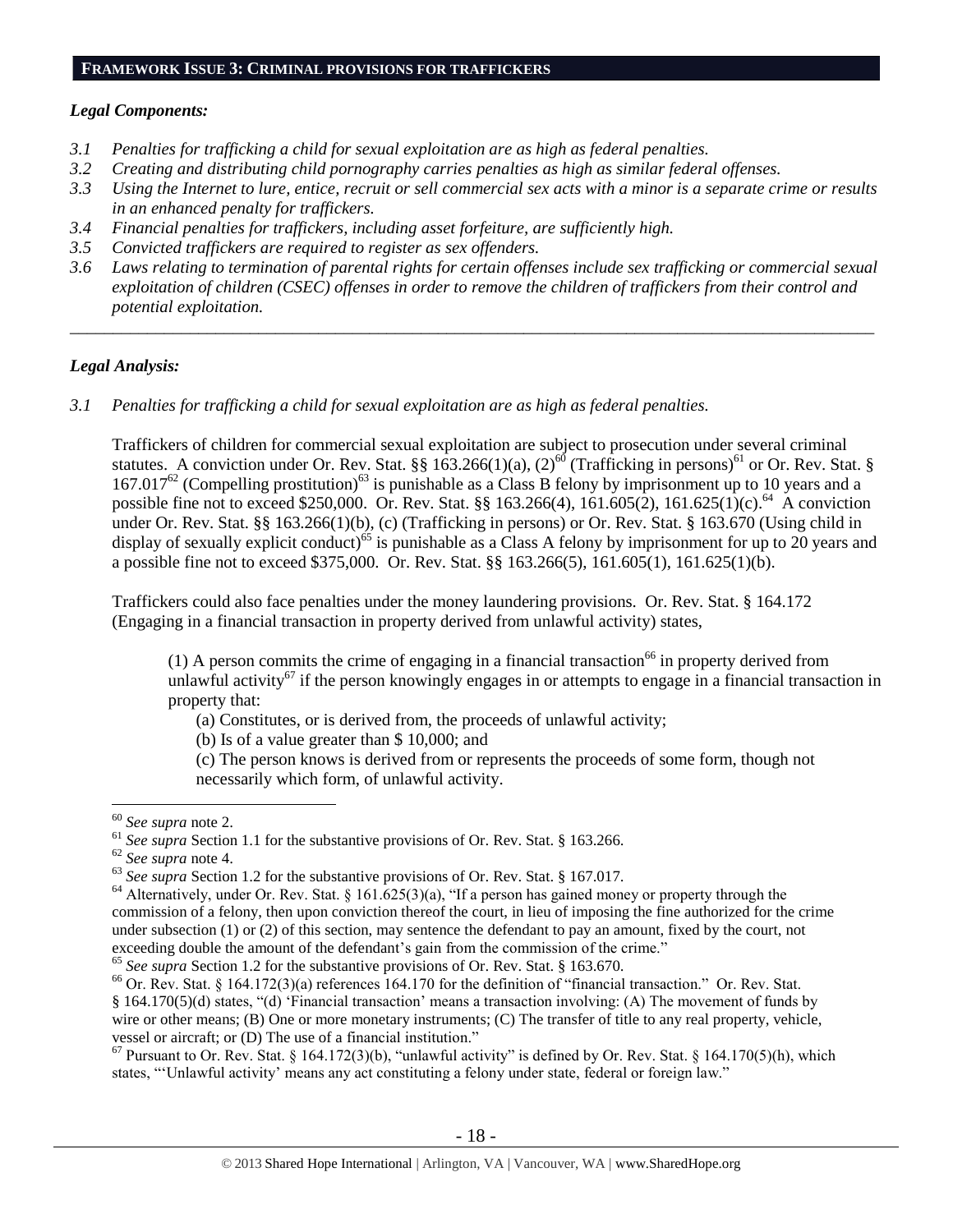(2) (a) Engaging in a financial transaction in property derived from unlawful activity is a Class C felony.

(b) In addition to any other sentence of imprisonment or fine that a court may impose and notwithstanding ORS 161.625, a court may include in the sentence of a person convicted under this section a fine in an amount equal to the value of the property involved in the unlawful transaction.

A conviction under the money laundering provisions is punishable by imprisonment up to 5 years and a possible fine not to exceed \$125,000. Or. Rev. Stat. §§ 164.172(2)(a), 161.605(3), 161.625(1)(d).

In comparison, if the victim is under the age of 14, a conviction under the Trafficking Victims Protection Act  $(TVPA)<sup>68</sup>$  for child sex trafficking is punishable by 15 years to life imprisonment and a fine not to exceed \$250,000. 18 U.S.C. §§ 1591(b)(1), 3559(a)(1), 3571(b)(3). If the victim is between the ages of 14–17, a conviction is punishable by 10 years to life imprisonment and a fine not to exceed \$250,000. 18 U.S.C. §§ 1591(b)(2), 3559(a)(1), 3571(b)(3). A conviction is punishable by mandatory life imprisonment, however, if the trafficker has a prior conviction for a federal sex offense<sup>69</sup> against a minor.

## *3.2 Creating and distributing child pornography carries penalties as high as similar federal offenses.*

Traffickers who permit a child to be used in child pornography may be prosecuted under Or. Rev. Stat. § 163.670(1) (Using child in display of sexually explicit conduct), which states, "A person commits the crime of using a child<sup>70</sup> in a display of sexually explicit conduct<sup>71</sup> if the person employs, authorizes, permits, compels or induces a child to participate or engage in sexually explicit conduct for any person to observe or to record in a visual recording."<sup>72</sup> Pursuant to Or. Rev. Stat. § 163.670(2) a conviction under Or. Rev. Stat. § 163.670(1) is punishable as a Class A felony by imprisonment up to 20 years and a possible fine not to exceed \$375,000. Or. Rev. Stat. §§ 161.605(1), 161.625(1)(b).<sup>73</sup>

Under Or. Rev. Stat. § 163.684 (Encouraging child sexual abuse in the first degree) states,

(1) A person commits the crime of encouraging child sexual abuse in the first degree if the person: (a) (A) Knowingly develops, duplicates, publishes, prints, disseminates, exchanges, displays, finances, attempts to finance or sells a visual recording<sup>74</sup> of sexually explicit conduct<sup>75</sup> involving a child or knowingly possesses, accesses or views such a visual recording with the intent to develop, duplicate, publish, print, disseminate, exchange, display or sell it; or

(B) Knowingly brings into this state, or causes to be brought or sent into this state, for sale or distribution, a visual recording of sexually explicit conduct involving a child; and

(b) Knows or is aware of and consciously disregards the fact that creation of the visual recording of sexually explicit conduct involved child abuse.

Pursuant to Or. Rev. Stat. § 163.684(2), a conviction of Or. Rev. Stat. § 163.684 is punishable as a Class B felony by imprisonment up to 10 years and a possible fine not to exceed \$250,000. Or. Rev. Stat. §§  $161.605(2)$ ,  $161.625(1)(c)$ .

 $\overline{a}$ 

<sup>74</sup> *See supra* note [7.](#page-2-3)

<sup>68</sup> *See supra* note [29.](#page-9-0)

<sup>69</sup> *See supra* note [30.](#page-9-1)

<sup>70</sup> *See supra* note [5.](#page-2-4)

<sup>71</sup> *See supra* note [6.](#page-2-2)

<sup>72</sup> *See supra* note [7.](#page-2-3)

<sup>73</sup> *See supra* note [64.](#page-17-0)

<sup>75</sup> *See supra* note [6.](#page-2-2)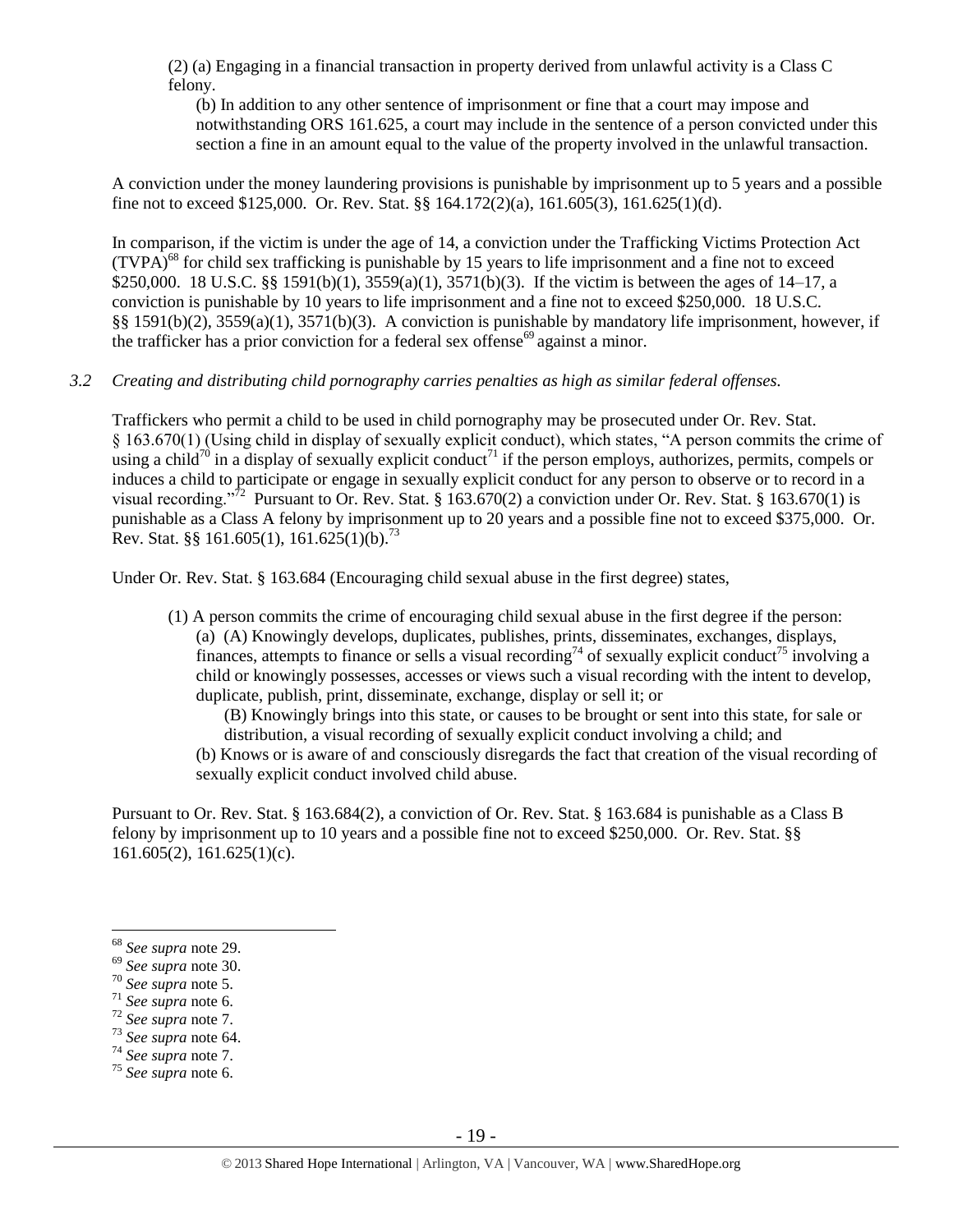In comparison, if the victim is under the age of 14, a conviction under the  $TVPA^{76}$  for child sex trafficking is punishable by 15 years to life imprisonment and a fine not to exceed \$250,000. 18 U.S.C. §§ 1591(b)(1),  $3559(a)(1)$ ,  $3571(b)(3)$ . If the victim is between the ages of  $14-17$ , a conviction is punishable by 10 years to life imprisonment and a fine not to exceed \$250,000. 18 U.S.C. §§ 1591(b)(2), 3559(a)(1), 3571(b)(3). A conviction is punishable by mandatory life imprisonment, however, if the trafficker has a prior conviction for a federal sex offense<sup>77</sup> against a minor. Additionally, a federal conviction for distribution of child pornography<sup>78</sup> is generally punishable by imprisonment for  $5-20$  years and a fine not to exceed \$250,000.<sup>79</sup> Subsequent convictions, however, are punishable by imprisonment up to 40 years and a fine not to exceed \$250,000.<sup>80</sup>

*3.3 Using the Internet to lure, entice, recruit or sell commercial sex acts with a minor is a separate crime or results in an enhanced penalty for traffickers.*

Pursuant to Or. Rev. Stat. § 163.432(1) (Online sexual corruption of a child in the second degree),

(1) A person commits the crime of online sexual corruption of a child $^{81}$  in the second degree if the person is 18 years of age or older and:

(a) For the purpose of arousing or gratifying the sexual desire of the person or another person, knowingly uses an online communication<sup>82</sup> to solicit<sup>83</sup> a child to engage in sexual contact<sup>84</sup> or sexually explicit conduct; $^{85}$  and

(b) Offers or agrees to physically meet with the child.

A conviction under Or. Rev. Stat. § 163.432(1) is punishable as a Class C felony by imprisonment up to 5 years and a possible fine not to exceed \$125,000. Or. Rev. Stat. §§ 163.432(2), 161.605(3), 161.625(1)(d).

Pursuant to Or. Rev. Stat. § 163.433(1) (Online sexual corruption of a child in the first degree), "A person commits the crime of online sexual corruption of a child in the first degree if the person violates ORS 163.432 [Online sexual corruption of a child in the second degree] and intentionally takes a substantial step toward physically meeting with or encountering the child." A conviction under Or. Rev. Stat. § 163.433(1) is punishable as a class B felony by imprisonment up to 10 years and a possible fine not to exceed \$250,000. Or. Rev. Stat. §§ 163.433(2), 161.605(2), 161.625(1)(c).

<sup>&</sup>lt;sup>76</sup> See supra note [29.](#page-9-0)

<sup>77</sup> *See supra* note [30.](#page-9-1)

<sup>&</sup>lt;sup>78</sup> 18 U.S.C. §§ 2252(a)(1), (a)(2), (a)(3) (Certain activities relating to material involving the sexual exploitation of minors),  $2252A(a)(2)$ , (a)(3) (Certain activities relating to material constituting or containing child pornography), 1466A(a) (Obscene visual representations of the sexual abuse of children).

<sup>&</sup>lt;sup>79</sup> 18 U.S.C. §§ 2252(b) (stating that a conviction under subsection (a)(1), (a)(2), or (a)(3) is punishable by imprisonment for 5–20 years and a fine), 2252A(b)(1) (a conviction is punishable by imprisonment for 5–20 years and a fine), 1466A(a), (b) (stating that a conviction under subsection (a) is "subject to the penalties provided in section 2252A(b)(1)," imprisonment for 5–20 years and a fine, while a conviction under subsection (b) is "subject to the penalties provided in section 2252A(b)(2)," imprisonment up to 10 years, a fine, or both); *see also* 18 U.S.C. §§ 3559(a)(1) (classifying all of the above listed offenses as felonies),  $3571(b)(3)$  (providing a fine up to \$250,000 for any felony conviction).

<sup>&</sup>lt;sup>80</sup> 18 U.S.C. §§ 2252(b) (stating if a person has a prior conviction under subsection (a)(1), (a)(2), or (a)(3) or a list of other statutes, a conviction is punishable by a fine and imprisonment for 15–40 years), 2252A(b)(1) (stating if a person has a prior conviction under subsection (a)(2), (a)(3), or a list of other statutes, a conviction is punishable by a fine and imprisonment for  $15-40$  years),  $1466A(a)$ , (b) (stating that the penalty scheme for section  $2252A(b)$ applies); *see also* 18 U.S.C. §§ 3559(a)(1) (classifying all of the above listed offenses as felonies), 3571(b)(3) (providing a fine up to \$250,000 for any felony conviction).

See supra note [33.](#page-10-0)

<sup>82</sup> *See supra* note [34.](#page-10-1)

<sup>83</sup> *See supra* note [35.](#page-10-2)

<sup>84</sup> *See supra* note [36.](#page-10-3)

<sup>85</sup> *See supra* note [37.](#page-10-4)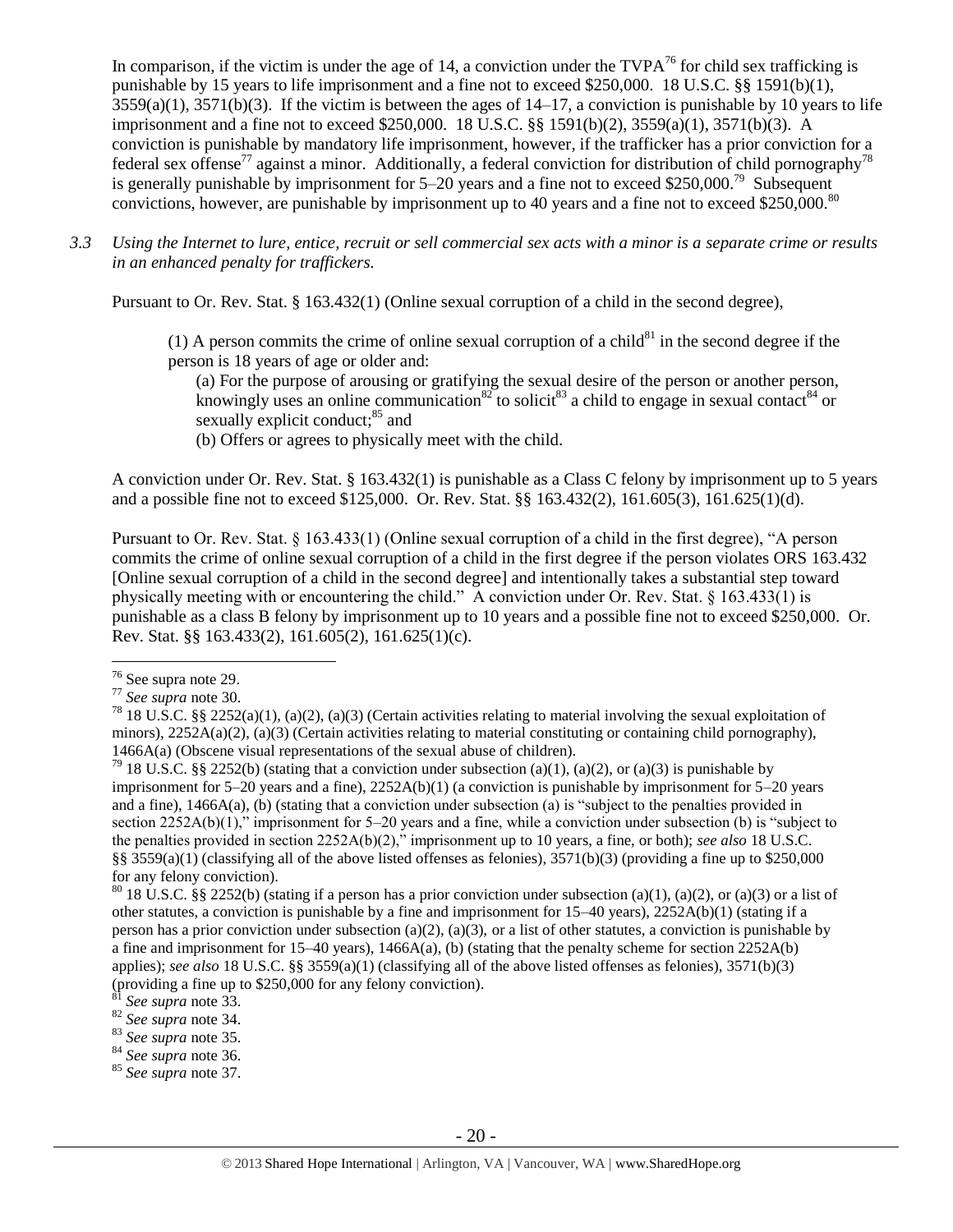# *3.4 Financial penalties for traffickers, including asset forfeiture, are sufficiently high.*

A conviction under Or. Rev. Stat. §§ 163.266(1)(a) or  $(2)^{86}$  (Trafficking in persons) or § 167.017<sup>87</sup> (Compelling prostitution) is punishable as a Class B felony by a possible fine not exceeding \$250,000. Or. Rev. Stat. § 163.266(4), 161.625(1)(c).<sup>88</sup> A conviction under Or. Rev. Stat. §§ 163.266(1)(b), (c), or Or. Rev. Stat. § 163.670 (Using child in display of sexually explicit conduct) is punishable as a Class A felony by a possible fine not to exceed \$375,000. Or. Rev. Stat. §161.625(1)(b). A conviction under Or. Rev. Stat. § 164.172 (Engaging in a financial transaction in property derived from unlawful activity) is punishable as a Class C felony by a possible fine not to exceed \$125,000. Or. Rev. Stat. § 161.625(1)(d).

Traffickers may also be subject to certain discretionary, criminal forfeiture provisions. Or. Rev. Stat. § 131.553(1)(e) (Legislative findings; effect on local laws; remedy not exclusive) calls "for the forfeiture of certain property subject to criminal forfeiture under ORS  $131.550$  to  $131.600$ ,<sup>89</sup> to provide for the protection of the rights and interests of affected persons and to provide for uniformity throughout this state with respect to the laws of this state that pertain to the criminal forfeiture of real and personal property based upon prohibited conduct."

"Prohibited conduct" is defined in Or. Rev. Stat. § 131.550(12) (Definitions) as the following: "(a) For purposes of proceeds, a felony or a Class A misdemeanor. (b) For purposes of instrumentalities, any crime listed in ORS 131.602."<sup>90</sup> Or. Rev. Stat. § 131.602 (Prohibited conduct for purposes of instrumentalities of crime) includes the following crimes:

(11) Buying or selling a person under 18 years of age, as defined in ORS 163.537.

(12) Using a child in a display of sexually explicit conduct, as defined in ORS 163.670.

(13) Encouraging child sexual abuse in the first degree, as defined in ORS 163.684.

(14) Encouraging child sexual abuse in the second degree, as defined in ORS 163.686.

(15) Encouraging child sexual abuse in the third degree, as defined in ORS 163.687.

(16) Possession of materials depicting sexually explicit conduct of a child in the first degree, as defined in ORS 163.688.

(17) Possession of materials depicting sexually explicit conduct of a child in the second degree, as defined in ORS 163.689.

. . . .

(92) Promoting prostitution, as defined in ORS 167.012.

(93) Compelling prostitution, as defined in ORS  $167.017$ .<sup>91</sup>

(94) Exhibiting an obscene performance to a minor, as defined in ORS 167.075.

. . . .

(139) Subjecting another person to involuntary servitude in the first degree, as defined in ORS 163.264. (140) Subjecting another person to involuntary servitude in the second degree, as defined in ORS 163.263.

(141) Trafficking in persons, as defined in ORS 163.266.

(142) Luring a minor, as defined in ORS 167.057.

- (143) Online sexual corruption of a child in the second degree, as defined in ORS 163.432.
- (144) Online sexual corruption of a child in the first degree, as defined in ORS 163.433.

 $\overline{a}$ 

<sup>89</sup> *See supra* note [41.](#page-12-0)

<sup>86</sup> *See supra* note [2.](#page-0-0)

<sup>87</sup> *See supra* note [4.](#page-2-0)

<sup>88</sup> *See supra* note [64.](#page-17-0)

<sup>90</sup> *See supra* note [42.](#page-12-1)

<sup>91</sup> *See supra* note [4.](#page-2-0)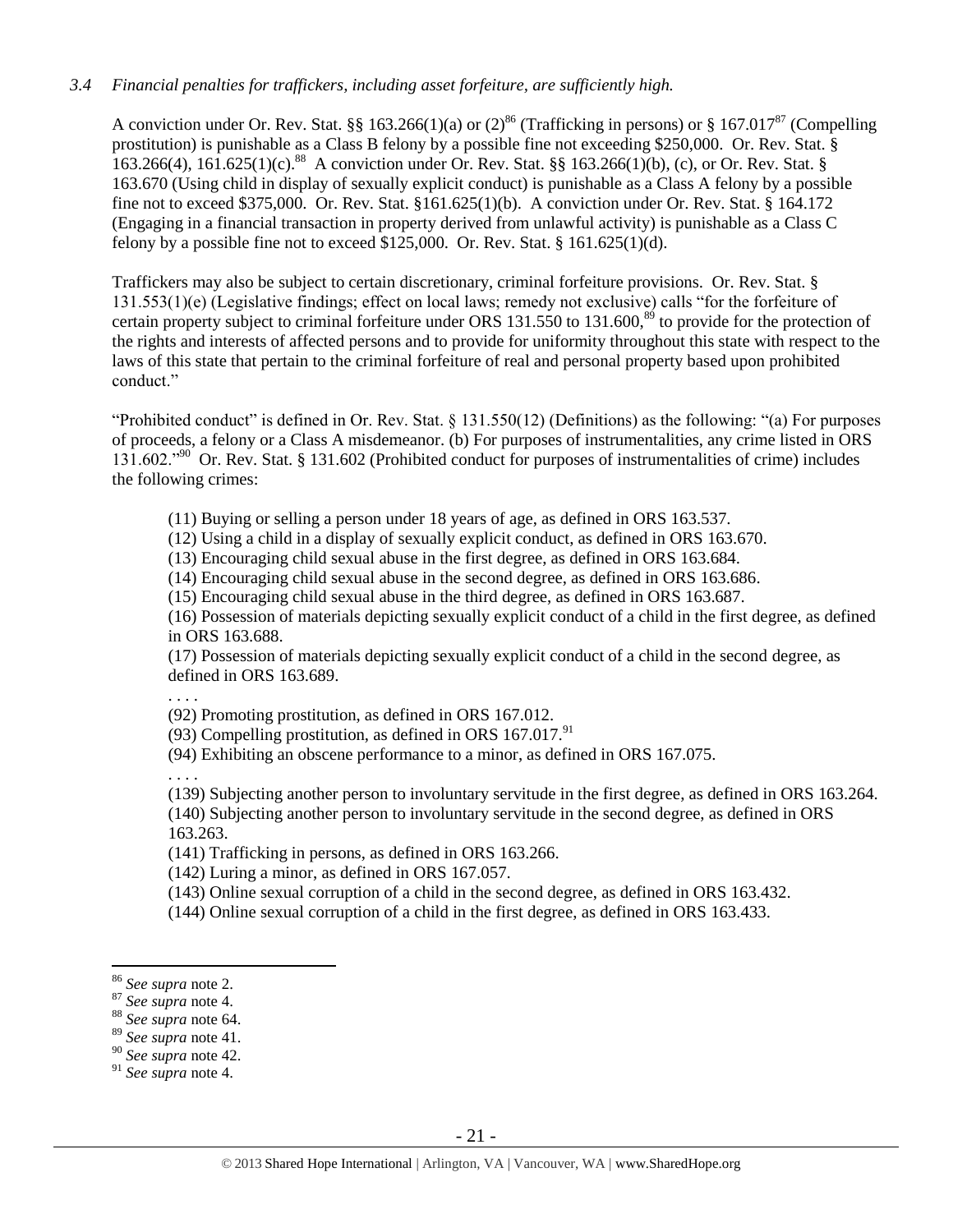(145) An attempt, conspiracy or solicitation to commit a crime in subsections (1) to (144) of this section if the attempt, conspiracy or solicitation is a felony or a Class A misdemeanor.

Or. Rev. Stat. § 131.558 (Property subject to forfeiture) includes the following in the list of property that is subject to criminal forfeiture:

(2) All raw materials, products and equipment of any kind that are used, or intended for use, in providing, manufacturing, compounding, processing, delivering, importing or exporting any service or substance in the course of prohibited conduct;

(3) All property that is used, or intended for use, as a container for property described in subsection . . . (2) of this section;

. . . .

(4) All conveyances, including aircraft, vehicles and vessels, that are used, or are intended for use, to transport or facilitate the transportation, sale, receipt, possession or concealment of property described in subsection (1) or (2) of this section, and all conveyances, including aircraft, vehicles and vessels, that are used or intended for use in prohibited conduct or to facilitate prohibited conduct . . . .

(5) All books, records, computers and research, including formulae, microfilm, tapes and data that are used or intended for use to facilitate prohibited conduct;

(6) All moneys, negotiable instruments, balances in deposit or other accounts, securities or other things of value furnished or intended to be furnished by any person in the course of prohibited conduct, all proceeds of or from prohibited conduct, and all moneys, negotiable instruments, balances in deposit and other accounts and securities used or intended to be used to facilitate any prohibited conduct; (7) All real property, including any right, title and interest in the whole of any lot or tract of land and any appurtenances or improvements, that is used or intended to be used to commit or facilitate the commission of prohibited conduct;

. . . .

(9) All property described in this section that is intended for use in committing or facilitating an attempt to commit a crime as described in ORS 161.405, a solicitation as described in ORS 161.435 or a conspiracy as described in ORS 161.450; and

(10) All personal property that is used or intended to be used to commit or facilitate prohibited conduct.

Seizure of forfeitable property is governed by Or. Rev. Stat. § 131.561, which states in relevant part,

(4)(a) A police officer may seize property pursuant to an order of the court. Forfeiture counsel or a seizing agency may apply for an ex parte order directing seizure of specified property.

. . . .

(5)Property may be constructively seized by posting notice of seizure for criminal forfeiture on it or by filing notice of seizure for criminal forfeiture or notice of pending criminal forfeiture in the public records that impart constructive notice of matters relating to such property.

Where the seizing agency is the state, the forfeited property shall be distributed pursuant to Or. Rev. Stat. § 131.597, which provides that the property shall be distributed as follows: to pay costs and to the victim, any amount ordered. . . . Or. Rev. Stat. § 131.597.

A trafficker may also be subject to restitution pursuant to Or. Rev. Stat. § 137.106(2)<sup>92</sup> (Restitution to victims), which requires the district attorney to investigate and present to the court evidence of economic damages suffered as a result of human trafficking or CSEC offenses. The court is authorized to order restitution<sup>93</sup> as part of a criminal case when the victim "suffered economic damages."<sup>94</sup> Or. Rev. Stat. § 137.106(1).

<sup>92</sup> *See supra* note [45.](#page-13-0)

<sup>93</sup> *See supra* note [46.](#page-13-1) 

<sup>94</sup> *See supra* note [47.](#page-13-2)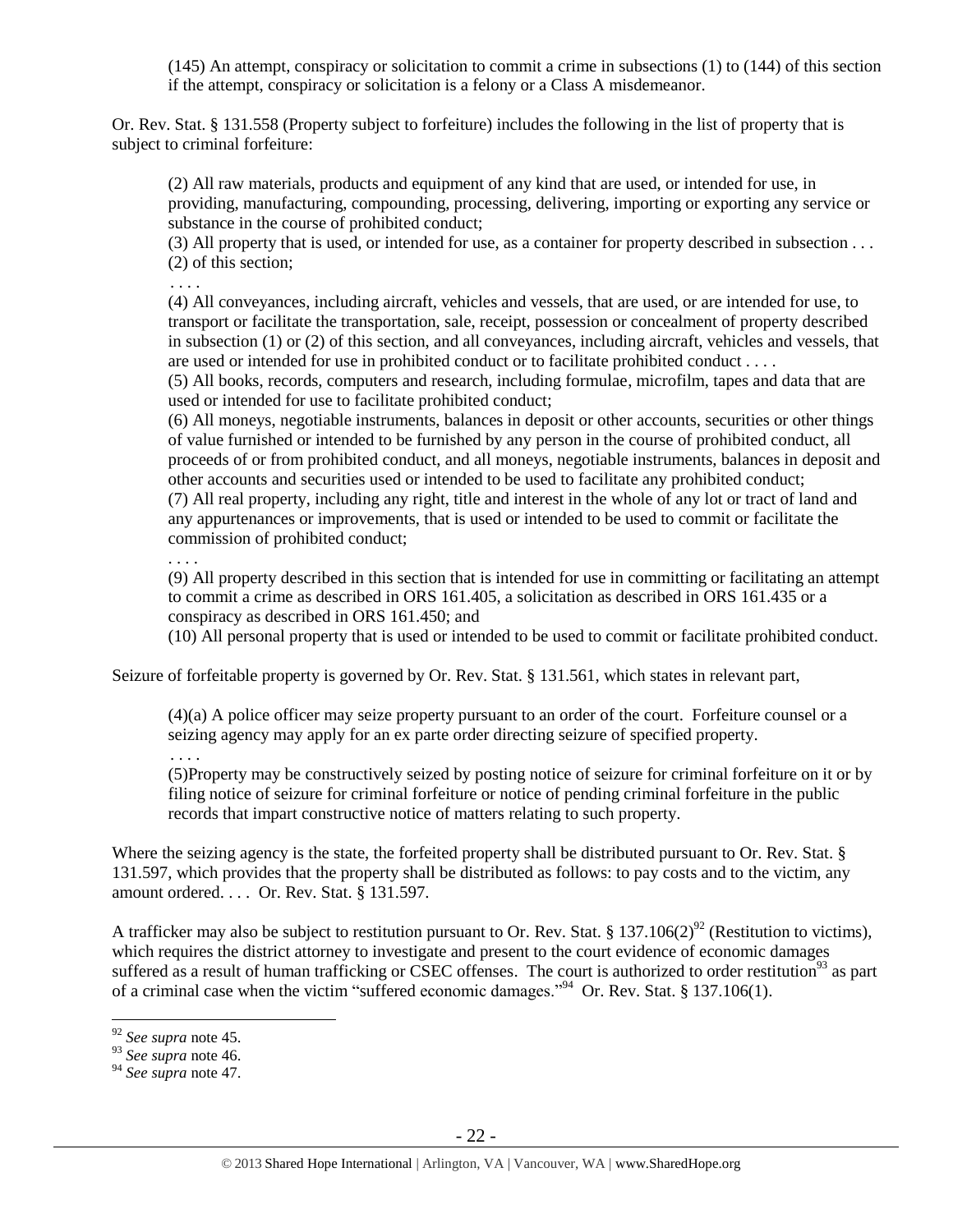*3.5 Convicted traffickers are required to register as sex offenders.*

Pursuant to Or. Rev. Stat. § 181.594<sup>95</sup> (Definitions), a sex offender, or a person who has been convicted of a sex crime, must register as a sex offender. The definition of "sex crime" in Or. Rev. Stat. § 181.594 includes several provisions that could be applicable to certain traffickers, including, but not limited to the following:

(a) Rape in any degree;

(b) Sodomy in any degree;

(c) Unlawful sexual penetration in any degree;

(d) Sexual abuse in any degree;

(e) Incest with a child victim;

(f) Using a child in a display of sexually explicit conduct;

(g) Encouraging child sexual abuse in any degree;

(h) Transporting child pornography into the state;

. . . .

(j) Compelling prostitution;

(k) Promoting prostitution;

(l) Kidnapping in the first degree if the victim was under 18 years of age;

(m) Contributing to the sexual delinquency of a minor;

(n) Sexual misconduct if the offender is at least 18 years of age;

(o) Possession of materials depicting sexually explicit conduct of a child in the first degree;

(p) Kidnapping in the second degree if the victim was under 18 years of age, except by a parent or by a person found to be within the jurisdiction of the juvenile court;

(q) Online sexual corruption of a child in any degree if the offender reasonably believed the child to be more than five years younger than the offender; ...

(s) Trafficking in persons as described in ORS  $163.266(1)(b)$  or (c);

(t) Purchasing sex with a minor if the court designates the offense as a sex crime pursuant to section 4(3)(d) of this 2013 Act [enacted Senate Bill 673], or the offense is the defendant's second or subsequent conviction under section  $4(3)(b)(B)$  of this 2013 Act [enacted Senate Bill 673];

(u) Any attempt to commit any of the crimes listed in paragraphs (a) to (t) of this subsection;

(v) Burglary, when committed with intent to commit any of the offenses listed in paragraphs (a) to (t) or (w) of this subsection;

. . . .

Under Or. Rev. Stat. § 181.595(2)<sup>96</sup> (Reporting by sex offender discharged, paroled or released from correctional facility or another United States jurisdiction) sex offender registration also applies to a person who:

(a) Is discharged, paroled or released on any form of supervised or conditional release from a jail, prison or other correctional facility or detention facility in this state at which the person was confined as a result of:

(A) Conviction of a sex crime or a crime for which the person would have to register as a sex offender under federal law; or

(B) Having been found guilty except for insanity of a sex crime;

(b) Is paroled to this state under ORS 144.610 after being convicted in another United States court of a crime:

(A) That would constitute a sex crime if committed in this state; or

<sup>95</sup> *See supra* note [57.](#page-15-0)

<sup>96</sup> *See supra* note [58.](#page-16-0)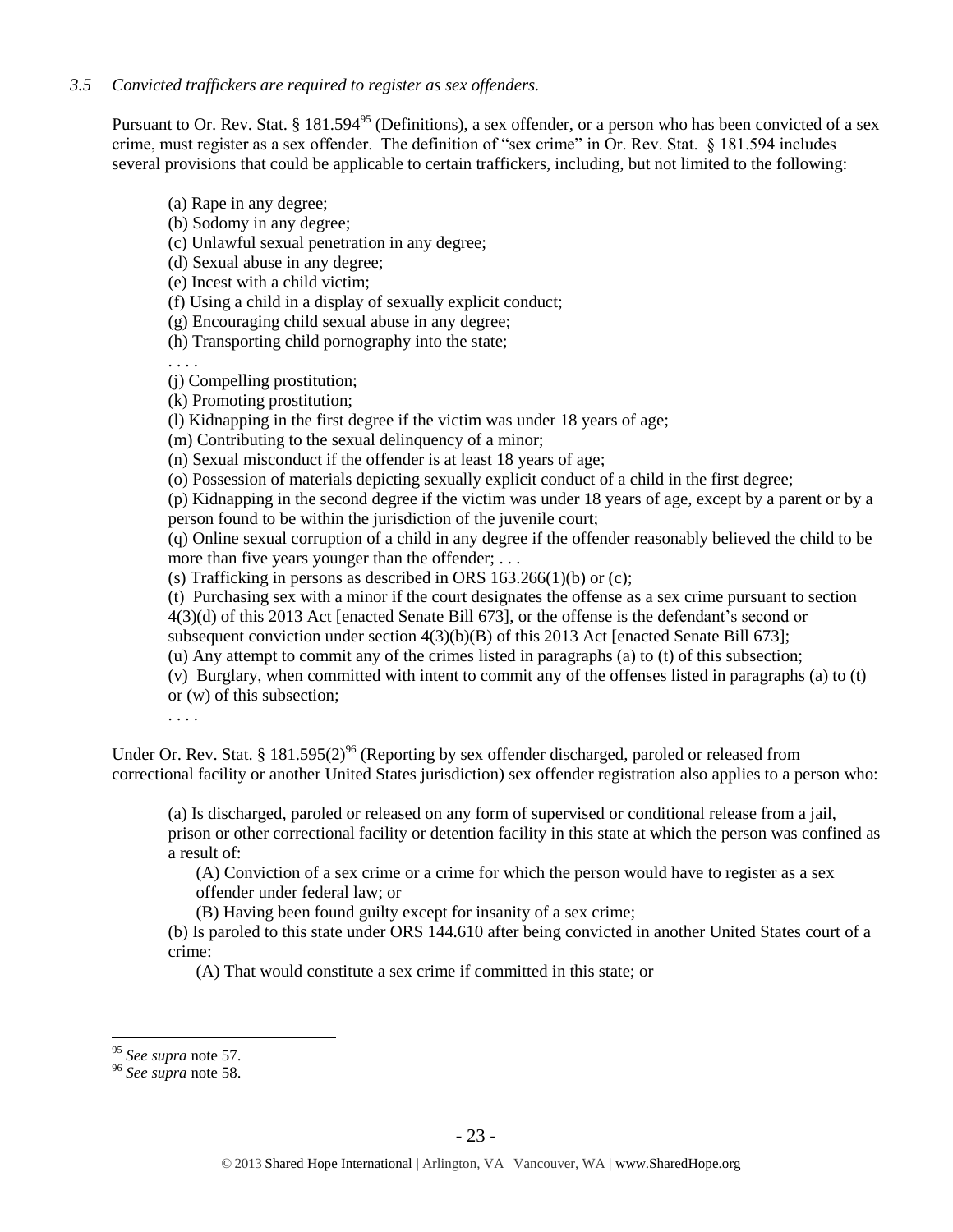(B) For which the person would have to register as a sex offender in that court's jurisdiction, or as required under federal law,<sup>97</sup> regardless of whether the crime would constitute a sex crime in this state . . . .

*3.6 Laws relating to termination of parental rights for certain offenses include sex trafficking or commercial sexual exploitation of children (CSEC) offenses in order to remove the children of traffickers from their control and potential exploitation.* 

Or. Rev. Stat. § 419B.502 (Termination upon finding of extreme conduct) states in part, "The rights of the parent or parents may be terminated as provided in ORS 419B.500 [Termination of parental rights generally] if the court finds that the parent or parents are unfit by reason of a single or recurrent incident of extreme conduct toward any child." The actions that the court is directed to consider in determining extreme conduct include, "[r]ape, sodomy or sex abuse of any child by the parent" and "[a]buse or neglect by the parent of any child resulting in death or serious physical injury." Or. Rev. Stat. § 419B.502(1), (3).

Or. Rev. Stat. § 419B.504 (Termination upon finding of unfitness) allows for termination of parental rights upon a finding that "the parent or parents are unfit by reason of conduct or condition seriously detrimental to the child or ward and integration of the child or ward into the home of the parent or parents is improbable within a reasonable time due to conduct or conditions not likely to change." "In determining such conduct and conditions" the court is directed to consider, among other things, "[c]onduct toward any child of an abusive, cruel or sexual nature" and "[c]riminal conduct that impairs the parent's ability to provide adequate care for the child or ward." Or. Rev. Stat. § 419B.504(2), (6).

Or. Rev. Stat. § 419B.502 and Or. Rev. Stat. § 419B.504 could apply in the case of traffickers, although there is no specific reference to a conviction for trafficking in persons, compelling prostitution, or promoting prostitution of a minor listed as grounds for termination of parental rights.

<sup>97</sup> *See supra* note [59.](#page-16-1)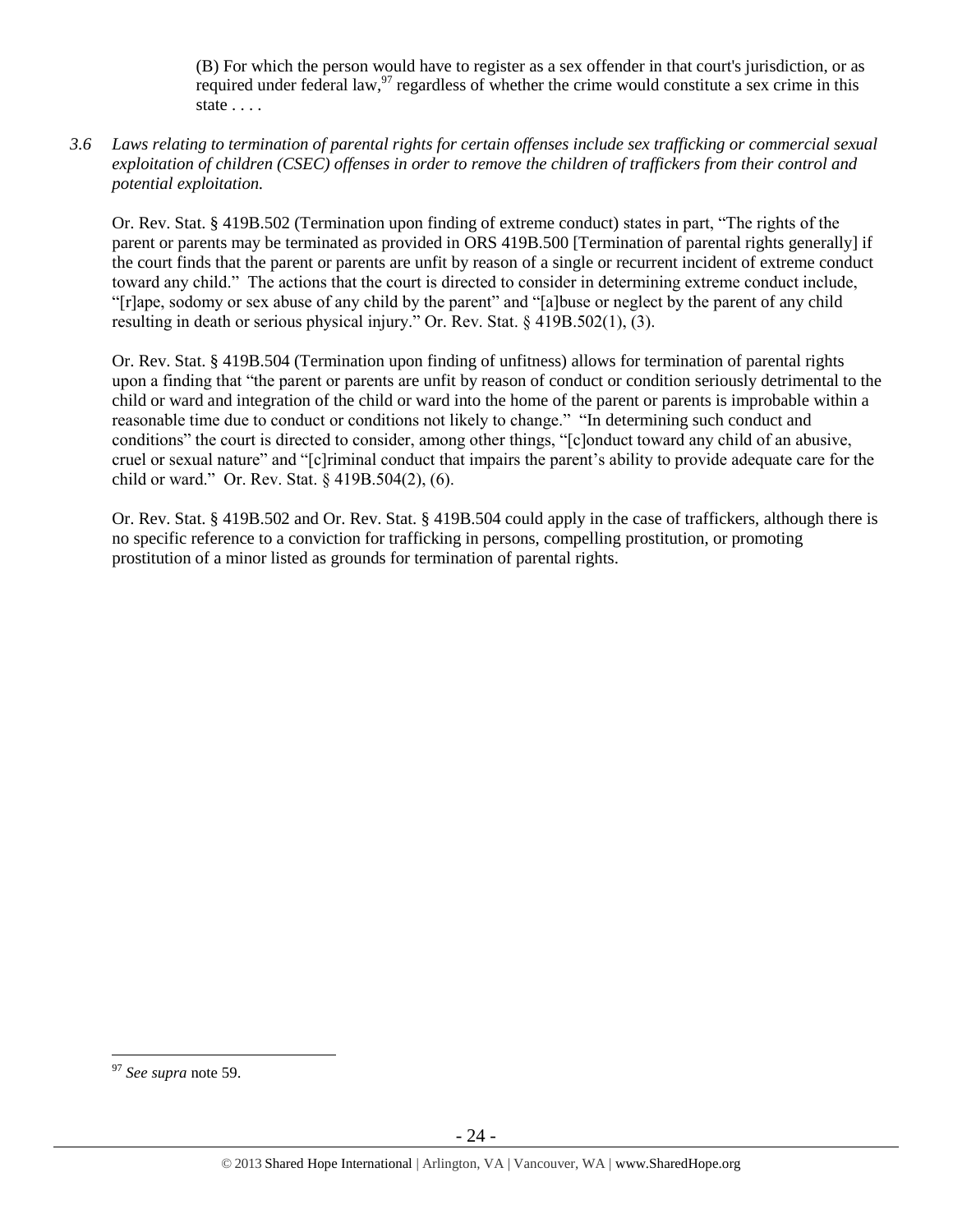#### **FRAMEWORK ISSUE 4: CRIMINAL PROVISIONS FOR FACILITATORS**

#### *Legal Components:*

- *4.1 The acts of assisting, enabling, or financially benefitting from child sex trafficking are included as criminal offenses in the state sex trafficking statute.*
- *4.2 Financial penalties, including asset forfeiture laws, are in place for those who benefit financially from or aid and assist in committing domestic minor sex trafficking.*

*\_\_\_\_\_\_\_\_\_\_\_\_\_\_\_\_\_\_\_\_\_\_\_\_\_\_\_\_\_\_\_\_\_\_\_\_\_\_\_\_\_\_\_\_\_\_\_\_\_\_\_\_\_\_\_\_\_\_\_\_\_\_\_\_\_\_\_\_\_\_\_\_\_\_\_\_\_\_\_\_\_\_\_\_\_\_\_\_\_\_\_\_\_\_*

- *4.3 Promoting and selling child sex tourism is illegal.*
- *4.4 Promoting and selling child pornography is illegal.*

## *Legal Analysis:*

*4.1 The acts of assisting, enabling, or financially benefitting from child sex trafficking are included as criminal offenses in the state sex trafficking statute.*

Or. Rev. Stat. § 163.266(2) states that "a person commits the crime of trafficking in persons if the person knowingly benefits financially or receives something of value from participation in a venture that involves an act prohibited by subsection (1) of this section or ORS  $163.263^{98}$  or  $163.264.^{99}$  If force or attempted force, fraud or coercion can be proven, facilitators may be in violation of Or. Rev. Stat § 163.263 (Subjecting another person to involuntary servitude in the second degree) or Or. Rev. Stat § 163.264 (Subjecting another person to involuntary servitude in the first degree), punishable as a Class C and a Class B felony respectively. Or. Rev. Stat §§ 163.263(2), 163.264(2). These offenses are underlying offenses for Or. Rev. Stat. § 163.266(1)(a)<sup>100</sup> (Trafficking in persons), a Class B felony with a maximum imprisonment of 10 years and a possible fine not to exceed \$250,000. Or. Rev. Stat. §§ 163.266(4), 161.605(2), 161.625(1)(c). A violation of Or. Rev. Stat. § 163.266(2) is punishable as a Class B felony by imprisonment up to 10 years and a possible fine not to exceed \$250,000. Or. Rev. Stat. §§ 161.605(2), 161.625(1)(c).<sup>101</sup>

Or. Rev. Stat. § 167.017(1)(c)<sup>102</sup> (Compelling prostitution) makes it a crime if any person "[a]ids or facilitates the commission of prostitution or attempted prostitution by a person under 18 years of age." A conviction under Or. Rev. Stat. § 167.017(1)(c) is punishable as a Class B felony by imprisonment up to ten years and a possible fine not to exceed \$250,000. Or. Rev. Stat. §§ 161.605(2), 161.625(1)(c). Or. Rev. Stat. § 163.670(1) (Using child in display of sexually explicit conduct) could be applied to facilitators by its statement, "A person commits the crime of using a child in a display of sexually explicit conduct if the person employs, authorizes, permits, compels or induces a child to participate or engage in sexually explicit conduct for any person to observe or to record in a visual recording." A conviction under Or. Rev. Stat. § 163.670 is punishable as a Class A felony by imprisonment up to 20 years and a possible fine not to exceed \$375,000. Or. Rev. Stat. §§ 161.605(1), 161.625(1)(b).<sup>103</sup>

Facilitators could also face penalties under the money laundering provisions. Or. Rev. Stat. § 164.172 (Engaging in a financial transaction in property derived from unlawful activity) states,

<sup>98</sup> *See supra* section 1.1 for a full discussion of the provisions of Or. Rev. Stat. § 163.263 (Subjecting another person to involuntary servitude in the second degree).

<sup>&</sup>lt;sup>99</sup> See supra section 1.1 for a full discussion of the provisions of Or. Rev. Stat. § 163.264 (Subjecting another person to involuntary servitude in the first degree).

<sup>100</sup> *See supra* not[e 2.](#page-0-0)

<sup>101</sup> *See supra* not[e 64.](#page-17-0)

<sup>102</sup> *See supra* not[e 4.](#page-2-0)

<sup>103</sup> *See supra* not[e 64.](#page-17-0)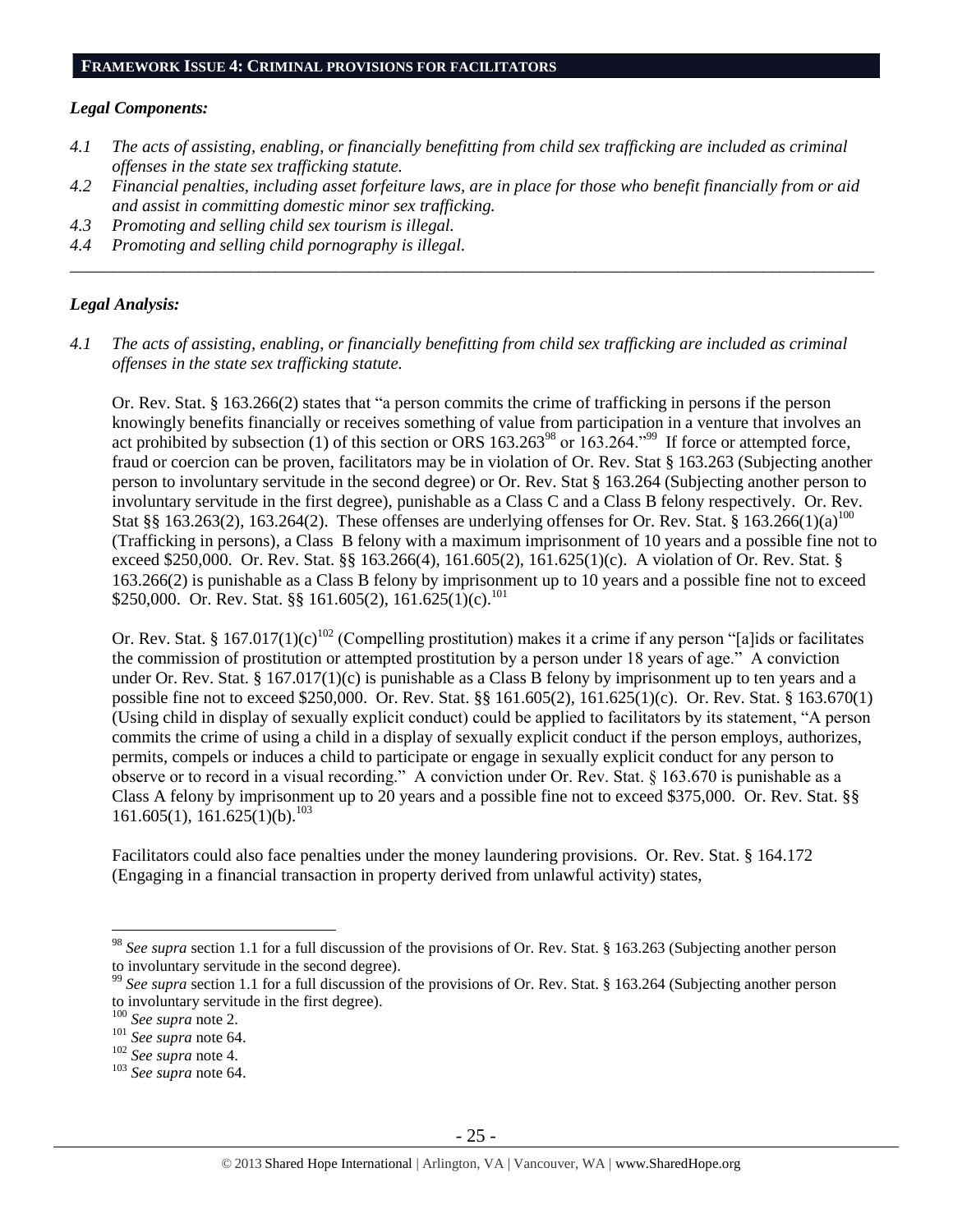(1) A person commits the crime of engaging in a financial transaction<sup>104</sup> in property derived from unlawful activity<sup>105</sup> if the person knowingly engages in or attempts to engage in a financial transaction in property that:

(a) Constitutes, or is derived from, the proceeds of unlawful activity;

(b) Is of a value greater than \$ 10,000; and

(c) The person knows is derived from or represents the proceeds of some form, though not necessarily which form, of unlawful activity.

(2) (a) Engaging in a financial transaction in property derived from unlawful activity is a Class C felony.

(b) In addition to any other sentence of imprisonment or fine that a court may impose and notwithstanding ORS 161.625, a court may include in the sentence of a person convicted under this section a fine in an amount equal to the value of the property involved in the unlawful transaction.

*4.2 Financial penalties, including asset forfeiture laws, are in place for those who benefit financially from or aid and assist in committing domestic minor sex trafficking.*

Facilitators convicted under Or. Rev. Stat. §§ 163.266(1)(a) or (2) (Trafficking in persons), or § 167.017(1)(c)<sup>106</sup> (Compelling prostitution) are punishable as Class B felonies by a possible fine not to exceed \$250,000.<sup>107</sup> Or. Rev. Stat. §§ 163.266(4), 161.625(1)(c). A conviction under Or. Rev. Stat. § 163.670(1) (Using child in display of sexually explicit conduct) is punishable as a Class A felony by a possible fine not to exceed \$375,000. Or. Rev. Stat. §161.625(1)(b).

Under Oregon's discretionary, criminal forfeiture provisions, Or. Rev. Stat. § 131.553(1)(c), (e) (Legislative findings; effect on local laws; remedy not exclusive) finds that "[p]erpetrators of crimes should not be allowed to keep the proceeds and instrumentalities of their crimes" and that "[t]here is a need to provide for the forfeiture of certain property subject to criminal forfeiture under ORS 131.550 to 131.600,<sup>108</sup> to provide for the protection of the rights and interests of affected persons and to provide for uniformity throughout this state with respect to the laws of this state that pertain to the criminal forfeiture of real and personal property based upon prohibited conduct."

Or. Rev. Stat. § 131.558 (Property subject to forfeiture) includes the following in the list of property that is subject to criminal forfeiture:

(4) All conveyances, including aircraft, vehicles and vessels, that are used, or are intended for use, to transport or facilitate the transportation, sale, receipt, possession or concealment of property described in subsection (1) or (2) of this section, and all conveyances, including aircraft, vehicles and vessels, that are used or intended for use in prohibited conduct or to facilitate prohibited conduct . . .

. . .

(5) All books, records, computers and research, including formulae, microfilm, tapes and data that are used or intended for use to facilitate prohibited conduct;

(6) All moneys, negotiable instruments, balances in deposit or other accounts, securities or other things of value furnished or intended to be furnished by any person in the course of prohibited conduct, all proceeds of or from prohibited conduct, and all moneys, negotiable instruments, balances in deposit and other accounts and securities used or intended to be used to facilitate any prohibited conduct; (7) All real property, including any right, title and interest in the whole of any lot or tract of land and any appurtenances or improvements, that is used or intended to be used to commit or facilitate the

<sup>104</sup> *See supra* not[e 66.](#page-17-1)

<sup>105</sup> *See supra* not[e 67.](#page-17-2)

<sup>106</sup> *See supra* not[e 4.](#page-2-0)

<sup>107</sup> *See supra* not[e 64.](#page-17-0)

<sup>108</sup> *See supra* not[e 41.](#page-12-0)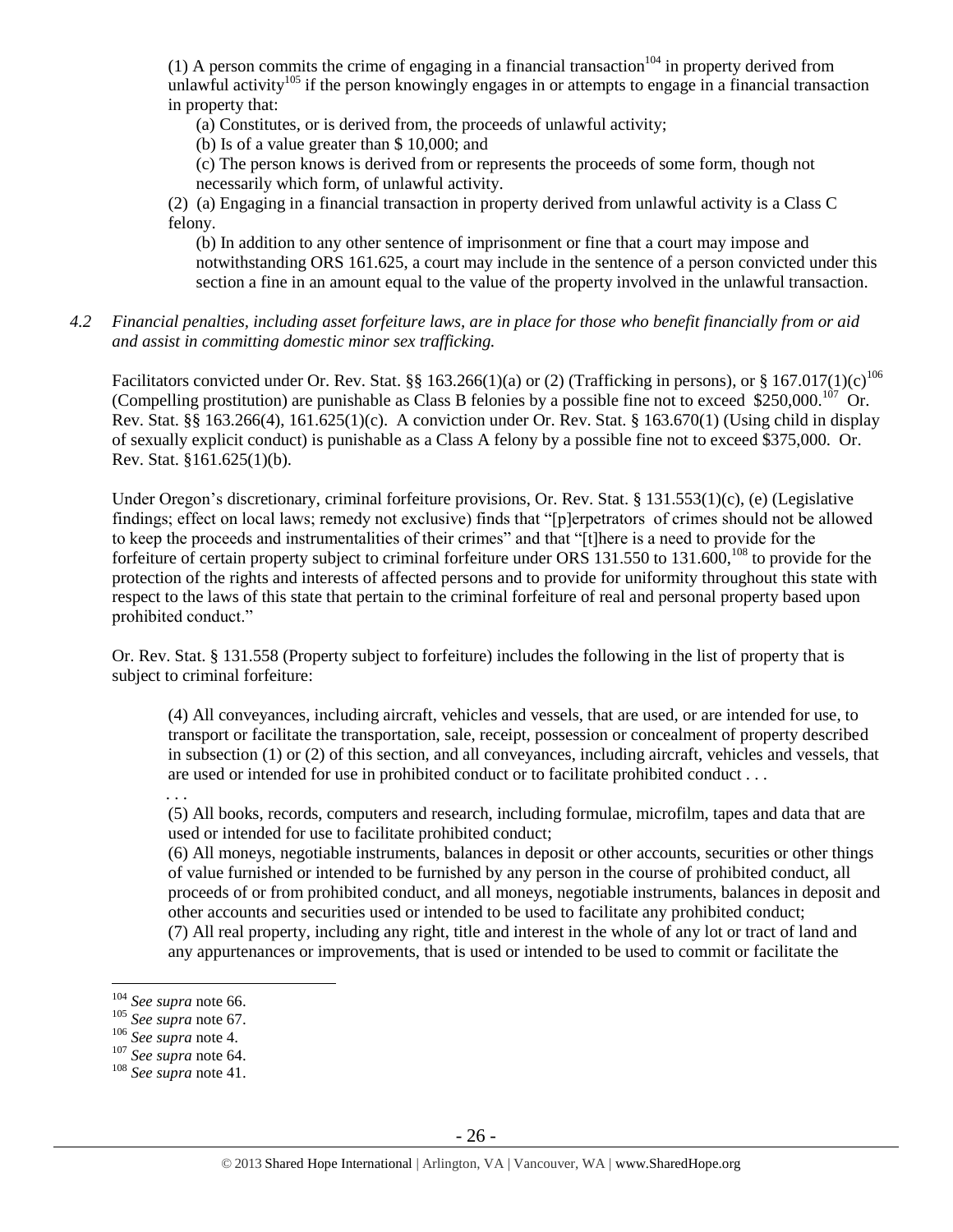commission of prohibited conduct;

. . .

(10) All personal property that is used or intended to be used to commit or facilitate prohibited conduct.

"Prohibited conduct" is defined in Or. Rev. Stat. § 131.550(12) (Definitions) as the following: "(a) For purposes of proceeds, a felony or a Class A misdemeanor. (b) For purposes of instrumentalities, any crime listed in ORS 131.602."<sup>109</sup> Or. Rev. Stat. § 131.602 (Prohibited conduct for purposes of instrumentalities of crime) includes trafficking in persons. Notably for those facilitators providing common carrier transportation, Or. Rev. Stat. § 131.558 (Property subject to forfeiture) makes an exception for any common carrier conveyance from seizure in Subsection (4):

All conveyances, including aircraft, vehicles and vessels, that are used, or are intended for use, to transport or facilitate the transportation, sale, receipt, possession or concealment of property described in subsection (1) or (2) of this section, and all conveyances, including aircraft, vehicles and vessels, that are used or intended for use in prohibited conduct or to facilitate prohibited conduct . . .

. . .

Seizure of forfeitable property is governed by Or. Rev. Stat. § 131.561, which states in relevant part,

(4)(a) A police officer may seize property pursuant to an order of the court. Forfeiture counsel or a seizing agency may apply for an ex parte order directing seizure of specified property.

. . . .

(5)Property may be constructively seized by posting notice of seizure for criminal forfeiture on it or by filing notice of seizure for criminal forfeiture or notice of pending criminal forfeiture in the public records that impart constructive notice of matters relating to such property.

Where the seizing agency is the state, the forfeited property shall be distributed pursuant to Or. Rev. Stat. § 131.597, which provides that the property shall be distributed as follows: to pay costs and to the victim, any amount ordered. Of the remaining amount, 3% to the Asset Forfeiture Oversight Account, 7% to the Illegal Drug Cleanup Fund, 10% to the General Fund, 40% to the Dept. of State Police, 40% to the Drug Prevention and Education Fund. Where the seizing agency is not the state, the forfeited property shall be distributed pursuant to Or. Rev. Stat. § 131.594.

Facilitators may also be subject to restitution pursuant to Or. Rev. Stat. § 137.106 (Restitution to victims), which requires the district attorney to investigate and present to the court before sentencing evidence of economic damages suffered as a result of the crime. The court is authorized to order restitution<sup>110</sup> as part of a criminal case when the crime "has resulted in economic damages."<sup>111</sup> Or. Rev. Stat. § 137.106(1).

In addition to these provisions, Oregon's racketeering provisions provide for civil asset forfeiture.<sup>112</sup> Or. Rev. Stat. § 166.725(2) (Remedies for violation of ORS 166.720; time limitation) states in part,

All property, real or personal, including money, used in the course of, derived from or realized through conduct in violation of a provision of  $\overline{ORS}$  166.715<sup>113</sup> to 166.735 is subject to civil forfeiture to the state. The state shall dispose of all forfeited property as soon as commercially feasible. If property is not exercisable or transferable for value by the state, it shall expire. All forfeitures or dispositions under this section shall be made with due provision for the rights of innocent persons. . . .

 $\overline{a}$ 

<sup>113</sup> *See supra* not[e 14.](#page-6-0)

<sup>109</sup> *See supra* not[e 42.](#page-12-1)

<sup>110</sup> *See supra* not[e 46.](#page-13-1)

<sup>111</sup> *See supra* not[e 47.](#page-13-2)

<sup>112</sup> Or. Rev. Stat. §§ 166.715–.735.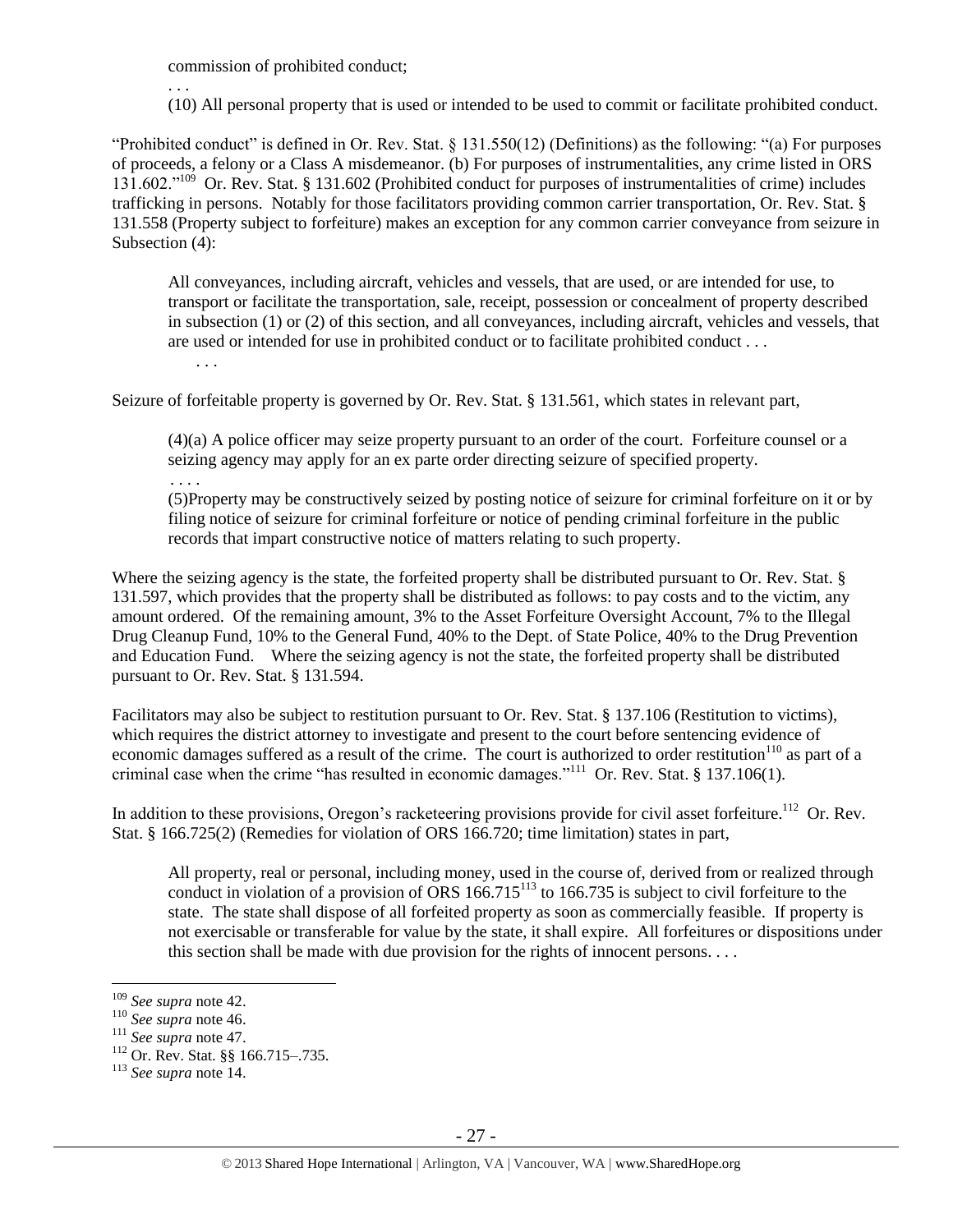## *4.3 Promoting and selling child sex tourism is illegal.*

There is no specific law prohibiting the promotion or sale of child sex tourism.

4.3.1 Recommendation: Enact a law prohibiting selling or offering to sell travel services that include or facilitate travel for the purpose of engaging in commercial sexual exploitation of a minor or prostitution of a minor, if occurring in Oregon.

## *4.4 Promoting and selling child pornography is illegal.*

Under Or. Rev. Stat. § 163.684(1) (Encouraging child sexual abuse in the first degree),

- (a) A person commits the crime of encouraging child sexual abuse in the first degree if the person: (A) Knowingly develops, duplicates, publishes, prints, disseminates, exchanges, displays, finances, attempts to finance or sells a visual recording of sexually explicit conduct involving a child or knowingly possesses, accesses or views such a visual recording with the intent to develop, duplicate, publish, print, disseminate, exchange, display or sell it; or (B) Knowingly brings into this state, or causes to be brought or sent into this state, for sale or
	- distribution, a visual recording of sexually explicit conduct involving a child; and
- (b) Knows or is aware of and consciously disregards the fact that creation of the visual recording of sexually explicit conduct involved child abuse.

A conviction under Or. Rev. Stat. § 163.684 is punishable as a Class B felony punishable by imprisonment up to 10 years and a possible fine not to exceed \$250,000. Or. Rev. Stat. §§ 163.684(2), 161.605(2),  $161.625(1)(c)$ .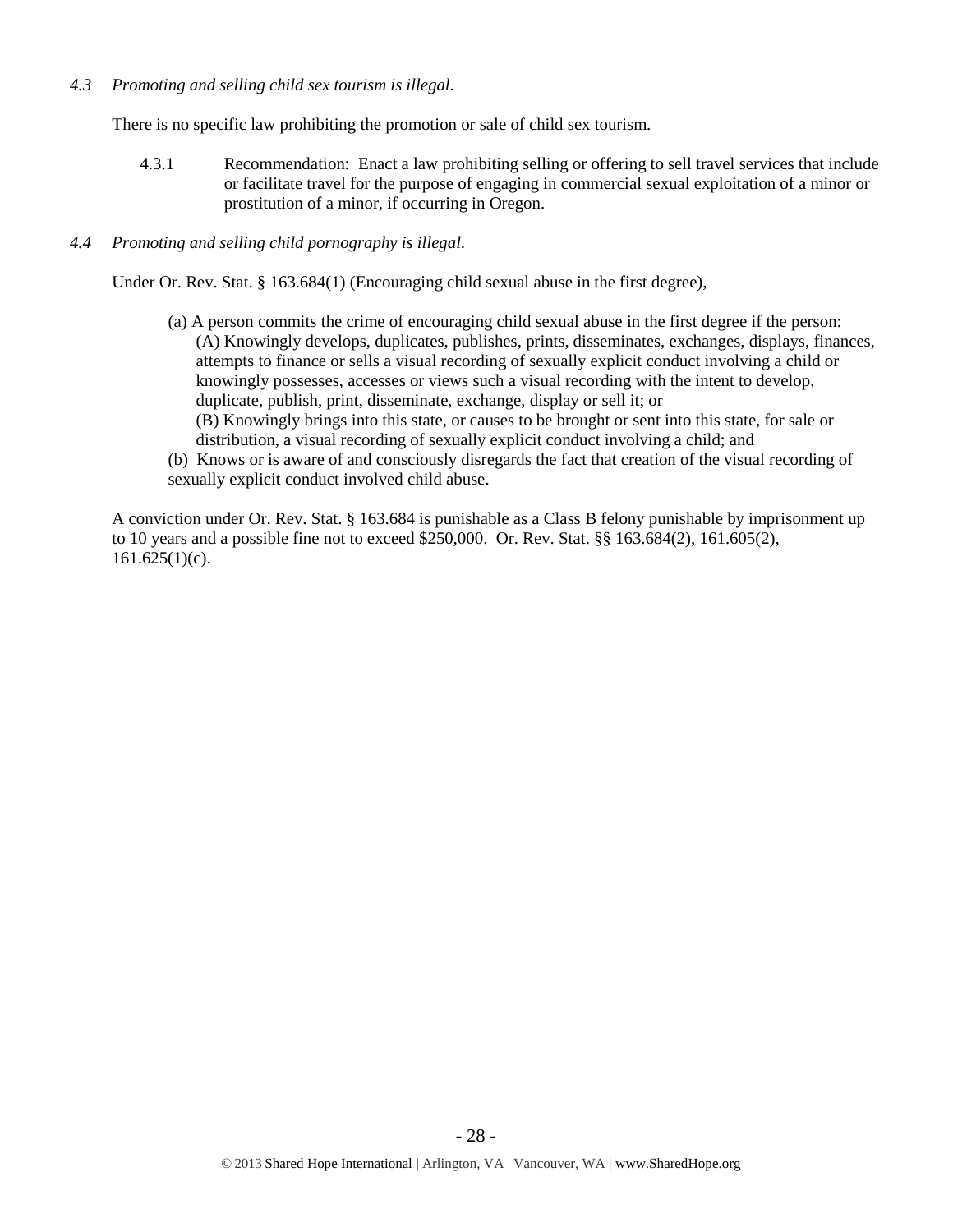#### **FRAMEWORK ISSUE 5: PROTECTIVE PROVISIONS FOR THE CHILD VICTIMS**

#### *Legal Components:*

- *5.1 Statutorily-mandated victim services define "victim" to specifically include victims of domestic minor sex trafficking or commercial sexual exploitation of children (CSEC) to ensure prompt identification and access to victims' rights and services.*
- *5.2 The state sex trafficking statute expressly prohibits a defendant from raising consent of the minor to the commercial sex acts as a defense.*
- *5.3 Prostitution laws apply only to adults, making minors under 18 specifically immune from this offense.*
- *5.4 Child victims of sex trafficking or commercial sexual exploitation are provided with a child protection response, including specialized shelter and services, and are not detained in juvenile detention facilities.*
- *5.5 Commercial sexual exploitation is identified as a type of abuse and neglect within child protection statutes.*
- *5.6 The definition of "caregiver" (or similar term) in the child welfare statutes is broad enough to include a trafficker who has custody or control of a child in order to bring a trafficked child into protection of child protective services.*
- *5.7 Crime victims' compensation is specifically available to a child victim of sex trafficking or commercial sexual exploitation of children (CSEC) without regard to ineligibility factors.*
- *5.8 Victim-friendly procedures and protections are provided in the trial process for minors under 18.*
- *5.9 Expungement or sealing of juvenile delinquency records resulting from arrests or adjudications for prostitution-related offenses committed as a result of, or in the course of, the commercial sexual exploitation of a minor is available within a reasonable time after turning 18.*
- *5.10 Victim restitution and civil remedies for victims of domestic minor sex trafficking or commercial sexual exploitation of children (CSEC) are authorized by law.*
- *5.11 Statutes of limitations for civil and criminal actions for child sex trafficking or commercial sexual exploitation of children (CSEC) offenses are eliminated or lengthened sufficiently to allow prosecutors and victims a realistic opportunity to pursue criminal action and legal remedies.*

*\_\_\_\_\_\_\_\_\_\_\_\_\_\_\_\_\_\_\_\_\_\_\_\_\_\_\_\_\_\_\_\_\_\_\_\_\_\_\_\_\_\_\_\_\_\_\_\_\_\_\_\_\_\_\_\_\_\_\_\_\_\_\_\_\_\_\_\_\_\_\_\_\_\_\_\_\_\_\_\_\_\_\_\_\_\_\_\_\_\_\_\_\_\_*

# *Legal Analysis:*

 $\overline{a}$ 

*5.1 Statutorily-mandated victim services define "victim" to specifically include victims of domestic minor sex trafficking or commercial sexual exploitation of children (CSEC) to ensure prompt identification and access to victims' rights and services.* 

Under Oregon's compensation of crime victim provisions, codified in Chapter 147 of Oregon Revised Statutes, a "victim" is defined in part as "[a] person: (A) Killed or injured in this state as a result of a compensable crime<sup>114</sup> perpetrated or attempted against that person; . . . (D) Killed or injured in another state as a result of a criminal episode that began in this state . . . ." Or. Rev. Stat. § 147.005(15)(a) (Definitions).

For purposes of victim restitution, pursuant to Or. Rev. Stat. § Rev. Stat. § 137.103 (Definitions for ORS 137.101 to 137.109) "(4) Victim means: (a) The person against whom the defendant committed the criminal offense, if the court determines that the person has suffered economic damages as a result of the offense. . . . (5) Victim does not include any coparticipant in the defendant s criminal activities."

5.1.1 Recommendation: Amend the definition of victim in Or. Rev. Stat. § 147.005(15)(a) (Definitions) and § 137.03(4)-(5) (Definitions for ORS 137.101 to 137.109) to expressly include trafficking and CSEC victims, regardless of participation in criminal acts during their exploitation, by referring to Or. Rev. Stat. § 163.266(1) (Trafficking in persons), §

 $114$  Or. Rev. Stat. § 147.005(4) (Definitions) defines "compensable crime" as "abuse of corpse in any degree or an intentional, knowing, reckless, or criminally negligent act that results in injury or death of another person and that, if committed by a person of full legal capacity, would be punishable as a crime in this state."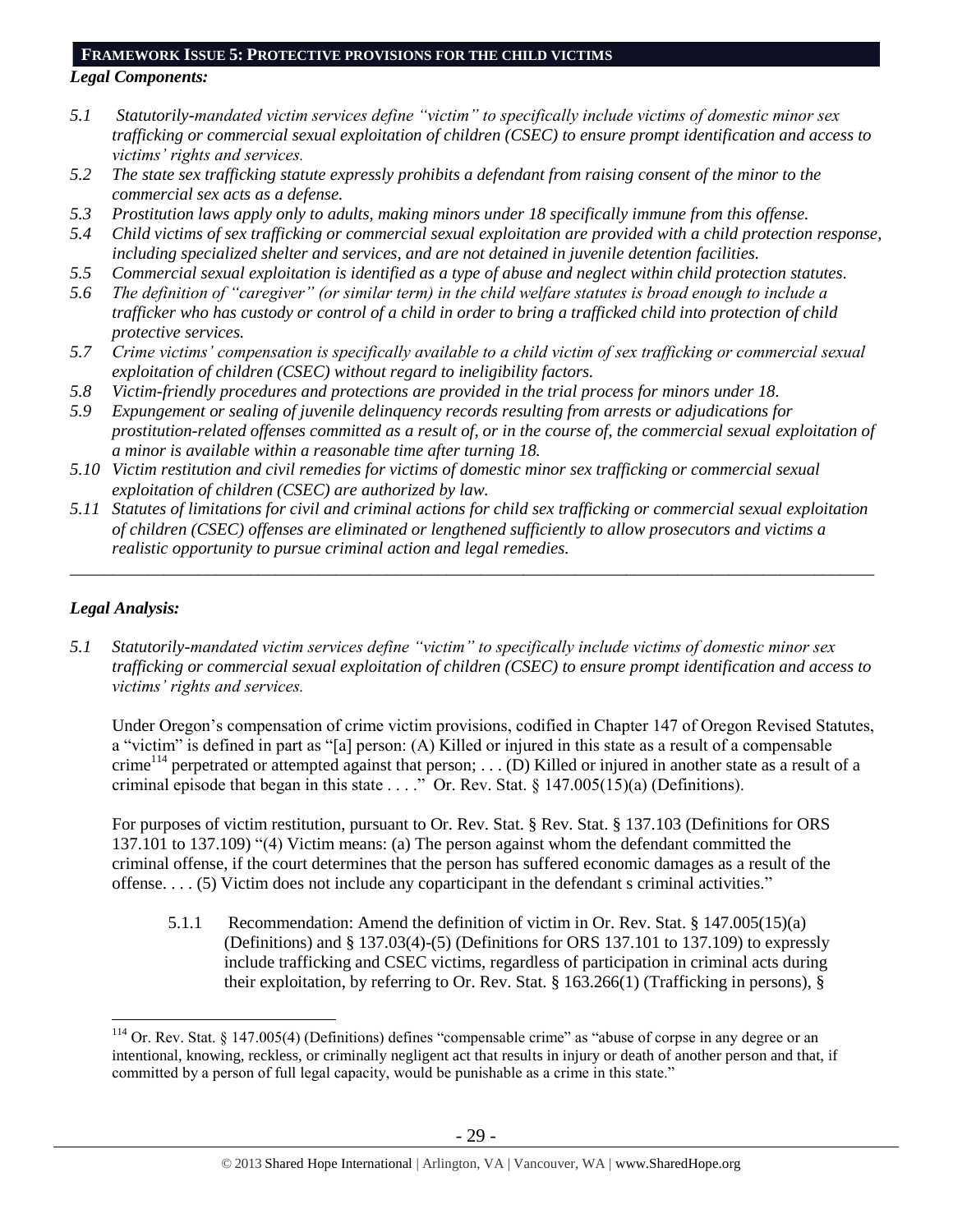$167.017(1)(b)$ , (c), (d) (Compelling prostitution), § 163.670(1) (Using child in display of sexually explicit conduct), and § 167.008 (Patronizing a prostitute).

*5.2 The state sex trafficking statute expressly prohibits a defendant from raising consent of the minor to the commercial sex acts as a defense.*

Or. Rev. Stat. § 163.266<sup>115</sup> (Trafficking in persons) and CSEC laws do not refer to a defense based on the consent of the minor to the commercial sex act. However, the code does not specifically prohibit a defendant from raising such a defense.

- 5.2.1 Recommendation: Add a provision that expressly prohibits a consent defense for commercial sexual exploitation of children offenses, such as human trafficking and prostitution when the victim is a minor.
- *5.3 Prostitution laws apply only to adults, making minors under 18 specifically immune from this offense.*

Or. Rev. Stat. § 167.007 (Prostitution) applies to adults as well as minors and fails to specifically make minors immune from prosecution for prostitution or to specifically identify a minor engaged in prostitution as a victim of sex trafficking.

If force or attempted force can be proven in the case pursuant to Or. Rev. Stat. § 163.263 (Subjecting another person to involuntary servitude in the second degree) and § 163.264 (Subjecting another person to involuntary servitude in the first degree), then Or. Rev. Stat. § 163.269 (Victim assertion of defense of duress) states,

A person who is the victim of a crime described in ORS 163.263 [Subjecting another person to involuntary servitude in the second degree], 163.264 [Subjecting another person to involuntary servitude in the first degree], or 163.266 [Trafficking in persons] may assert the defense of duress, as described in ORS 161.270 [Duress], if the person is prosecuted for conduct that constitutes services under ORS 163.261, that the person was caused to provide.

- 5.3.1 Recommendation: Amend Or. Rev. Stat. § 167.007 (Prostitution) to make it inapplicable to minors under 18 and refer to the trafficking in persons law when a minor under 18 is engaged in prostitution.
- *5.4 Child victims of sex trafficking or commercial sexual exploitation are provided with a child protection response, including specialized shelter and services, and are not detained in juvenile detention facilities.*

# **Child Identified as Abused**

Pursuant to Or Rev. Stat.  $\S$  419B.005<sup>116</sup> (Definitions),

 $(1)(a)$  "Abuse" means:

<span id="page-29-0"></span>(A) Any assault, as defined in ORS chapter 163, of a child and any physical injury to a child which has been caused by other than accidental means, including any injury which appears to be at variance with the explanation given of the injury.

<sup>115</sup> *See supra* not[e 2.](#page-0-0)

<sup>&</sup>lt;sup>116</sup> The text of Or. Rev. Stat. § 419B.005 included here and elsewhere in this report includes amendments made by the passage of Senate Bill 673 during the regular session of the 77th Oregon Legislature. 2013 Or. Laws 271 (OR 2013) (effective August 1, 2013).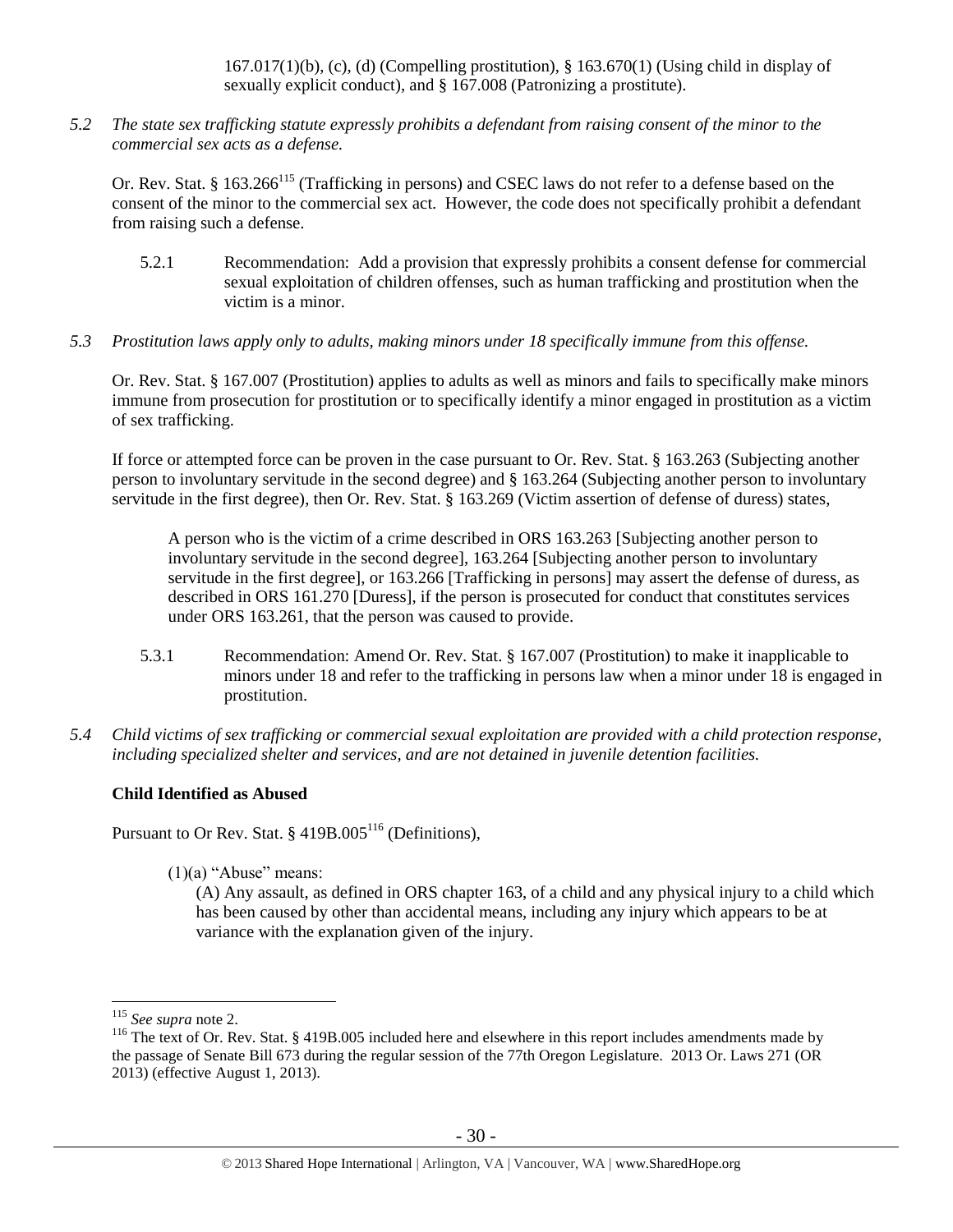(B) Any mental injury to a child, which shall include only observable and substantial impairment of the child's mental or psychological ability to function caused by cruelty to the child, with due regard to the culture of the child.

(C) Rape of a child, which includes but is not limited to rape, sodomy, unlawful sexual penetration and incest, as those acts are described in ORS chapter 163.

- (D) Sexual abuse, as described in ORS chapter 163.
- (E) Sexual exploitation, including but not limited to:

(i) Contributing to the sexual delinquency of a minor, as defined in ORS chapter 163, and any other conduct which allows, employs, authorizes, permits, induces or encourages a child to engage in the performing for people to observe or the photographing, filming, tape recording or other exhibition which, in whole or in part, depicts sexual conduct or contact, as defined in ORS 167.002 or described in ORS 163.665 and 163.670, sexual abuse involving a child or rape of a child, but not including any conduct which is part of any investigation conducted pursuant to ORS 419B.020 or which is designed to serve educational or other legitimate purposes; and (ii) Allowing, permitting, encouraging or hiring a child to engage in prostitution, as defined in ORS 167.007 or a commercial sex act as defined in ORS 163.266, to purchase sex with a minor as described in Section 4 of this 2013 Act [enacted Senate Bill 673] or to patronize a prostitute as described in ORS  $167.008$ <sup>117</sup>

## *I. Initial Custody*

 $\overline{a}$ 

a. Authority for initial custody

Officials must report child abuse pursuant to Or. Rev. Stat. § 419B.010(1) (Duty of officials to report child abuse; exceptions; penalty), which states, in part, "Any public or private official having reasonable cause to believe that any child with whom the official comes in contact has suffered abuse or that any person with whom the official comes in contact has abused a child shall immediately report or cause a report to be made in the manner required in ORS 419B.015. . . ." Upon receiving a report, the Department of Human Services or law enforcement agency, must investigate the claim. Or. Rev. Stat. § 419B.020(1)(a). Pursuant to Or. Rev. Stat. § 419B.020(3),

If the law enforcement agency conducting the investigation finds reasonable cause to believe that abuse has occurred, the law enforcement agency shall notify by oral report followed by written report the local office of the department. The department shall provide protective social services of its own or of other available social agencies if necessary to prevent further abuses to the child or to safeguard the child's welfare.

Additionally, pursuant to Or. Rev. Stat. § 419B.150 (When protective custody authorized; disposition of runaway child taken into protective custody),

(1) A child may be taken into protective custody by a peace officer, counselor, employee of the Department of Human Services or any other person authorized by the juvenile court of the county in which the child is found, in the following circumstances:

(a) When the child's condition or surroundings reasonably appear to be such as to jeopardize the child's welfare;

 $117$  Pursuant to Or Rev. Stat. § 419B.005, a sexually exploited child is likely to be identified as abused. If a child is identified as abused under Or Rev. Stat. § 419B.005 the definition of caregiver under Or. Admin. R. 413-015- 0115(1) is not sufficiently broad to involve Child Protective Services in investigations where the child is in the custody or control of a non-family trafficker.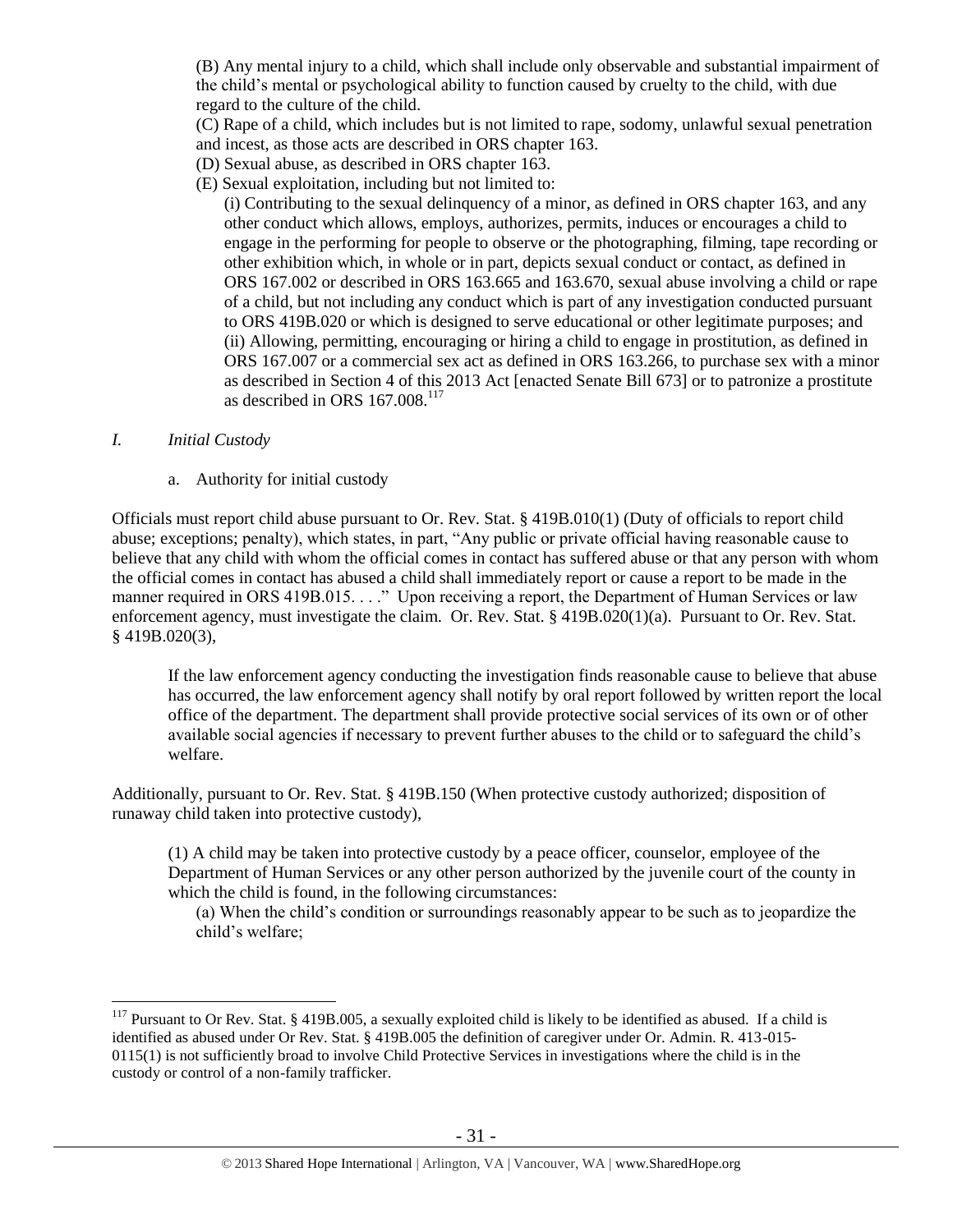(b) When the juvenile court, by order indorsed on the summons as provided in ORS 419B.839 [Required and discretionary summons] or otherwise, has ordered that the child be taken into protective custody; or

(c) When it reasonably appears that the child has run away from home.

 $(2) \ldots$ 

(c) The court may issue an order even though no services have been provided if the court makes written findings that no existing services could eliminate the need for protective custody of the child and that protective custody is in the best interests of the child.

"Protective custody shall not be deemed an arrest so far as the child is concerned." Or. Rev. Stat. § 419B.155(1) (Protective custody not arrest).

Another route into protection is through Or. Rev. Stat. § 418.015(1) (Custody and care of needy children by department), which states that "[t]he Department of Human Services [DHS] may, in its discretion, accept custody of children and may provide care, support and protective services for children who are dependent or neglected, who have mental or physical disabilities or who for other reasons are in need of public service." Additionally, pursuant to Or. Rev. Stat. § 418.015(2), DHS "shall accept any child placed in its custody by a court under, but not limited to ORS chapter 419B [Juvenile Code—Dependency] or 419C [Juvenile code Delinquency], and shall provide such services for the child as the department finds to be necessary."

b. Placement

Under Or. Rev. Stat. § 419B.160 (Place of detention; record; parental notice required),

(1) A child or ward may not be detained at any time in a police station, jail, prison or other place where adults are detained, except that a child or ward may be detained in a police station for up to five hours when necessary to obtain the child or ward's name, age, residence and other identifying information. . . . .

Generally, the child shall be released to the parent or other person responsible for the child's care unless an order for protective custody has been issued or "[w]here the person taking the child into custody has probable cause to believe that the welfare of the child or others may be immediately endangered by the release of the child." Or. Rev. Stat. § 419B.165.

Pursuant to Or. Rev. Stat. § 419B.150 (When protective custody authorized; disposition of runaway child taken into protective custody),

(3) When a child is taken into protective custody as a runaway under subsection (1) of this section, the peace officer or other person who takes the child into custody:

(a) (A) Shall release the child without unnecessary delay to the custody of the child's parent or guardian or to a shelter facility that has agreed to provide care and services to children who have run away from home and that has been designated by the juvenile court to provide such care and services; or

(B) Shall follow the procedures described in ORS 419B.160 [Place of detention; record; parental notice required], 419B.165 [Release of child taken into custody], 419B.168 [Procedure when child is not released] and 419B.171 [Report required when child is taken into custody];

(b) Shall, if possible, determine the preferences of the child and the child's parent or guardian as to whether the best interests of the child are better served by placement in a shelter facility that has agreed to provide care and services to children who have run away from home and that has been designated by the juvenile court to provide such care and services or by release to the child's parent or guardian; and

(c) Notwithstanding ORS 419B.165 and subsection (1) of this section, shall release the child to a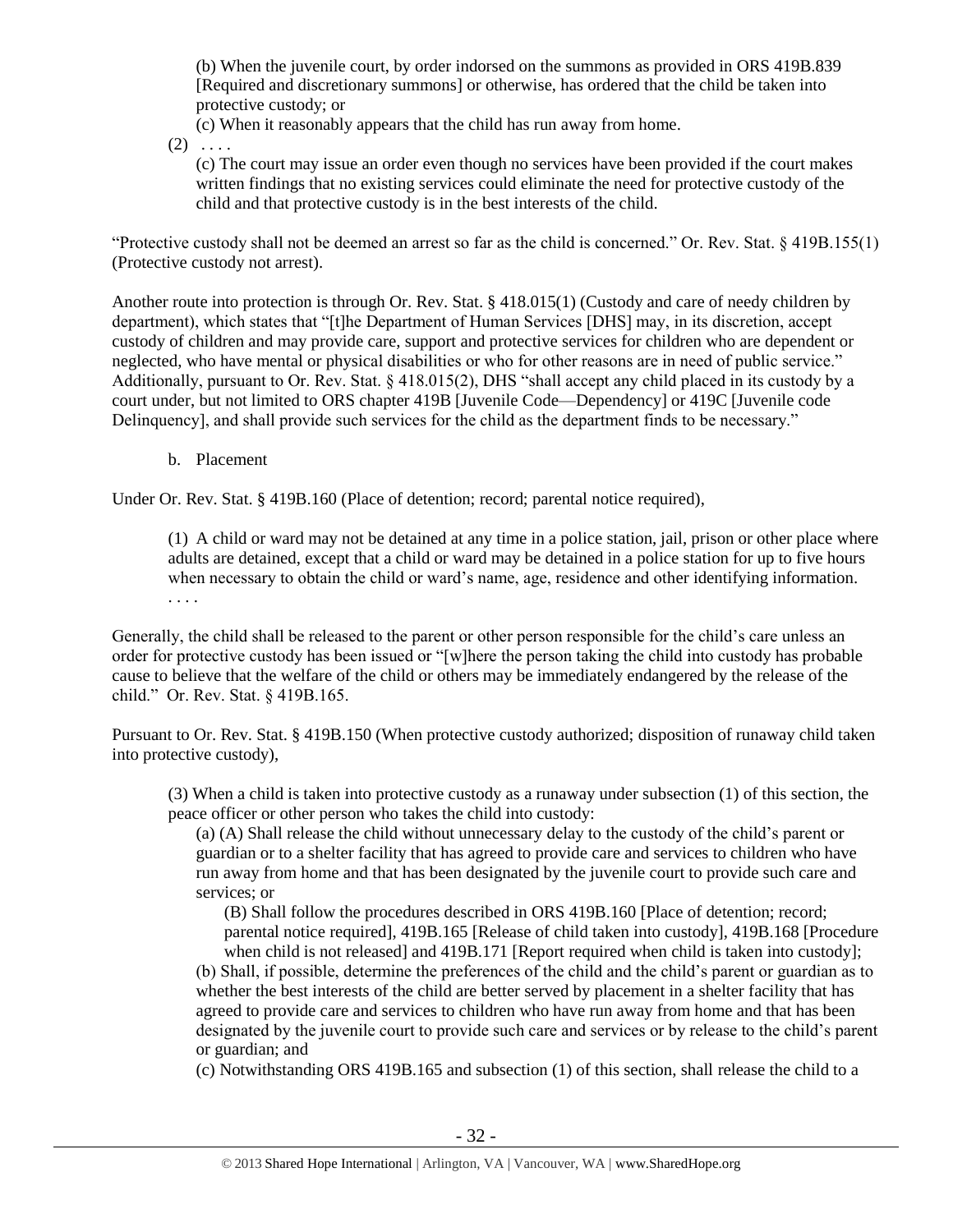shelter facility that has agreed to provide care and services to children who have run away from home and that has been designated by the juvenile court to provide such care and services if it reasonably appears that the child would not willingly remain at home if released to the child's parent or guardian.

## *II. Process Following Initial Custody*

Pursuant to Or. Rev. Stat. § 419B.168 (Procedure when child is not released),

(1) If a child taken into protective custody is not released as provided in ORS 419B.165 and the juvenile court for the county has not established the alternative procedure authorized in subsection (4) of this section, the person taking the child into custody shall, without unnecessary delay, do one of the following:

(a) Take the child before the court or a person appointed by the court to effect disposition under ORS 419B.165.

(b) Take the child to a place of detention or shelter care or a public or private agency designated by the court and as soon as possible thereafter notify the court that the child has been taken into custody.

(2) Where a child residing in some other county is taken into protective custody the child may be: (a) Released to the child's parent or other responsible person in this state as provided in ORS 419B.165.

(b) Delivered to a peace officer or juvenile counselor in the county in which the child resides, if such delivery can be made without unnecessary delay. In such event, the person to whom the child is delivered shall assume protective custody of the child and shall proceed as provided in this chapter.

(3) Where a child is released or delivered as provided in subsection (2) of this section, the jurisdiction of the juvenile court of the county in which the child resides shall attach from the time the child is taken into custody.

(4) The juvenile court may establish, as an alternative to the provisions of subsection (1) of this section, that if a child taken into protective custody is not released as provided in ORS 419B.165, procedures shall be followed that comply with the following:

(a) The person taking the child into custody may communicate, by telecommunications or otherwise, with the person appointed by the court to effect disposition under ORS 419B.175. (b) After interviewing the person taking the child into custody and obtaining such other information as is considered necessary, the person appointed by the court under ORS 419B.175 to effect disposition may exercise the authority granted under that section and shall, in such case, direct that the person taking the child into custody release the child or deliver the child in accordance with such direction.

(c) The person taking the child into custody shall comply with the direction of the person appointed by the court to effect disposition.

Additionally, under ORS § 419B.845(1)(a) (Restraining order when child abuse alleged), "[w]hen a petition has been filed alleging that the child has been physically or sexually abused, the court may enter an order restraining the alleged perpetrator of the abuse from having contact with the child or attempting to contact the child and requiring the alleged perpetrator to move from the household in which the child resides." Restraining orders may be issued only if the court finds:

(A) There is probable cause to believe the abuse occurred and that the person to be restrained committed the abuse; and

(B) The order is in the best interest of the child.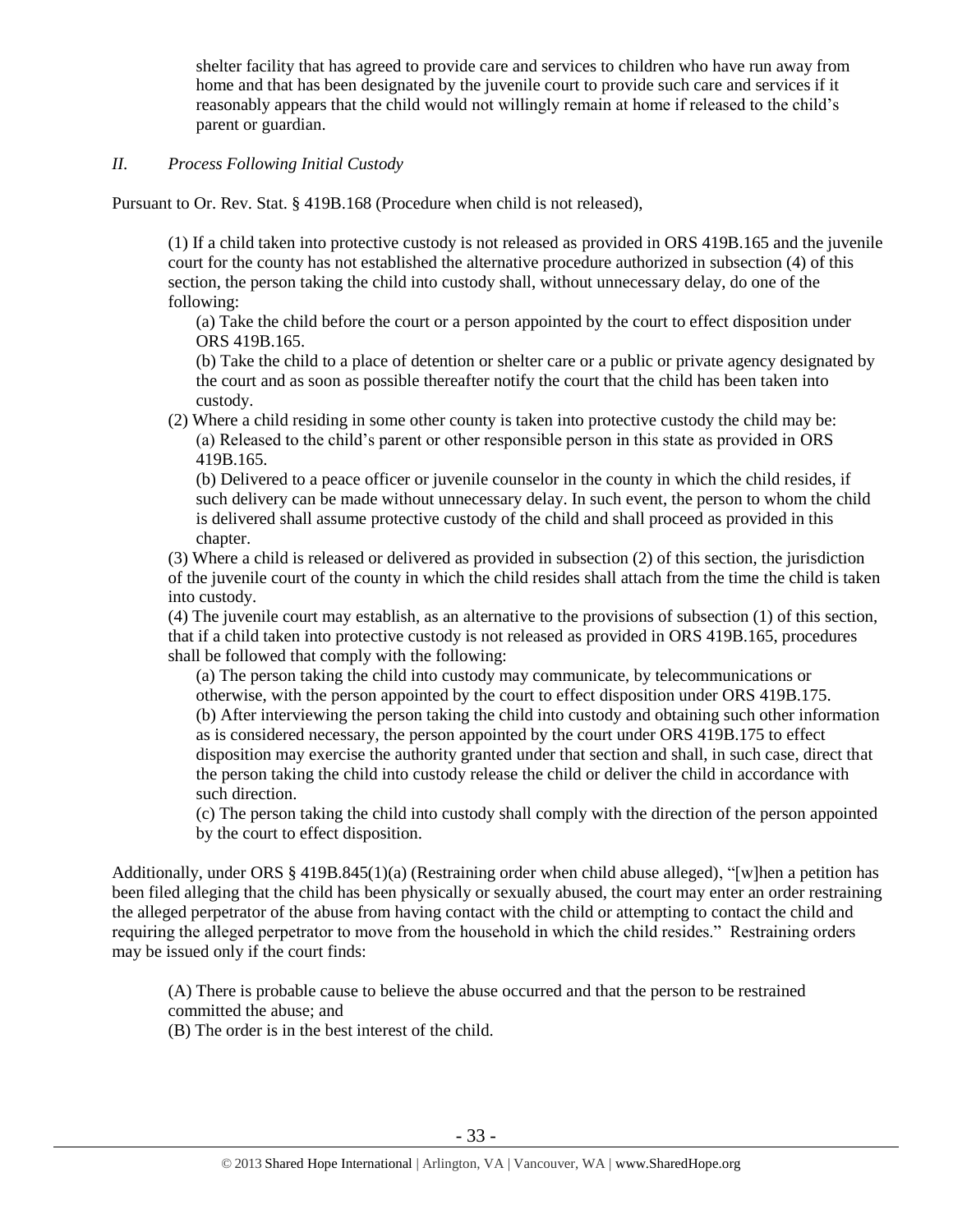Or. Admin. R. 413-015-0210(2) (Determining Department's Response and Required Time Lines for CPS Information) lays out the requirements for CPS involvement as follows:

(2) CPS assessment required. A CPS assessment is required if:

(a) The screener determines that information received constitutes a report of child abuse or neglect, as defined in ORS  $419B.005^{118}$  [Definitions], and the information indicates:

(A) The alleged perpetrator is a legal parent of the alleged child victim;

(B) The alleged perpetrator resides in the alleged child victim's home;

(C) The alleged perpetrator may have access to the alleged child victim, and the parent or caregiver may not be able or willing to protect the child; or

(D) The alleged child abuse occurred in a day care facility, the home of a Department certified foster parent or relative caregiver, or a private child caring agency that is not a Children's Care Provider (CCP).

. . . .

Jurisdiction attaches at the time the child is taken into custody. Or. Rev. Stat. § 419B.157 (Jurisdiction attaches at time of custody).

# *III. Placement Process Pending Adjudication/Investigation*

A detention hearing must be held within 24 hours of a child being taken into custody. Or. Rev. Stat. § 419B.183 (Speedy hearing required).

If a child is taken into protective custody, Or. Rev. Stat. § 419B.175(1) (Initial disposition of child taken into custody) states,

[A] person designated by a court to effect disposition of a child taken into protective custody or brought before the court ... shall ....

(a) Release the child to the custody of a parent, guardian or other responsible person;

(b) Release the child on the child's own recognizance when appropriate;

(c) Subject to ORS 419B.121 or 419B.180, place the child in shelter care or detention. The child shall be placed in shelter care rather than detention, unless the person has probable cause to believe that the court will be able to detain the child under ORS 419B.121; or

<span id="page-33-0"></span>(d) Pursuant to order of the court made after the filing of a petition, hold, retain or place the child in shelter care subject to further order.

# *IV. Adjudication or Referral to Alternate Process*

A hearing must be conducted no later than 60 days following a petition alleging that a child is a runaway, abandoned, dependent, or neglected and the court must enter an order for disposition of the child at the termination of the hearing. Or. Rev. Stat.  $\S$ § 419B.305, 419B.100,<sup>119</sup> 419.B325.

*V. Outcomes*

Following a hearing, "the court may place the ward in the legal custody of the Department of Human Services for care, placement, and supervision." Or. Rev. Stat. § 419B.337 (Commitment to custody of Department of Human Services). The Department of Human services shall then give preference to "relatives and persons who

<sup>118</sup> *See supra* not[e 116.](#page-29-0)

<sup>&</sup>lt;sup>119</sup> The text of Or. Rev. Stat. § 419B.100 included here and elsewhere in this report includes amendments made by the passage of House Bill 2148 during the regular session of the 77th Oregon Legislature. 2013 Or. Laws 1 (OR 2013) (effective March 11, 2013).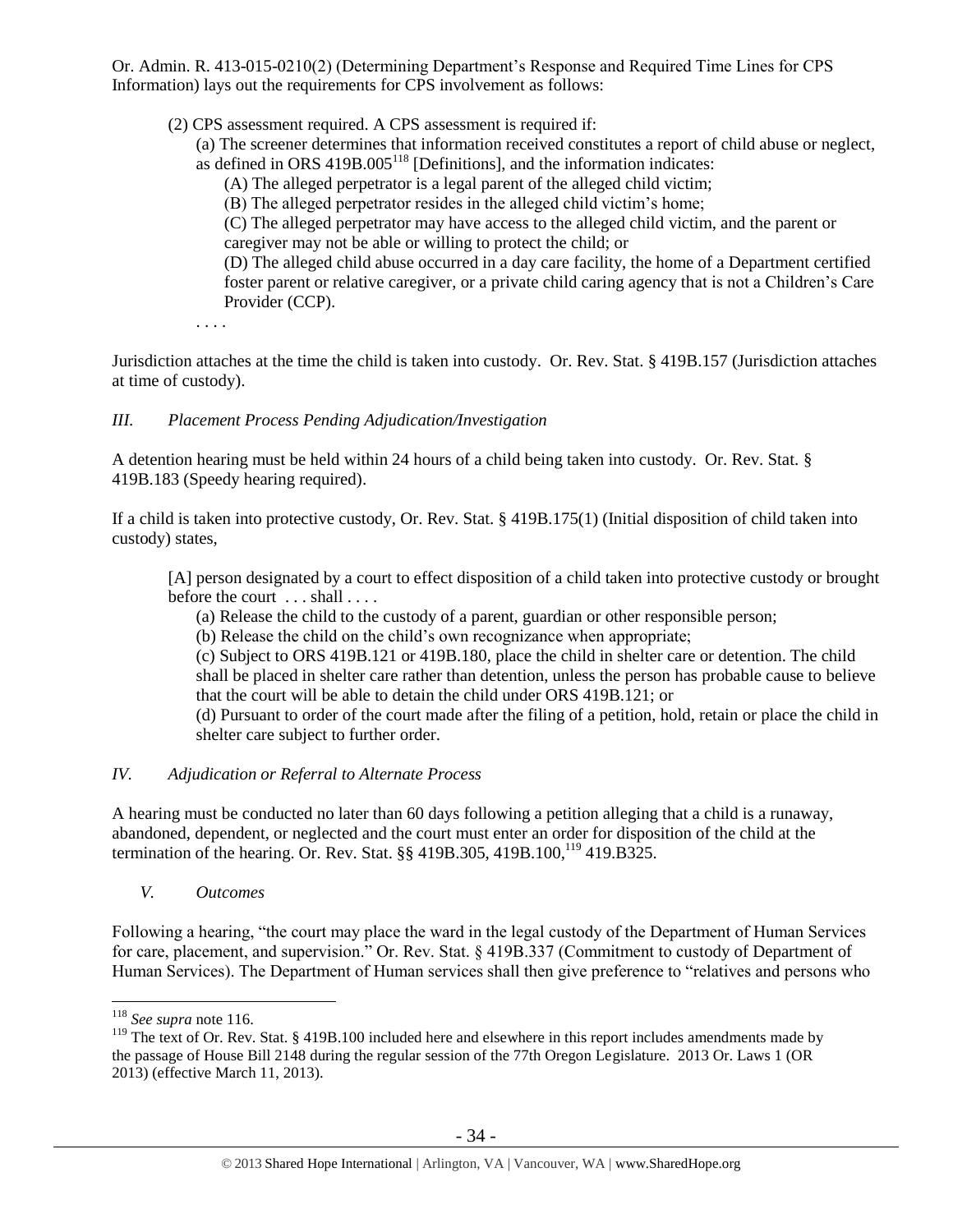have a caregiver relationship with the child . . . [and] make diligent efforts to place the child or ward with such persons." Or. Rev. Stat. §§ 419B.192(1) (Placement of child or ward; preference given to relatives and caregivers; written findings of court required). Alternatively, "[t]he department may place the ward in a child care center authorized to accept the ward." Or. Rev. Stat. § 419B.337(2). Finally, "if the ward has been placed in the custody of the Department of Human Services, the court shall make no commitment directly to any residential facility . . . and a ward so committed may not be placed in a Department of Corrections Institution." Or. Rev. Stat. § 419B.337(5). A child in need of protective supervision may be placed with a relative under supervision, "some person maintaining a foster home approved by the court, or in a child care center or a youth care center authorized to accept the ward" or alternatively may be placed in the custody of the Department of Human Services. Or. Rev. Stat. §§ 419B.331, 419B.337.

# **Child Identified as Delinquent**

Delinquency is not defined in the Oregon code. However, the jurisdiction of the juvenile court extends to "any case involving a person who is under 18 years of age and who has committed an act that is a violation, or that if done by an adult would constitute a violation, of a law or ordinance of the United States or a state, county or city." Or. Rev. Stat. § 419C.005(1) (Jurisdiction).

- *I. Initial Custody*
	- a. Authority for initial custody

A domestic minor sex trafficking victim may be treated as a delinquent. Pursuant to Or. Rev. Stat. § 419C.080 (Custody; when authorized),

(1) A peace officer, or any other person authorized by the juvenile court of the county in which the youth is found, may take a youth into custody in the following circumstances:

- (a) When, if the youth were an adult, the youth could be arrested without a warrant; or
- (b) When the juvenile court, by order indorsed on the summons as provided in ORS 419C.306 or otherwise, has ordered that the youth be taken into custody.

(2) In any order issued under subsection (1)(b) of this section that may result in a substitute care placement or detention, the court shall include a written finding describing why it is in the best interests of the youth to be taken into custody.

Instead of taking the youth into custody, the peace officer may opt to issue a citation for the offense. Or. Rev. Stat. § 419C.085.

b. Placement

Generally, after taking the youth into custody, the youth should be released to the parent, guardian or other person responsible for care of the child. Or. Rev. Stat. § 419C.100 (Release of youth taken into custody; exceptions). However, pursuant to Or. Rev. Stat. § 419C.100, the youth shall not be released in the following circumstances:

(1) When the court has issued a warrant of arrest against the youth.

(2) When the person taking the youth into custody has probable cause to believe that release of the youth may endanger the welfare of the youth, the victim or others.

. . . .

Pursuant to Or. Rev. Stat. 419C.130(1)(a) (Youth or youth offender may not be detained where adults are detained; exceptions), a child may only be initially detained in a "police station, jail, prison or other place where adults are detained . . . for up to five hours when necessary to obtain the youth or youth offender's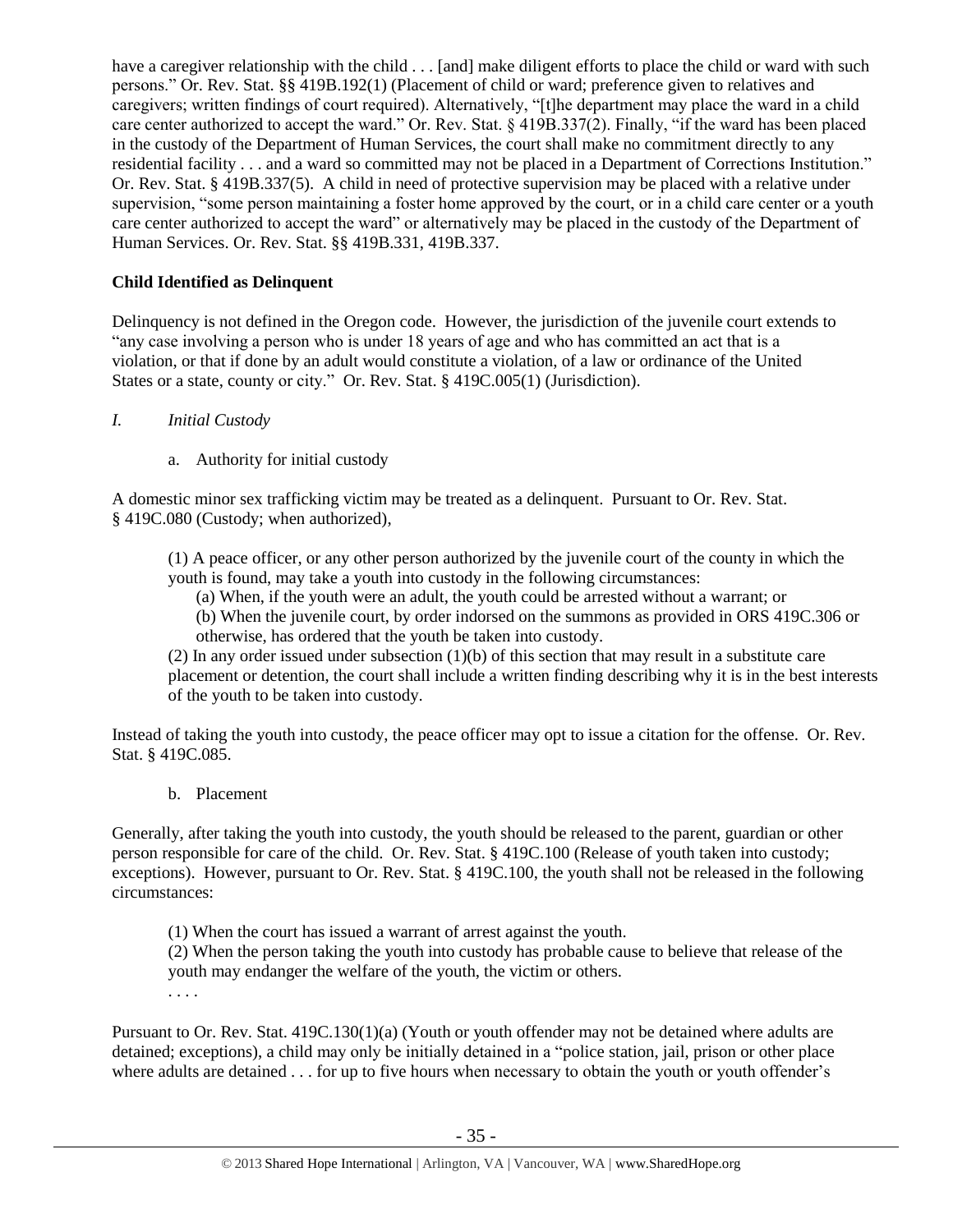name, age, residence and other identifying information."

# *II. Process Following Initial Custody*

If the youth is not released, then the youth must be taken to court for disposition or taken to detention, shelter care, or a public or private agency and notify the court. Or. Rev. Stat. § 419C.103(1) (Procedure when youth is not released; release decision when youth taken into custody resides in other county).

Pursuant to Or. Rev. Stat. § 419C.103(5) (Procedure when youth is not released; release decision when youth taken into custody resides in other county),

(5) The juvenile court may establish, as an alternative to the provisions of subsection (1) of this section, that if a youth taken into custody is not released as provided in ORS 419C.100, procedures shall be followed that comply with the following:

(a) The person taking the youth into custody may communicate, by telecommunications or otherwise, with the person appointed by the court to effect disposition under ORS 419C.109. (b) After interviewing the person taking the youth into custody and obtaining such other information as is considered necessary, the person appointed by the court under ORS 419C.109 to effect disposition may exercise the authority granted under that section and shall, in such case, direct that the person taking the youth into custody release the youth or deliver the youth in accordance with such direction.

(c) The person taking the youth into custody shall comply with the direction of the person appointed by the court to effect disposition.

A child may be detained pending adjudication only in the following circumstances, pursuant to Or. Rev. Stat. § 419C.145 (Preadjudication detention; grounds),

(a) The youth is a fugitive from another jurisdiction;

. . .

(c) The youth has willfully failed to appear at one or more juvenile court proceedings by having disobeyed a proper summons, citation or subpoena;

(d) The youth is currently on probation imposed as a consequence of the youth previously having been found to be within the jurisdiction of the court under ORS 419C.005, and there is probable cause to believe the youth has violated one or more of the conditions of that probation;

(e) The youth is subject to conditions of release pending or following adjudication of a petition alleging that the youth is within the jurisdiction of the court pursuant to ORS 419C.005 and there is probable cause to believe the youth has violated a condition of release;

. . . .

Pursuant to Or. Rev. Stat. § 419C.094 (Jurisdiction attaches at time youth taken into custody), the court's jurisdiction attaches when a child is taken into custody.

# *III. Placement Process Pending Adjudication/Investigation*

Pursuant to Or. Rev. Stat. § 419C.109 (Initial disposition of youth taken into custody), when a child is taken into custody and certain requirements are met, the child may be released to "a parent, guardian or other responsible person," released on the child's own recognizance, conditionally released, or placed in shelter care or detention, with a preference for shelter care over detention.

Additionally, pursuant to Or. Rev. Stat. § 419C.103(3),

(3) Where a youth residing in some other county is taken into custody the youth may be: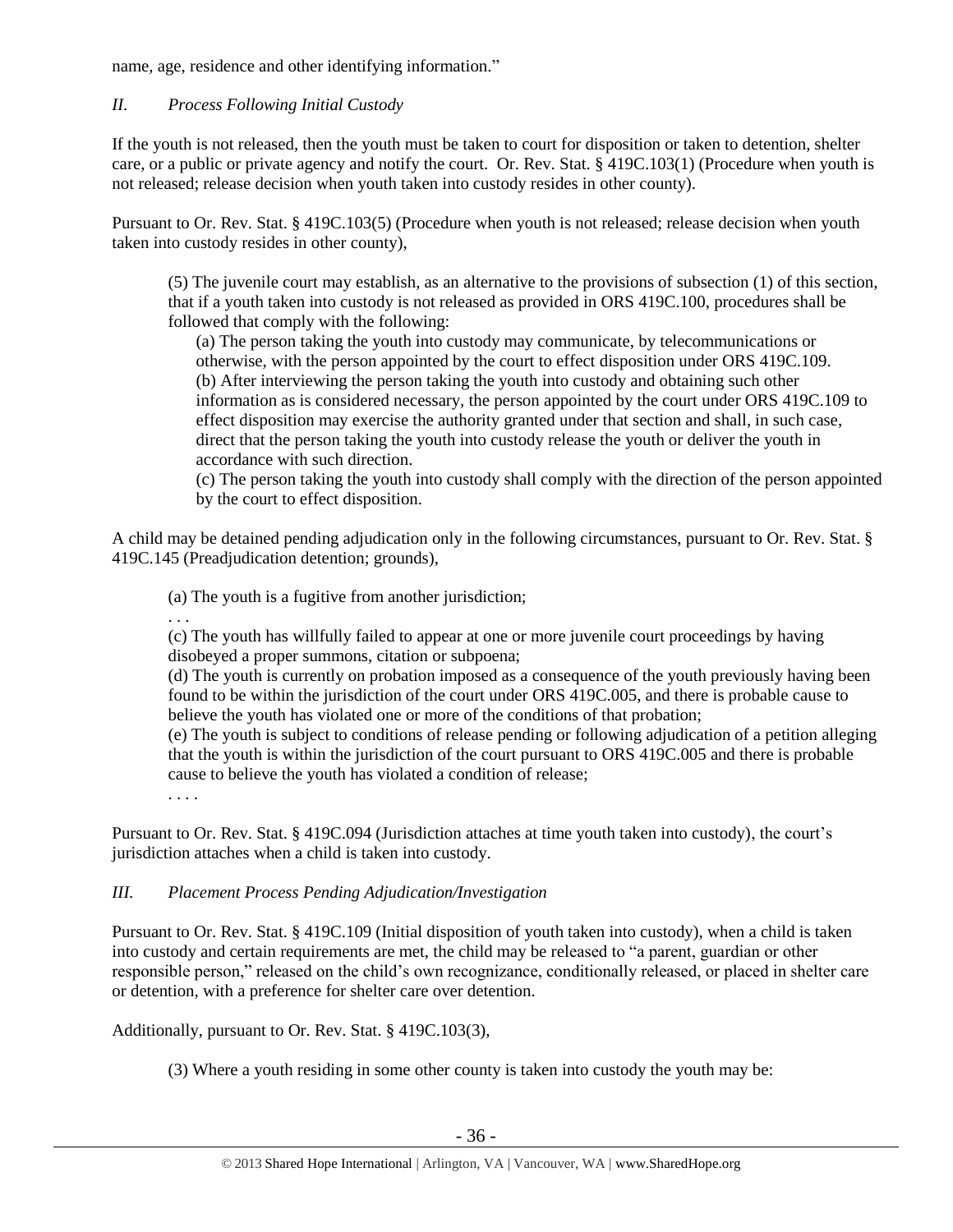(a) Released to the youth's parent, guardian or other responsible person in this state as provided in ORS 419C.100.

(b) Delivered to a peace officer or juvenile counselor in the county in which the youth resides, if such delivery can be made without unnecessary delay. In such event, the person to whom the youth is delivered shall assume custody of the youth and shall proceed as provided in this chapter.

A child may be detained in a jail pursuant to Or. Rev. Stat. § 419C.125(1) (Detention in place where adults are detained of certain persons alleged to be within court's jurisdiction), only if the child is 18 years of age or older, continues to be within the jurisdiction of the juvenile court and "only in those circumstances in which the juvenile court could detain a youth before adjudication on the merits in a detention facility." Additionally, pursuant to subsection (2), the child may only be detained in a jail if the court determines that it, "meets the specific needs of the person alleged to be within the jurisdiction of the court."

Pursuant to Or. Rev. Stat. § 419C.150 (Time limitations on detention) a child may be held in detention, "for a maximum of 28 days;" however, "[i]f good cause for continued detention is shown, the period of detention may be extended for no more than an additional 28 days unless the adjudication is continued with the express consent of the youth."

# *IV. Adjudication or Referral to Alternate Process*

Under Or. Rev. Stat. § 419C.400(1) (Conduct of hearings), at the adjudication hearing the facts alleged against the child, "must be established beyond a reasonable doubt," unless admitted. Subsection (5) dictates that, "[a]n adjudication by a juvenile court that a youth is within its jurisdiction is not a conviction of a crime or offense."

## *V. Outcomes*

There are several dispositions for cases in which a child has been adjudicated delinquent. The options include probation and continued detention. Pursuant to Or. Rev. Stat. § 419C.446 (Probation; requirements),

(1) When a court determines it would be in the best interest and welfare of a youth offender, the court may place the youth offender on probation. The court may direct that the youth offender remain in the legal custody of the youth offender's parents or other person with whom the youth offender is living, or the court may direct that the youth offender be placed in the legal custody of some relative or some person maintaining a foster home approved by the court, or in a child care center or a youth care center authorized to accept the youth offender.

(2) The court may specify particular requirements to be observed during the probation consistent with recognized juvenile court practice, including but not limited to restrictions on visitation by the youth offender's parents, restrictions on the youth offender's associates, occupation and activities, restrictions on and requirements to be observed by the person having the youth offender's legal custody, requirements for visitation by and consultation with a juvenile counselor or other suitable counselor, requirements to make restitution under ORS 419C.450, requirements of a period of detention under ORS 419C.453, requirements to pay a fine under ORS 419C.459, requirements to pay a supervision fee under ORS 419C.449, requirements to perform community service under ORS 419C.462, or service for the victim under ORS 419C.465, or requirements to submit to blood or buccal testing under ORS 419C.473.

. . . .

Additionally, the court may order the child to be detained pursuant to the conditions laid out in Or. Rev. Stat. § 419C.453 (Detention; when authorized), which states that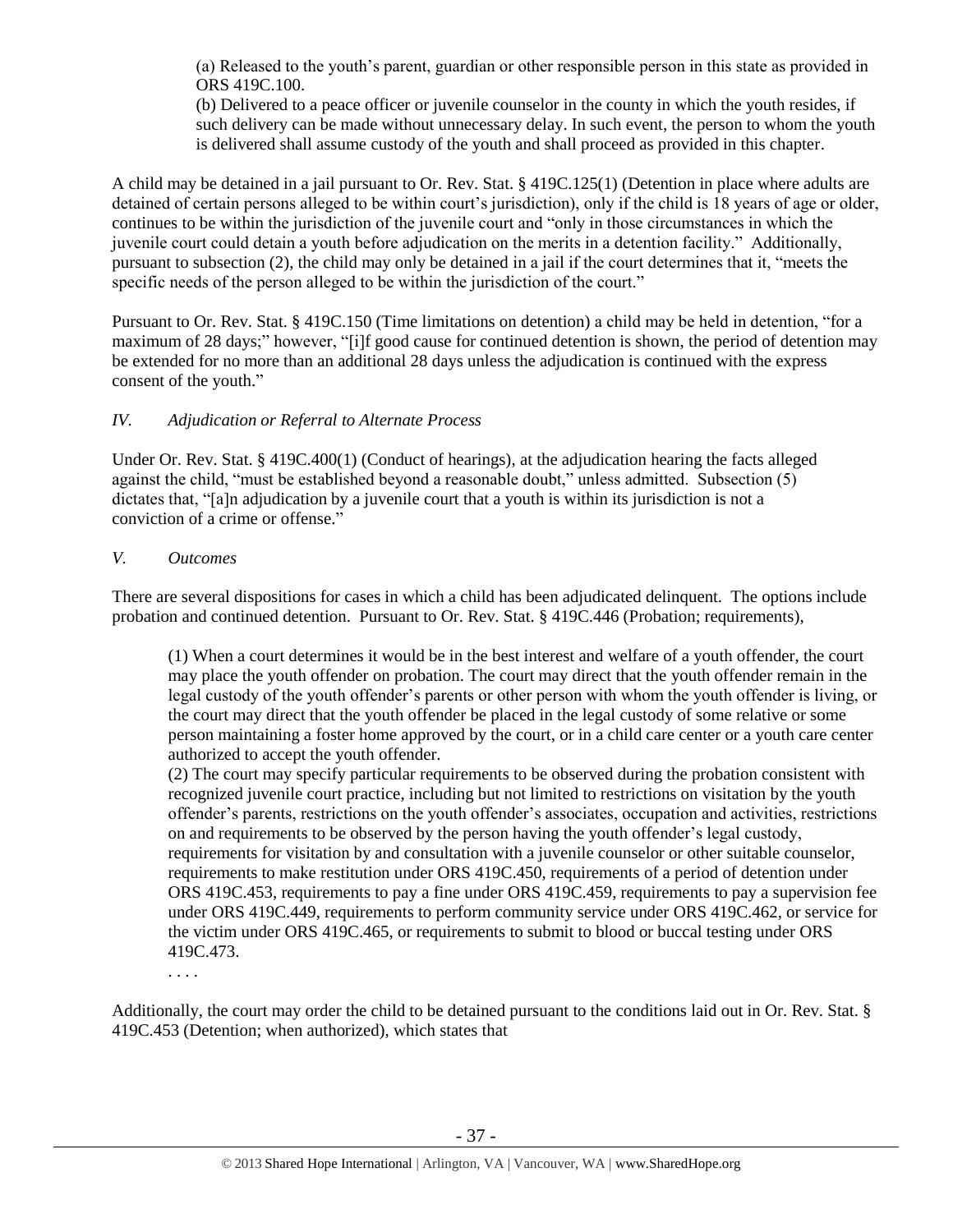(1) Pursuant to a hearing, the juvenile court may order a youth offender placed in a detention facility for a specific period of time not to exceed eight days, in addition to time already spent in the facility, unless a program plan that is in conformance with standards established by the State Commission on Children and Families has been filed with and approved by the commission, in which case the youth offender may be held in detention for a maximum of 30 days in addition to time already spent in the facility, when:

(a) The youth offender has been found to be within the jurisdiction of the juvenile court by reason of having committed an act which would be a crime if committed by an adult; or

(b) The youth offender has been placed on formal probation for an act which would be a crime if committed by an adult, and has been found to have violated a condition of that probation.

(2) Pursuant to a hearing, the juvenile court may order a youth offender who is at least 18 years of age placed in a jail or other place where adults are detained. The placement must be for a specific period of time and may not exceed eight days in addition to time already spent in a juvenile detention facility or jail. The court may order placement under this subsection when:

(a) The youth offender has been found to be within the jurisdiction of the juvenile court by reason of having committed an act which would be a crime if committed by an adult; or

(b) The youth offender has been placed on formal probation for an act which would be a crime if committed by an adult, and has been found to have violated a condition of that probation.

- 5.4.1 Recommendation: Mandate statewide specialized multidisciplinary services and housing to minor victims of sex trafficking that directs them away from the juvenile delinquency process.
- *5.5 Commercial sexual exploitation is identified as a type of abuse and neglect within child protection statutes.*

Or. Admin. R. 413-015-0115(3) (Definitions) defines "child abuse or neglect" to mean "any form of abuse, including abuse through neglect and abuse or neglect by a third party, of a person under age 18." Or. Rev. Stat. § 419B.005<sup>120</sup> (Definitions) is one of several statutes listed as statutory authority for Or. Admin. R. 413-015- 0115.

Or. Rev. Stat.  $§$  419B.005<sup>121</sup> (Definitions) defines "abuse" in part as,

 $(1)(a)$  "Abuse" means:

(A) Any assault, as defined in ORS chapter 163, of a child and any physical injury to a child which has been caused by other than accidental means, including any injury which appears to be at variance with the explanation given of the injury.

(B) Any mental injury to a child, which shall include only observable and substantial impairment of the child's mental or psychological ability to function caused by cruelty to the child, with due regard to the culture of the child.

(C) Rape of a child, which includes but is not limited to rape, sodomy, unlawful sexual penetration and incest, as those acts are described in ORS chapter 163.

- (D) Sexual abuse, as described in ORS chapter 163.
- (E) Sexual exploitation, including but not limited to:

(i) Contributing to the sexual delinquency of a minor, as defined in ORS chapter 163, and any other conduct which allows, employs, authorizes, permits, induces or encourages a child to engage in the performing for people to observe or the photographing, filming, tape recording or other exhibition which, in whole or in part, depicts sexual conduct or contact, as defined in ORS 167.002 or described in ORS 163.665 and 163.670, sexual abuse involving a child or rape of a child, but not including any conduct which is part of any investigation conducted pursuant to ORS 419B.020 or which is designed to serve educational or other legitimate purposes; and

 $\overline{a}$ <sup>120</sup> *See supra* not[e 116.](#page-29-0)

<sup>121</sup> *See supra* not[e 116.](#page-29-0)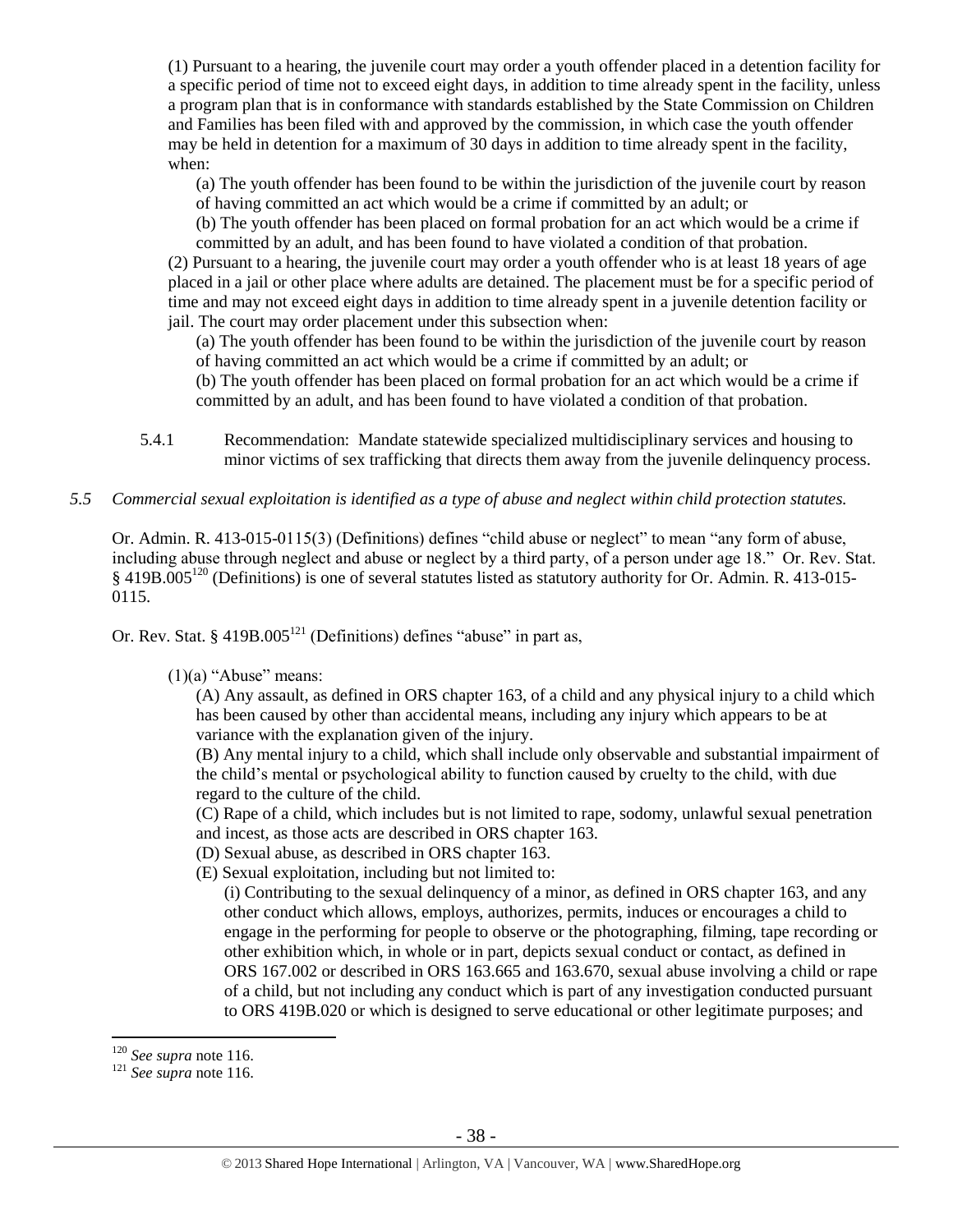(ii) Allowing, permitting, encouraging or hiring a child to engage in prostitution, as defined in ORS 167.007 or a commercial sex act as defined in ORS 163.266, to purchase sex with a minor as described in Section 4 of this 2013 Act [enacted Senate Bill 673] or to patronize a prostitute as described in ORS 167.008. . . . .

*5.6 The definition of "caregiver" (or similar term) in the child welfare statutes is broad enough to include a trafficker who has custody or control of a child in order to bring a trafficked child into protection of child protective services.*

Or. Admin. R. 413-015-0115(1) (Definitions) defines "caregiver" as "a guardian, legal custodian, or other person acting in loco parentis, who exercises significant authority over and responsibility for a child." More importantly, pursuant to Or. Admin. R. 413-015-0115(45) the rules define "third-party abuse" as "abuse by a person who is not the child's parent, not the child's caregiver or other member of the child's household, and not a person responsible for the child's care, custody, and control." The rules state that "[e]xamples of persons who could be considered as a third-party under this definition include school personnel, day-care providers, coaches, and church personnel."

*5.7 Crime victims' compensation is specifically available to a child victim of sex trafficking or commercial sexual exploitation of children (CSEC) without regard to ineligibility factors.*

Oregon's "Compensation of Crime Victims" statutes, codified at Or. Rev. Stat. § 147.005 et. seq., was enacted to provide compensation for victims of specified crimes. Or. Rev. Stat. §  $147.015^{122}$  (Eligibility for compensation; generally) states,

(1) A person is eligible for an award of compensation under ORS 147.005 to 147.367 if: (a) The person is a victim, or is a survivor or dependent of a deceased victim, of a compensable crime that has resulted in or may result in a compensable loss;

(b) The appropriate law enforcement officials were notified of the perpetration of the crime allegedly causing the death or injury to the victim within 72 hours after its perpetration, unless the Department of Justice finds good cause exists for the failure of notification;

(c) The applicant has cooperated fully with law enforcement officials in the apprehension and prosecution of the assailant or the department has found that the applicant's failure to cooper- ate was for good cause;

(d) The application for compensation is not the result of collusion between the applicant and the assailant of the victim;

(e) The death or injury to the victim was not substantially attributable to the wrongful act of the victim or substantial provocation of the assailant of the victim; and

(f) The application for an award of compensation under ORS 147.005 to 147.367 is filed with the department:

(A) Within one year of the date of the injury to the victim; or

 $\overline{a}$ 

(B) Within such further extension of time as the department for good cause shown, allows. (2) The fact that a victim was subjected to sexual exploitation as defined in ORS 419B.005 is prima facie evidence of good cause for the victim's failure to notify law enforcement in a timely manner under subsection (1)(b) of this section, or for failure to cooperate with law enforcement under subsection  $(1)(c)$  of this section.

If a claim is accepted, then, under the rules set out in Or. Rev. Stat. § 147.035(1)–(4) (Compensable losses; rules) compensable losses include the following:

 $122$  The text of Or. Rev. Stat. § 147.015 included here and elsewhere in this report includes amendments made by the passage of Senate Bill 673 during the regular session of the 77th Oregon Legislature. 2013 Or. Laws 271 (OR 2013) (effective August 1, 2013).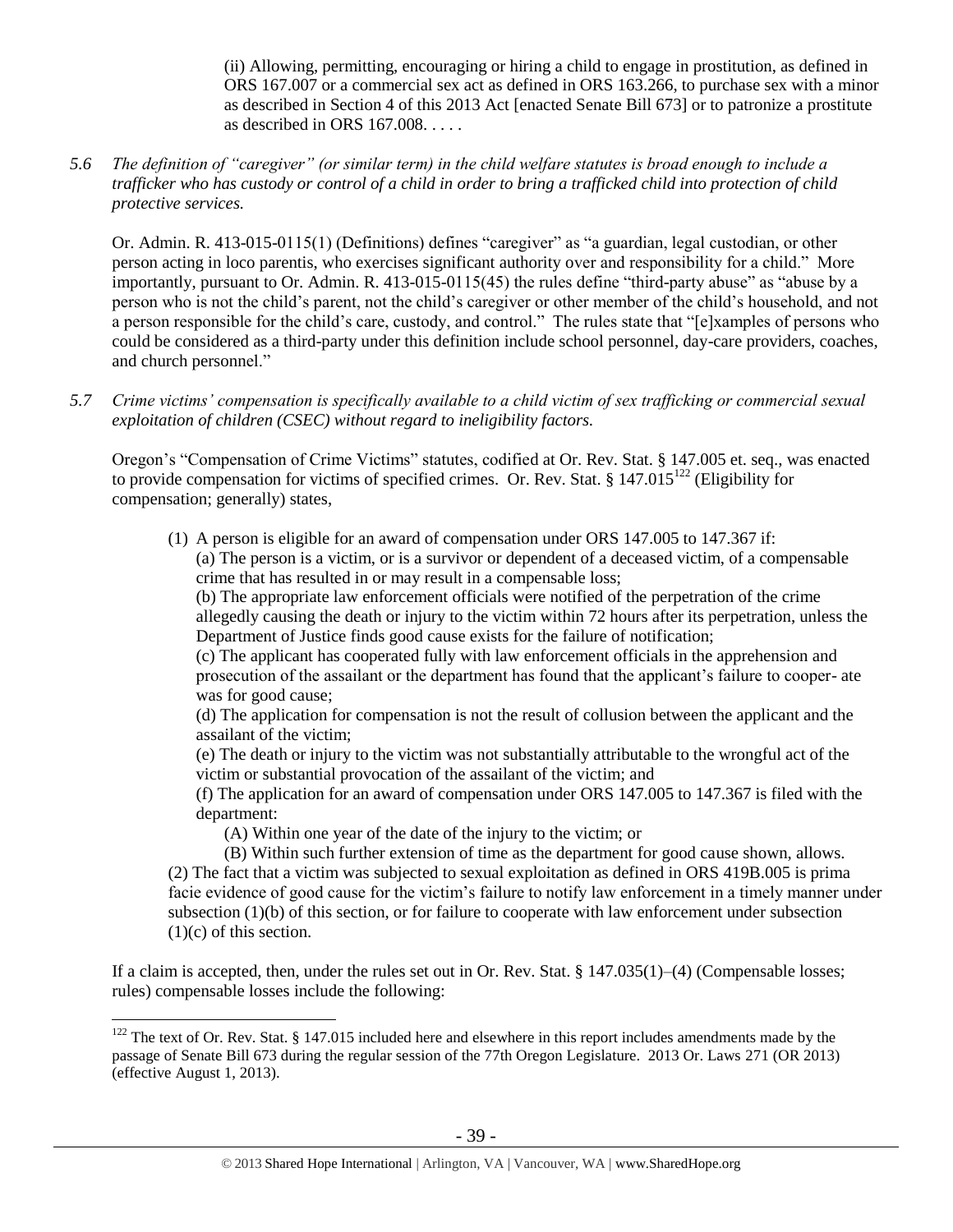(1) (a) Except as otherwise provided in ORS 147.025 and 147.390, compensation may be awarded under ORS 147.005 to 147.367 only for losses described in this section.

(b) The maximum amount of compensation that may be awarded, in aggregate, to the victim and the survivors and dependents of a deceased victim is \$47,000.

- (c) When a compensable crime results in:
	- (A) Injury to a victim, the losses described in subsections (2), (4), (7) and (8) of this section are compensable.

(2) When a claim for compensation is filed in a case of injury, compensation may be awarded for: (a) The victim's reasonable medical and hospital expenses, including counseling expenses, up to a maximum amount of \$ 20,000;

(b) Loss of the victim's earnings, at a maximum rate of \$ 400 per week, up to a maximum amount of \$ 20,000;

(c) The victim's rehabilitation expenses, up to a maximum amount of \$ 4,000; and

(d) Expenses related to transportation for the victim's medical care or counseling, at a rate

determined by the Department of Justice, up to a maximum amount of \$ 3,000, when:

(A) The medical care or counseling is compensable under this section;

(B) The medical care or counseling is provided more than 30 miles away from the victim's residence; and

(C) Adequate medical care or counseling is not available in closer proximity to the victim's residence.

. . . . (4) When a claim for compensation is filed in a case of:

(a) Rape of a child, child sexual abuse or sexual exploitation, as those terms are described in ORS 419B.005<sup>123</sup> (1)(a)(C), (D) and (E), counseling expenses of the victim's family are compensable up to a maximum amount of \$ 20,000, less any amounts awarded for the victim's medical or hospital expenses under subsection (2)(a) of this section.

. . . .

. . . .

## *5.8 Victim-friendly procedures and protections are provided in the trial process for minors under 18.*

Several victim-friendly criminal justice procedures and protections are statutorily provided for minor victimwitnesses, although none specifically apply in cases of trafficking or compelled prostitution of a minor. Pursuant to enacted Or. Rev. Stat. § 419A.004, a "court appointed special advocate," shall be appointed by the court "[i]n every case under ORS chapter 419B [Juvenile Code: Dependency]." Or. Rev. Stat. § 45.400(1) permits telephone testimony, "[u]pon motion of any party and for good cause shown . . . in any civil proceeding or any proceeding under ORS chapter 419B [Juvenile Code: Dependency]." Or. Rev. Stat. § 44.547 supplies additional protections for child witnesses under 12 years of age, or developmentally disabled persons of any age. These protections may include the following: "[b]reak periods" during the trial proceedings; providing a "waiting area appropriate to the special needs of the witness"; "[r]elaxing the formalities of the proceedings"; "[c]onducting proceedings in clothing other than judicial robes"; "[a]djusting the layout of the courtroom for the comfort of the witness"; and "[c]onducting proceedings outside of the normal courtroom." Or. Rev. Stat. § 44.547. Or. Rev. Stat. § 40.460(18a), (24), Rule 803, which sets out exceptions to Oregon's hearsay rule, codified at Or. Rev. Stat. § 40.455 Rule 802, permits closed circuit television testimony in certain criminal or juvenile proceedings involving a child witness under 12 years old as follows:

<sup>123</sup> *See supra* not[e 116.](#page-29-0)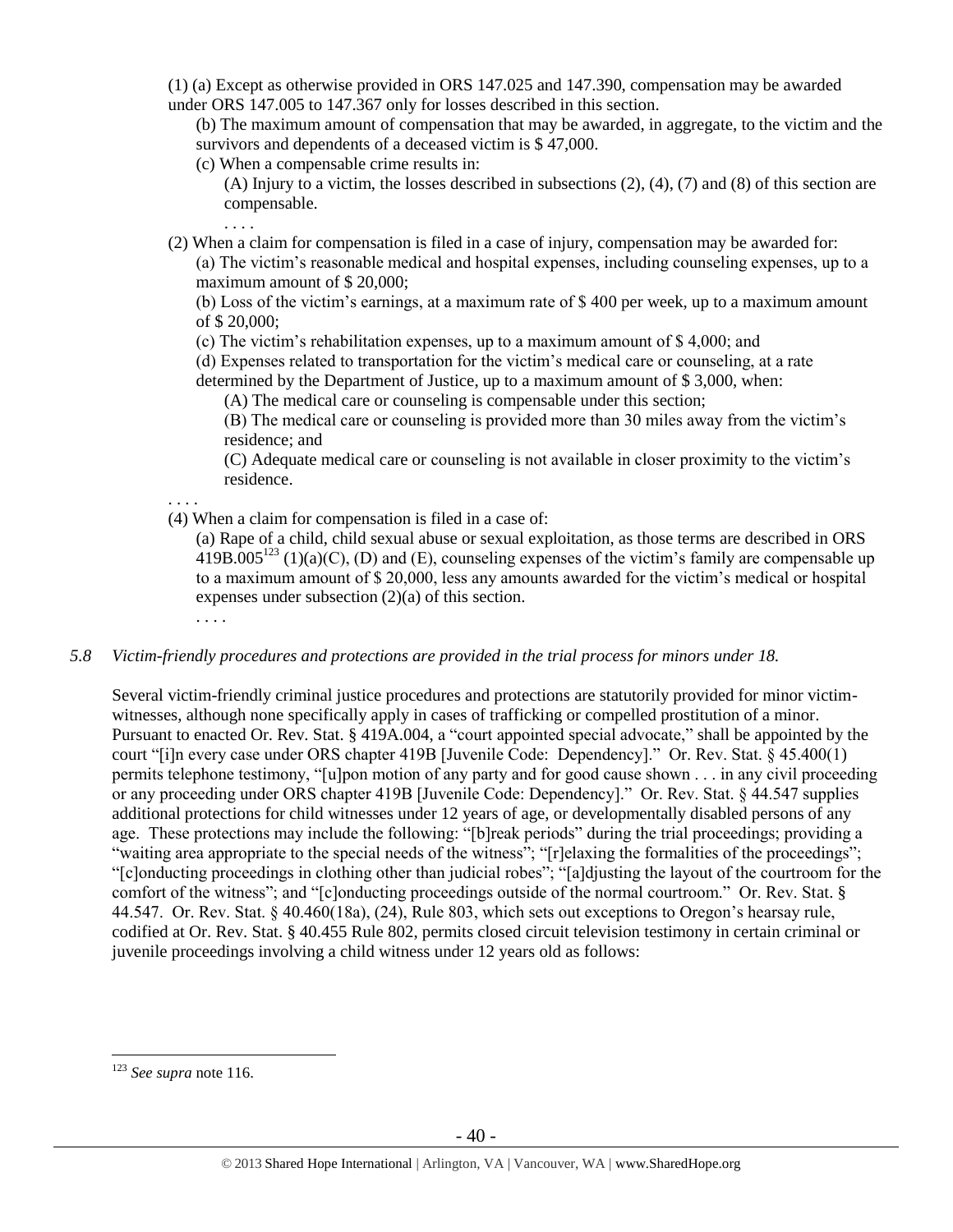(18a)(a) A complaint of sexual misconduct, complaint of abuse as defined in ORS 107.705 or 419B.005, complaint of abuse of an elderly person, as those terms are defined in ORS  $124.050$ ,  $124.050$ , complaint relating to a violation of ORS 163.205 or 164.015 in which a person 65 years of age or older is the victim, made by the witness after the commission of the alleged misconduct or abuse at issue. Except as provided in paragraph (b) of this subsection, such evidence must be confined to the fact that the complaint was made.

#### . . . .

(24) Notwithstanding the limits contained in subsection  $(18a)^{125}$  of this section, in any proceeding in which a child under 12 years of age at the time of trial, or a person with a developmental disability as described in subsection (18a)(d) of this section, may be called as a witness to testify concerning an act of abuse, as defined in ORS 419B.005, or sexual conduct performed with or on the child or person with a developmental disability by another, the testimony of the child or person with a developmental disability taken by contemporaneous examination and cross-examination in another place under the supervision of the trial judge and communicated to the courtroom by closed-circuit television or other audiovisual means. Testimony will be allowed as provided in this subsection only if the court finds that there is a substantial likelihood, established by expert testimony, that the child or person with a developmental disability will suffer severe emotional or psychological harm if required to testify in open court. If the court makes such a finding, the court, on motion of a party, the child, the person with a developmental disability or the court in a civil proceeding, or on motion of the district attorney, the child or the person with a developmental disability in a criminal or juvenile proceeding, may order that the testimony of the child or the person with a developmental disability be taken as described in this subsection. Only the judge, the attorneys for the parties, the parties, individuals necessary to operate the equipment and any individual the court finds would contribute to the welfare and well-being of the child or person with a developmental disability may be present during the testimony of the child or person with a developmental disability.

Or. Rev. Stat. § 40.210 Rule  $412^{126}$  (Sex offense cases; relevance of victim's past behavior or manner of dress), protects testifying victims of certain crimes "(1). . . in a prosecution for a crime described in ORS 163.266  $(1)(b)$  or  $(c)^{127}$  [Trafficking in persons], 163.355 to 163.427 [Sex offense chapter], 163.670 [Using child in display of sexually explicit conduct] or  $167.017^{128}$  [Compelling prostitution], or in a prosecution for an attempt to commit one of [these] those crimes" from the admission of "[r]eputation or opinion evidence of the past sexual behavior<sup>129</sup> of an alleged victim of the crime or a corroborating witness" or "[r]eputation or opinion

 $\overline{a}$ <sup>124</sup> Pursuant to Or. Rev. Stat. §124.050(2), "Elderly person" is defined as "any person 65 years of age or older who is not subject to the provisions of ORS 441.640 to 441.665." The text of Or. Rev. Stat. § 124.050 included here and elsewhere in this report includes amendments made during the regular session of the 77th Oregon Legislature by the passage of House Bill 2205, 2013 Or. Laws 352 (OR 2013) (effective January 1, 2015), House Bill 2622, 2013 Or. Laws 129 (OR 2013) (effective May 16, 2013), and Senate Bill 565, 2013 Or. Laws 180 (OR 2013) (effective January 1, 2014).

 $125$  Or. Rev. Stat. § 40.460 [Rule 803. Hearsay exceptions; availability of declarant immaterial] states in part, "The following are not excluded by ORS 40.455, even though the declarant is available as a witness: . . .  $(18a)(a)$  A complaint of sexual misconduct, complaint of abuse as defined in ORS 107.705 or 419B.005 . . . made by the witness after the commission of the alleged misconduct or abuse at issue. Except as provided in paragraph (b) of this subsection, such evidence must be confined to the fact that the complaint was made."

 $126$  The text of Or. Rev. Stat. § 40.210 included here and elsewhere in this report includes amendments made by the passage of House Bill 673 during the regular session of the 77th Oregon Legislature. 2013 Or. Laws (OR 2013) (effective August 1, 2013).

<sup>127</sup> *See supra* not[e 2.](#page-0-0)

<sup>128</sup> *See supra* not[e 4.](#page-2-0)

<sup>&</sup>lt;sup>129</sup> Or. Rev. Stat. § 40.210(5)(c) Rule 412 defines "past sexual behavior" as "sexual behavior other than: (A) The sexual behavior with respect to which rape, sodomy or sexual abuse or attempted rape, sodomy or sexual abuse is alleged; or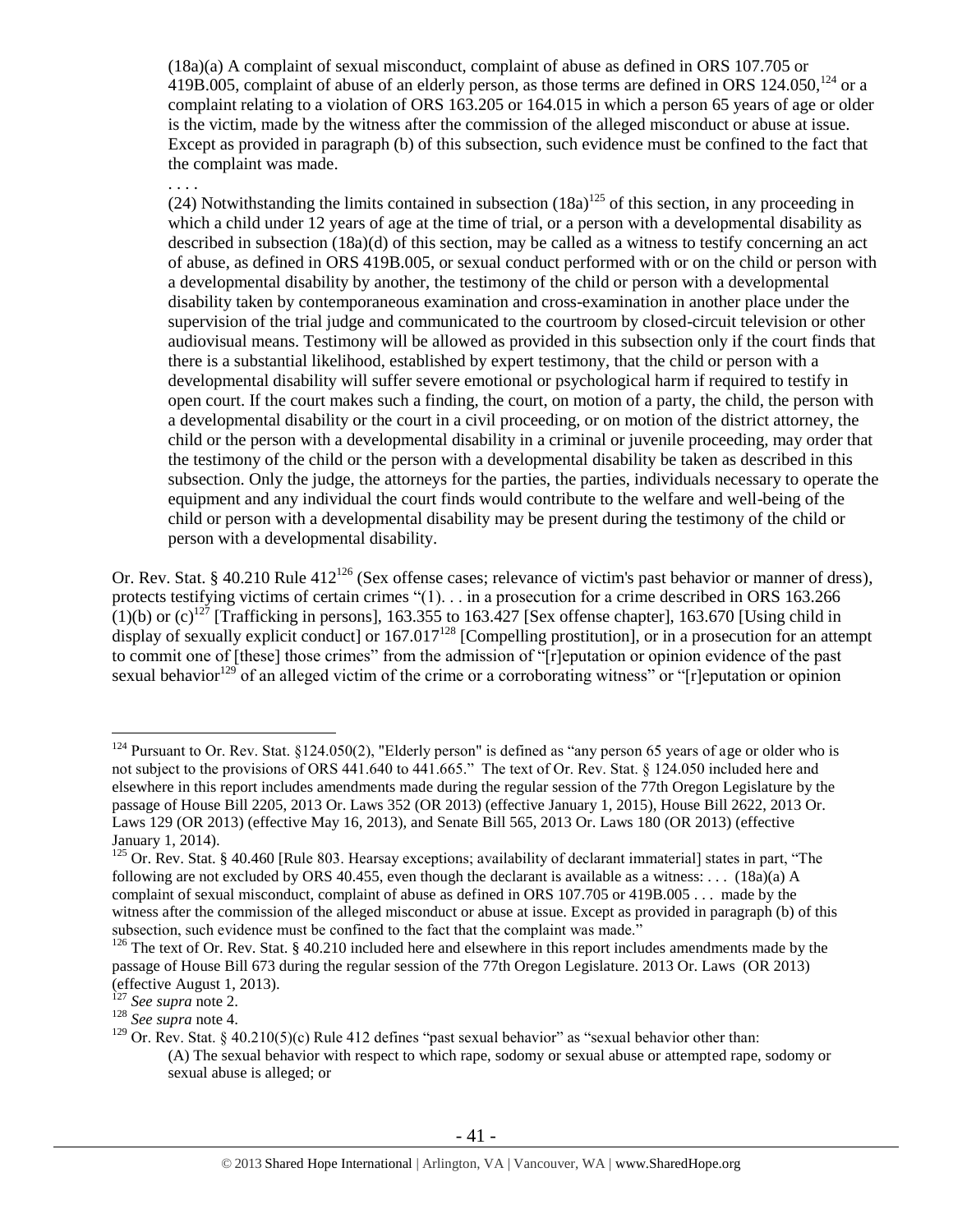evidence presented for the purpose of showing that the manner of dress of an alleged victim of the crime incited the crime or indicated consent to the sexual acts alleged in the charge." The statute provides in part,

(2) Notwithstanding any other provision of law, in a prosecution for a crime or an attempt to commit a crime in subsection (1) of this section, evidence of a victim's past sexual behavior other than reputation or opinion evidence is also not admissible, unless the evidence other than reputation or opinion evidence:

(a) Is admitted in accordance with subsection (4) of this section; and

(b) Is evidence that:

(A) Relates to the motive or bias of the alleged victim;

(B) Is necessary to rebut or explain scientific or medical evidence offered by the state; or

(C) Is otherwise constitutionally required to be admitted.

(3) Notwithstanding any other provision of law, in a prosecution for a crime or an attempt to commit a crime listed in subsection (1) of this section [ORS 163.266 (1)(b) or  $(c)^{130}$  [Trafficking in persons], 163.355 to 163.427 [Sex offense chapter], 163.670 [Using child in display of sexually explicit conduct] or 167.017<sup>131</sup> [Compelling prostitution]], evidence, other than reputation or opinion evidence, of the manner of dress of the alleged victim or a corroborating witness, presented by a person accused of committing the crime, is also not admissible, unless the evidence is:

(a) Admitted in accordance with subsection (4) of this section; and

(b) Is evidence that:

(A) Relates to the motive or bias of the alleged victim;

(B) Is necessary to rebut or explain scientific, medical or testimonial evidence offered by the state;

(C) Is necessary to establish the identity of the victim; or

<span id="page-41-0"></span>(D) Is otherwise constitutionally required to be admitted.

. . . .

Under Or. Rev. Stat. § 192.822,<sup>132</sup> Oregon has also established the "Address Confidentiality Program," in order to:

(a) protect the confidentiality of the actual address<sup>133</sup> of a victim of domestic violence,<sup>134</sup> a sexual offense,  $^{135}$  stalking or human trafficking;  $^{136}$  and

(B) In a proceeding conducted under sections 1 to 8 of this 2013 Act [enacted Senate Bill 673], the alleged sexual abuse."

 $\overline{a}$ 

<sup>132</sup> Lexis notes the following: "Or. Rev. Stat. §§ 192.820—192.868 were enacted into law by the Legislative Assembly but were not added to or made a part of ORS chapter 192 or any series therein by legislative action. See Preface to Oregon Revised Statutes for further explanation."

<sup>133</sup> Or. Rev. Stat. § 192.820(1) defines "actual address" as: (a) A residential, work or school street address of an individual specified on the application of the individual to be a program participant; or (b) The name of the county in which the program participant is registered to vote."

 $134$  Or. Rev. Stat. § 192.820(9) defines a "victim of domestic violence" as "(a) An individual against whom domestic violence has been committed, as define in ORS 135.230, 181.610 or 411.117; (b) An individual who has been a victim of abuse, as defined in ORS 107.705; or (c) Any other individual designated a victim of domestic violence by the Attorney General by rule." The text of Or. Rev. Stat. § 181.610 included here and elsewhere in this report includes amendments made during the regular session of the 77th Oregon Legislature by the passage of House Bill 2148, 2013 Or. Laws 1 (OR 2013) (effective March 11, 2013), Senate Bill 49, 2013 Or. Laws 154 (OR 2013) (effective May 16, 2013), and House Bill 565, 2013 Or. Laws 180 (OR 2013) (effective January 1, 2014).  $135$  Or. Rev. Stat. § 192.820(8) defines a "victim of a sexual offense as "(a) An individual against whom a sexual

offense has been committed, as described in ORS 163.305 to 163.467, 163.427, 163.466 or 163.525; or (b) Any other individual designated by the Attorney General by rule."

<sup>130</sup> *See supra* not[e 2.](#page-0-0)

<sup>131</sup> *See supra* not[e 4.](#page-2-0)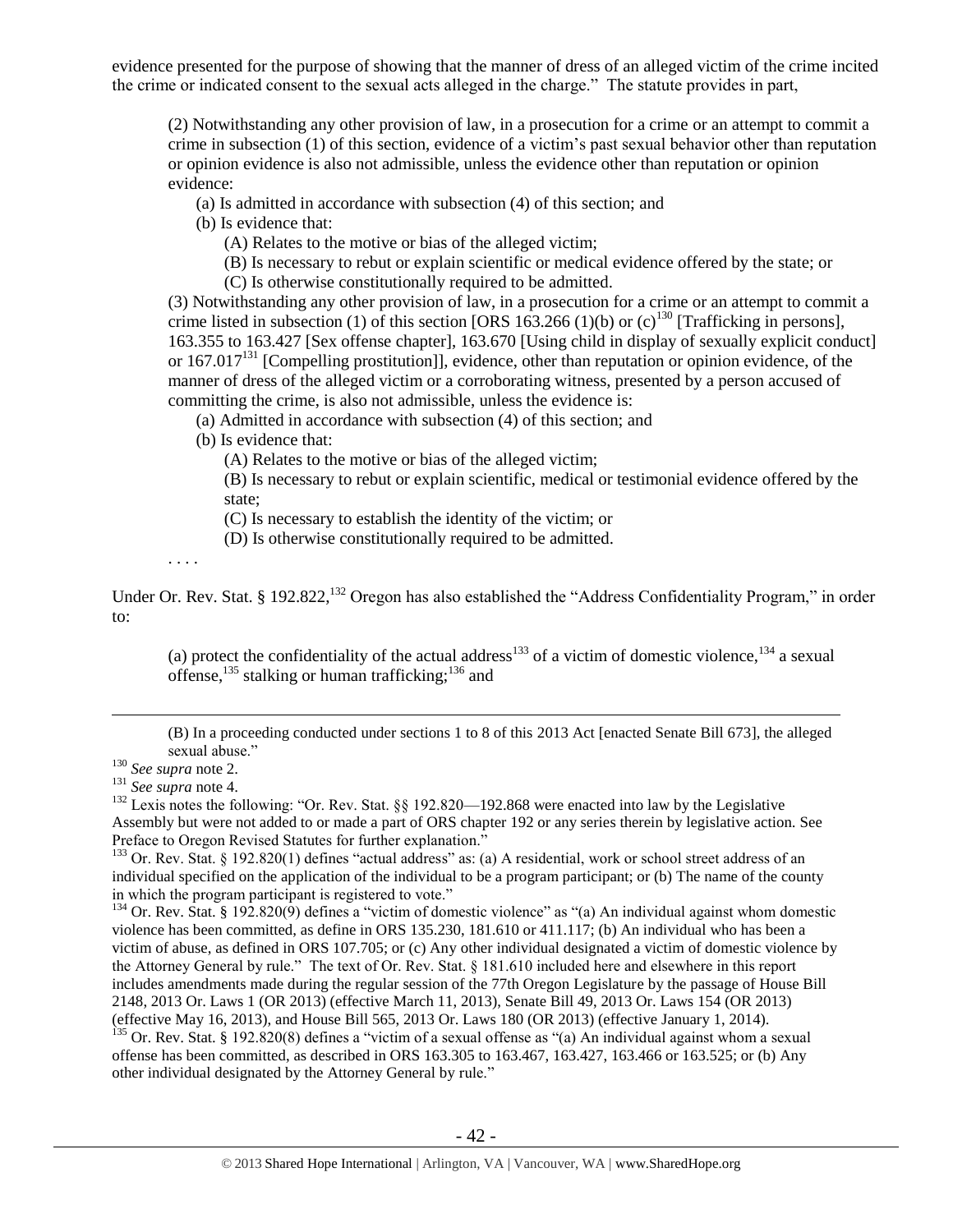(b) prevent assailants or potential assailants of the victim from finding the victim through public records.

As enumerated within Or. Rev. Stat. § 192.822, under the "Address Confidentiality Program,"<sup>137</sup>

…. (2) The Attorney General shall designate a substitute address for a program participant and act as the agent of the program participant for purposed of all legal process this state and receiving and forwarding first-class, certified or registered mail.

(3) The Attorney General is not required to forward any packages or mail other than first-class, certified or registered mail to the program participant.

(4) The Attorney General is not required to track or otherwise maintain records of any mail received on behalf of a program participant unless the mail is certified or registered.

Furthermore, Or. Rev. Stat. § 192.854(1)<sup>138</sup> states that "[t]he Attorney General may designate employees of or volunteers serving public or private entities that provide counseling and shelter services to victims of domestic violence, a sexual offense, stalking or human trafficking as application assistants to assist individuals applying to participate in the Address Confidentiality Program."<sup>139</sup>

*5.9 Expungement or sealing of juvenile delinquency records resulting from arrests or adjudications for prostitution-related offenses committed as a result of, or in the course of, the commercial sexual exploitation of a minor is available within a reasonable time after turning 18.*

Under Or. Rev. Stat. §  $419A.262(2)^{140}$  (Expunction proceedings; notice to victim; effect of expunction; confidentiality; penalties),

Upon application of either a person who is the subject of a record or a juvenile department, or upon its own motion, the juvenile court shall order expunction if, after a hearing when the matter is contested, it finds that:

(a) At least five years have elapsed since the date of the person's most recent termination;

(b) Since the date of the most recent termination, the person has not been convicted of a felony or a Class A misdemeanor;

(c) No proceedings seeking a criminal conviction or an adjudication in a juvenile court are pending against the person;

(d) The person is not within the jurisdiction of any juvenile court on the basis of a petition alleging an act or behavior as defined in ORS  $419B.100^{141}$  (1)(a) to (c) and (f) or  $419C.005$ ; and

(e) The juvenile department is not aware of any pending investigation of the conduct of the person by any law enforcement agency.

 $\overline{a}$ 

<sup>141</sup> *See supra* not[e 119.](#page-33-0)

<sup>&</sup>lt;sup>136</sup> Or. Rev. Stat. § 192.820 defines a "victim of human trafficking" as "(a) an individual against whom as offense described in ORS 163.263, 163.264 or 163.266 has been committed; or (b) Any other individual designated by the Attorney General by rule. In adopting rules under this subsection, the Attorney General shall consider individuals against whom an act recognized as a severe form of trafficking in persons under 22 U.S.C. 7102 has been committed."

<sup>137</sup> Or. Rev. Stat. § 192.822.

<sup>138</sup> *See supra* not[e 132.](#page-41-0)

<sup>&</sup>lt;sup>139</sup> "Any assistance rendered to applicants for participation in the Address Confidentiality Program by the Attorney General or an application assistant is not considered legal advice." Or. Rev. Stat. § 192.854.

<sup>&</sup>lt;sup>140</sup> The text of Or. Rev. Stat. § 419A.262 included here and elsewhere in this report includes amendments made by the passage of House Bill 3327 during the regular session of the 77th Oregon Legislature. 2013 Or. Laws 390 (OR 2013) (effective June 13, 2013).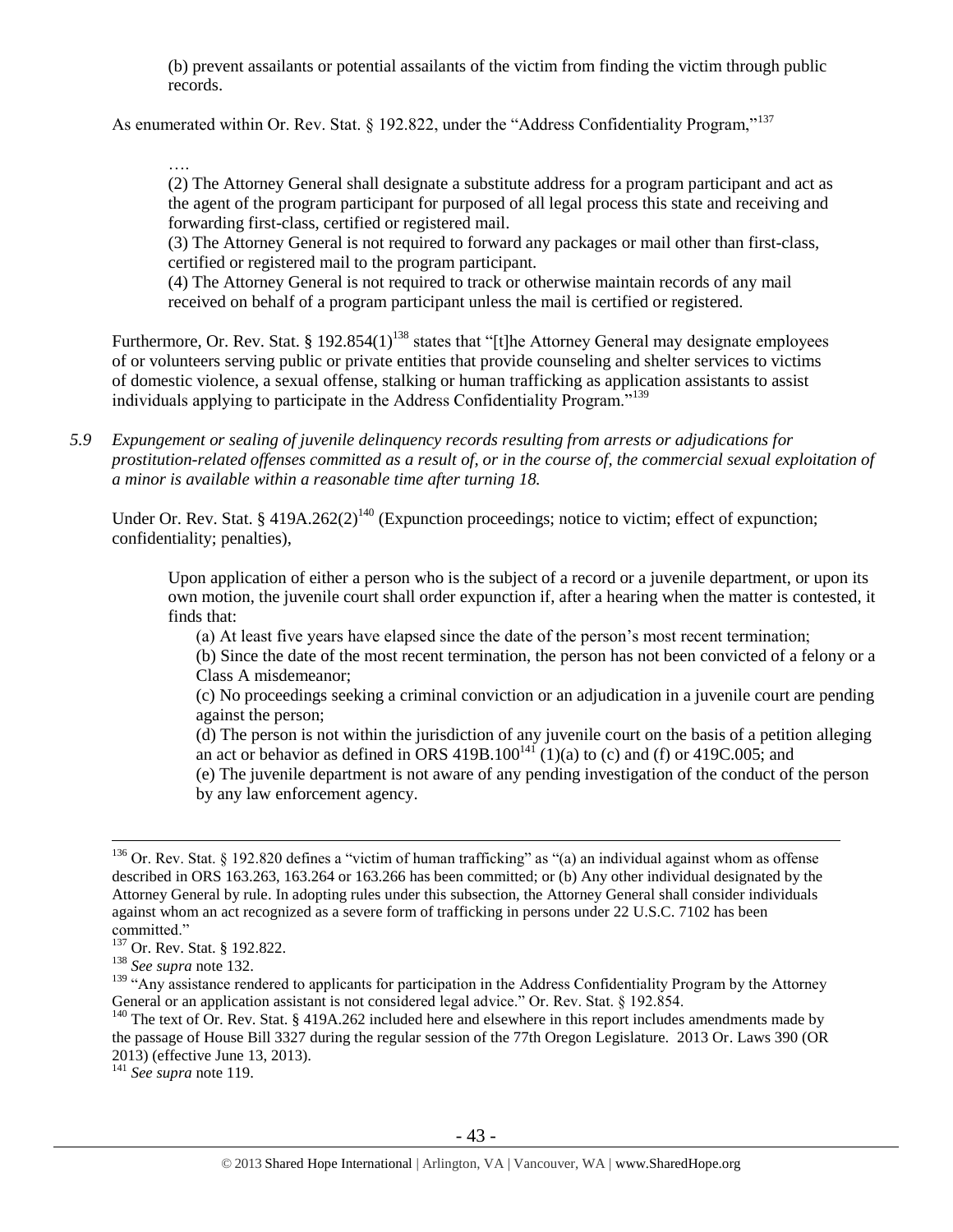Under Or. Rev. Stat, § 419A.262(3) (Expunction proceedings; notice to victim; effect of expunction; confidentiality; penalties),

(a) Notwithstanding subsection (2) of this section, upon application of a person who is the subject of a record kept by a juvenile court or juvenile department, upon application of the juvenile department, or upon its own motion, the juvenile court, after hearing when the matter is contested under subsection (13) of this section, shall order expunction if it finds that:

(A) The application requests expunction of only that part of a person's record that involves a charge, allegation or adjudication based on conduct that if done by an adult would constitute the crime of prostitution under ORS 167.007; and

(B) The person was under 18 years of age at the time of the conduct.

(b) Except provided in subsections (13) and (14) of this section, there is no waiting period required before the juvenile court orders expunction under this subsection.

Under Or. Rev. Stat. § 419A.262(5) (Expunction proceedings; notice to victim; effect of expunction; confidentiality; penalties),

When a person who is the subject of a record kept by a juvenile court or juvenile department reaches 18 years of age, the juvenile court, after a hearing when the matter is contested, shall order expunction if:

- (a) The person never has been found to be within the jurisdiction of the court; or
- (b) The conditions of subsection (2) or (3) of this section have been met.

Or. Rev. Stat. § 419A.262(8) (Expunction proceedings; notice to victim; effect of expunction; confidentiality; penalties) goes on to state,

Notwithstanding subsections  $(2)$ ,  $(3)$  and  $(5)$  to  $(7)$  of this section, upon application of a person who is the subject of a record kept by a juvenile court or juvenile department, upon application of the juvenile department, or upon its own motion, the juvenile court, after a hearing when the matter is contested, may order expunction of all or any part of the person's record if it finds that to do so would be in the best interests of the person and the public. In the case of an application by the juvenile department or of the court acting upon its own motion, expunction shall not be ordered if actual notice of expunction has not been given to the person in accordance with subsection (12) of this section unless the person has reached 21 years of age.

Or. Rev. Stat. § 419A.262(9) (Expunction proceedings; notice to victim; effect of expunction; confidentiality; penalties) further goes on to state,

Notwithstanding ORS 419A.260  $(1)(d)(J)(x)$ , (xiii) or (xviii), a person who has been found to be within the jurisdiction of the juvenile court based on an act that if committed by an adult would constitute:

. . . .

(b) A sex crime that is a Class C felony may apply for an order of expunction under this section. The court shall order expunction of the records in the case if, after a hearing when the matter is contested, the court finds that:

(A) The person meets the requirements of subsection (2) of this section;

(B) The person was under 16 years of age at the time of the offense;

(C) The person is less than three years older than the victim;

(D) The victim's lack of consent was due solely to incapacity to consent by reason of being less than a specified age;

(E) The victim was at least 12 years of age at the time of the offense;

(F) Each finding described in this paragraph involved the same victim; and

(G) The person has not been convicted of, found guilty except for insanity of or found to be within the jurisdiction of the juvenile court based on a crime listed in ORS 419A.260 (1)(d)(J)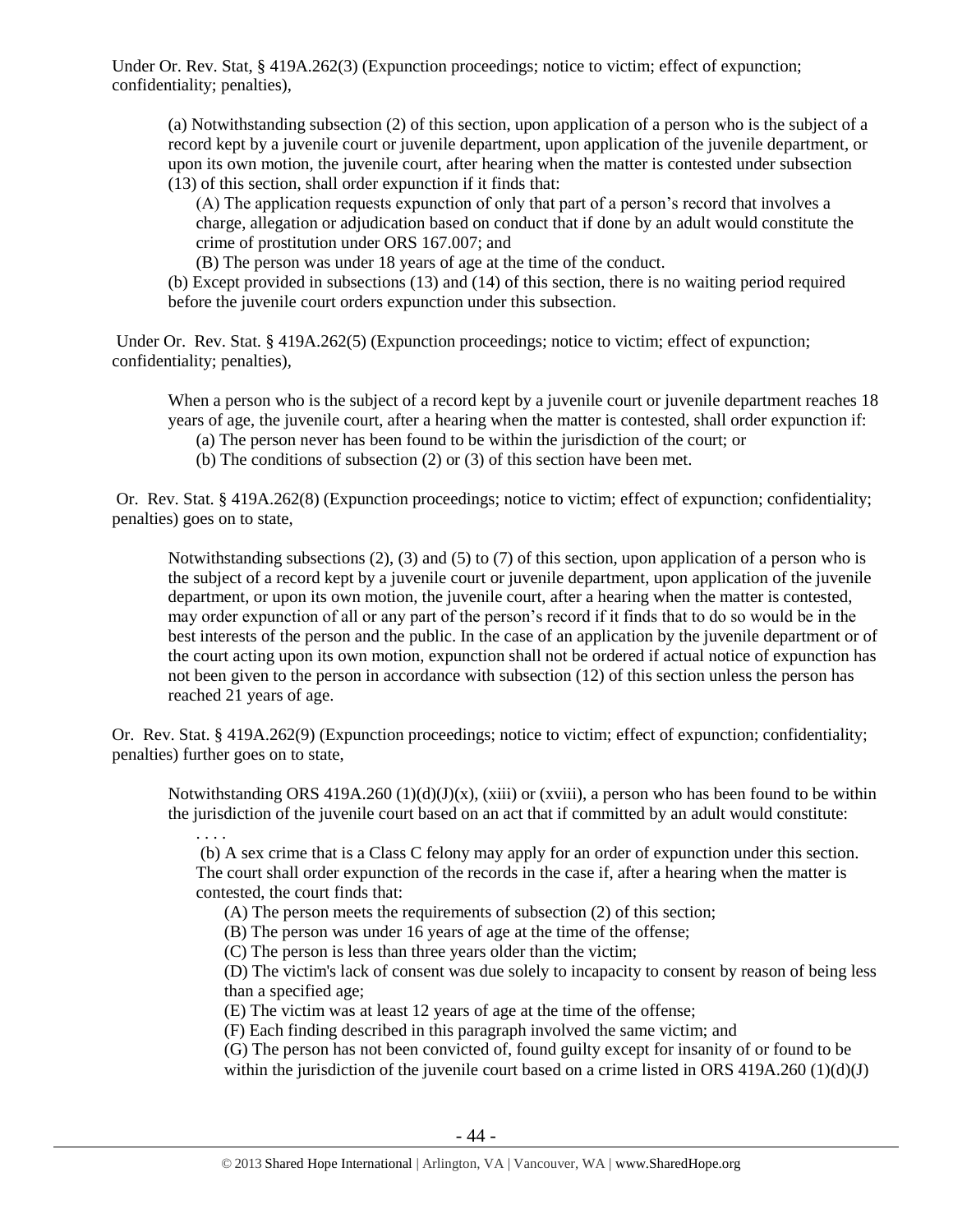or an offense the court is prohibited from setting aside under ORS  $137.225$ ,  $^{142}$  other than the adjudication that is the subject of the motion.

Additionally, Or. Rev. Stat. § 419A.262(14)(c) (Expunction proceedings; notice to victim; effect of expunction; confidentiality; penalties) states,

The court shall proceed without a hearing if:

(A) No objection is filed under subsection (13) of this section;

(B) The application requests expunction of only that part of the person's record that involves a charge, allegation or adjudication based on conduct that if done by an adult would constitute the crime of prostitution under ORS 167.007; and

(C) The person was under 18 years of age at the time of the conduct.

## *5.10 Victim restitution and civil remedies for victims of domestic minor sex trafficking or commercial sexual exploitation of children (CSEC) are authorized by law.*

Or. Rev. Stat. § 137.106 (Restitution to victims) requires the district attorney to investigate and present to the court evidence of economic damages suffered as a result of the crime. The court is authorized to order restitution as part of a criminal case when the crime "has resulted in economic damages."<sup>143</sup> Or. Rev. Stat. § 137.106(1). Restitution is defined in Or. Rev. Stat. § 137.103(3) (Definitions for ORS 137.101 to 137.109) as "full, partial or nominal payment of economic damages to a victim. Restitution is independent of and may be awarded in addition to a compensatory fine awarded under ORS § 137.101."

Or. Rev. Stat. § 30.867 (Action for violation of criminal laws relating to involuntary servitude or trafficking in persons) specifically provides the right to bring a civil action for damages suffered by a victim of human trafficking and involuntary servitude irrespective of the initiation or outcome of any criminal action. Victims of these crimes who prevail may recover "(a) Both special and general damages, including damages for emotional distress; and (b) Punitive damages," as well as reasonable attorney fees. Or. Rev. Stat. § 30.867(2), (3). The statute gives victims six years from the date of the conduct to file a civil claim for damages. Or. Rev. Stat.  $$30.867(4)$ .

*5.11 Statutes of limitations for civil and criminal actions for child sex trafficking or commercial sexual exploitation of children (CSEC) offenses are eliminated or lengthened sufficiently to allow prosecutors and victims a realistic opportunity to pursue criminal action and legal remedies.*

Or. Rev. Stat. § 131.125(2)<sup>144</sup> (Time limitations) outlines the statute of limitations on bringing criminal actions for felonies.

A prosecution for any of the following felonies may be commenced within six years after the commission of the crime or, if the victim at the time of the crime was under 18 years of age, any time before the victim attains 30 years of age or within 12 years after the offense is reported to a law enforcement agency or the Department of Human Services, whichever occurs first:

(m) Using a child in a display of sexual conduct under ORS 163.670.

 $\overline{a}$ 

. . . .

 $142$  The text of Or. Rev. Stat. § 137.225 included here and elsewhere in this report includes amendments made by the passage of House Bill 3327 during the regular session of the 77th Oregon Legislature. 2013 Or. Laws 390 (OR 2013) (effective June 13, 2013).

<sup>143</sup> *See supra* not[e 47.](#page-13-2)

<sup>&</sup>lt;sup>144</sup> The text of Or. Rev. Stat. § 131.125 included here and elsewhere in this report includes amendments made by the passage of House Bill 2205 during the regular session of the 77th Oregon Legislature. 2013 Or. Laws 352 (OR 2013) (effective June 11, 2013).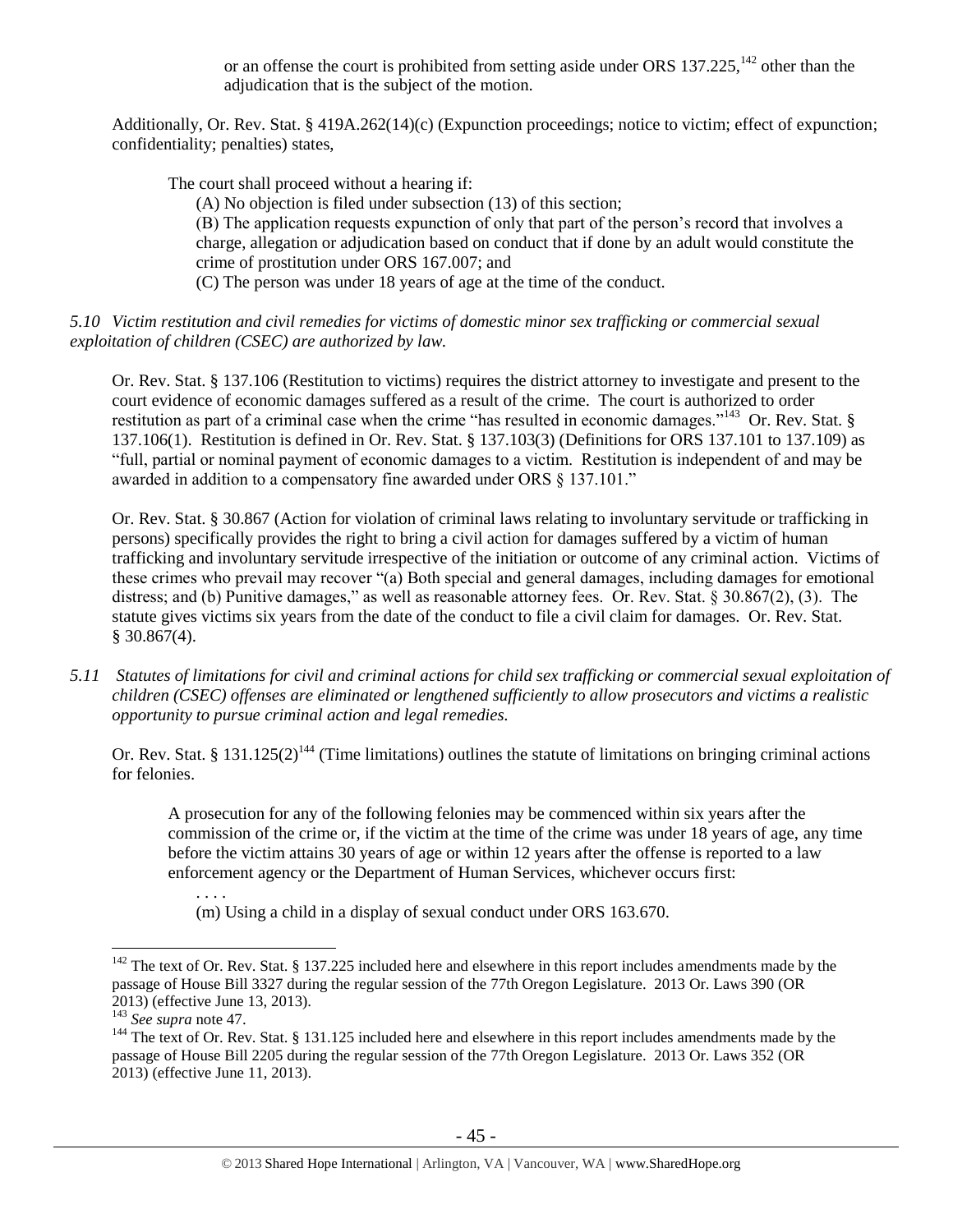(n) Encouraging child sexual abuse in the first degree under ORS 163.684.

. . . .

(p) Promoting prostitution under ORS 167.012.

 $\overline{q}$ ) Compelling prostitution under ORS 167.017.<sup>145</sup>

(r) Luring a minor under ORS  $167.057^{146}$ 

Or. Rev. Stat. § 131.125(3) (Time limitations) states,

A prosecution for any of the following misdemeanors may be commenced within four years after the commission of the crime or, if the victim at the time of the crime was under 18 years of age, any time before the victim attains 22 years of age or within four years after the offense is reported to a law enforcement agency or the Department of Human services, whichever occurs first:

(b) Sexual abuse in the third degree under ORS 163.415.

. . . .

- (d) Exhibiting an obscene performance to a minor under ORS 167.075.
- (e) Displaying obscene materials to minors under ORS 167.080.

Or. Rev. Stat. § 30.867 (Action for violation of criminal laws relating to involuntary servitude or trafficking in persons) specifically provides the right to bring a civil action for damages suffered by a victim of human trafficking and involuntary servitude irrespective of the initiation or outcome of any criminal action. Victims of these crimes who prevail may recover "(a) Both special and general damages, including damages for emotional distress; and (b) Punitive damages," as well as reasonable attorney fees. Or. Rev. Stat. § 30.867(2), (3). The statute gives victims six years from the date of the conduct to file a civil claim for damages. Or. Rev. Stat.  $$30.867(4)$ .

Or. Rev. Stat. § 12.117(1) (Actions based on child abuse), which covers civil proceedings, states,

(1) Notwithstanding ORS 12.110 [Actions for certain injuries to person not arising on contract], 12.115 [Action for negligent injury to person or property] or 12.160 [Suspension for minors and persons who are insane], an action based on conduct that constitutes child abuse $147$  or conduct knowingly allowing, permitting or encouraging child abuse that occurs while the person is under 18 years of age must be commenced before the person attains 40 years of age, or if the person has not discovered the causal connection between the injury and the child abuse, nor in the exercise of reasonable care should have discovered the causal connection between the injury and the child abuse, not more than five years from the date the person discovers or in the exercise of reasonable care should have discovered the causal connection between the child abuse and the injury, whichever period is longer.

 $\overline{a}$ 

(B) Allowing, permitting, encouraging or hiring a child to engage in prostitution or to patronize a prostitute, as defined in ORS chapter 167."

<sup>145</sup> *See supra* not[e 4.](#page-2-0)

<sup>146</sup> *See supra* not[e 16.](#page-6-1)

<sup>&</sup>lt;sup>147</sup> Or. Rev. Stat. § 12.117(2) (Actions based on child abuse) defines "child abuse" to include the following:

<sup>(</sup>c) Sexual abuse, as defined in ORS Chapter 163, when the victim is a child; or

<sup>(</sup>d) Sexual exploitation of a child, including but not limited to:

<sup>(</sup>A) Conduct constituting a violations of ORS 163.435 and any other conduct which allows, employs, authorizes, permits, induces or encourages a child to engage in the performing for people to observe or the photographing, filming, tape recording or other exhibition which, in whole or in part, depicts sexual conduct or contact; and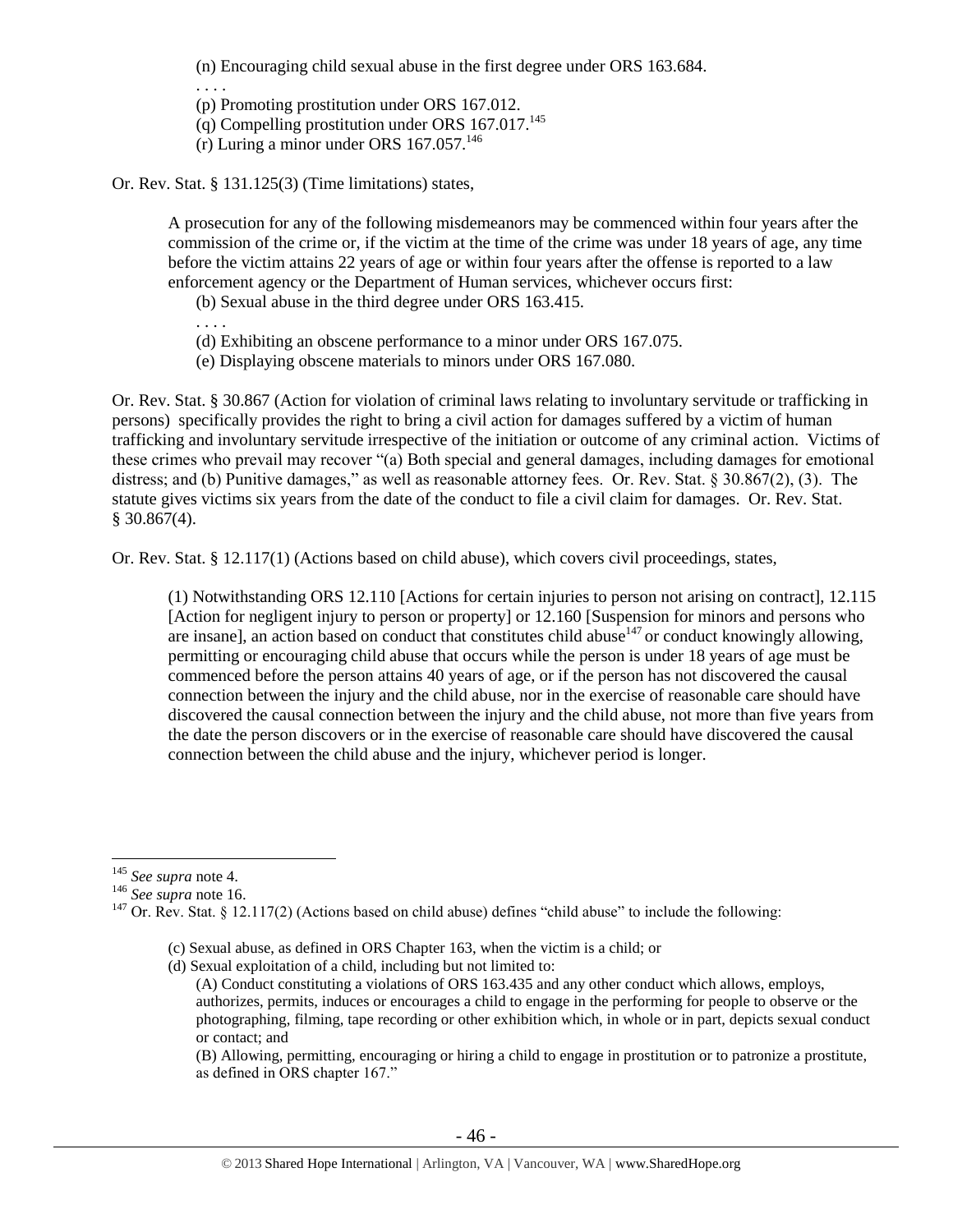#### **FRAMEWORK ISSUE 6: CRIMINAL JUSTICE TOOLS FOR INVESTIGATION AND PROSECUTIONS**

#### *Legal Components:*

- *6.1 Training on human trafficking and domestic minor sex trafficking for law enforcement is statutorily mandated or authorized.*
- *6.2 Single party consent to audiotaping is permitted in law enforcement investigations.*
- *6.3 Wiretapping is an available tool to investigate domestic minor sex trafficking.*
- *6.4 Using a law enforcement posing as a minor to investigate buying or selling of commercial sex acts is not a defense to soliciting, purchasing, or selling sex with a minor.*
- *6.5 Using the Internet to investigate buyers and traffickers is a permissible investigative technique.*
- *6.6 Law enforcement and child welfare agencies are mandated to promptly report missing and recovered children. \_\_\_\_\_\_\_\_\_\_\_\_\_\_\_\_\_\_\_\_\_\_\_\_\_\_\_\_\_\_\_\_\_\_\_\_\_\_\_\_\_\_\_\_\_\_\_\_\_\_\_\_\_\_\_\_\_\_\_\_\_\_\_\_\_\_\_\_\_\_\_\_\_\_\_\_\_\_\_\_\_\_\_\_\_\_\_\_\_\_\_\_\_\_*

#### *Legal Analysis:*

*6.1 Training on human trafficking and domestic minor sex trafficking for law enforcement is statutorily mandated or authorized.*

Pursuant to enacted Senate Bill 673, Ch. 720, § 13,<sup>148</sup> "[t]he Board on Public Safety Standards and Training may require that all police officers and certified reserve officers are trained to recognize, investigate and report cases involving labor trafficking and sex trafficking of children and adults at any advanced training program operated or authorized by the Department of Public Safety Standards and Training."

Additionally, Or. Rev. Stat. § 181.643 (Training in missing persons cases) does state that "[s]ubject to the availability of funds, the Board on Public Safety Standards and Training shall ensure that all police officers and certified reserve officers are trained to investigate and report cases of missing children and adults.

*6.2 Single party consent to audiotaping is permitted in law enforcement investigations.*

Or. Rev. Stat. § 165.543(1) (Interception of communications) states in part,

Except as provided in ORS 133.724 [Order for interception of communications; application; grounds for issuance; contents of order; progress reports] or as provided in ORS 165.540(2)(a), any person who willfully intercepts, attempts to intercept or procures any other person to intercept or attempt to intercept any wire or oral communication where such person is not a party to the communication and where none of the parties to the communication has given prior consent to the interception, is guilty of a Class A misdemeanor.

<span id="page-46-0"></span>Or. Rev. Stat. § 133.726(1)<sup>149</sup> (Interception of oral communication without order; order for interception of oral communication; application; grounds for issuance; contents of order; penalties) states, "[A] law enforcement officer<sup>150</sup> is authorized to intercept an oral communication to which the officer or person under direct

 $\overline{a}$ 

(A) of this paragraph; or

<sup>148</sup> *See supra* not[e 8.](#page-2-1)

<sup>&</sup>lt;sup>149</sup> The text of Or. Rev. Stat. § 133.726 included here and elsewhere in this report includes amendments made by the passage of Senate Bill 565 during the regular session of the 77th Oregon Legislature. 2013 Or. Laws 180 (OR 2013) (effective May 16, 2013).

 $150$  Under Or. Rev. Stat. § 133.726(11)(a), a "law enforcement officer" is "[a]n officer employed to enforce criminal laws by:

<sup>(</sup>A) The United States, this state or a municipal government within this state;

<sup>(</sup>B) A political subdivision, agency, department or bureau of the governments described in subparagraph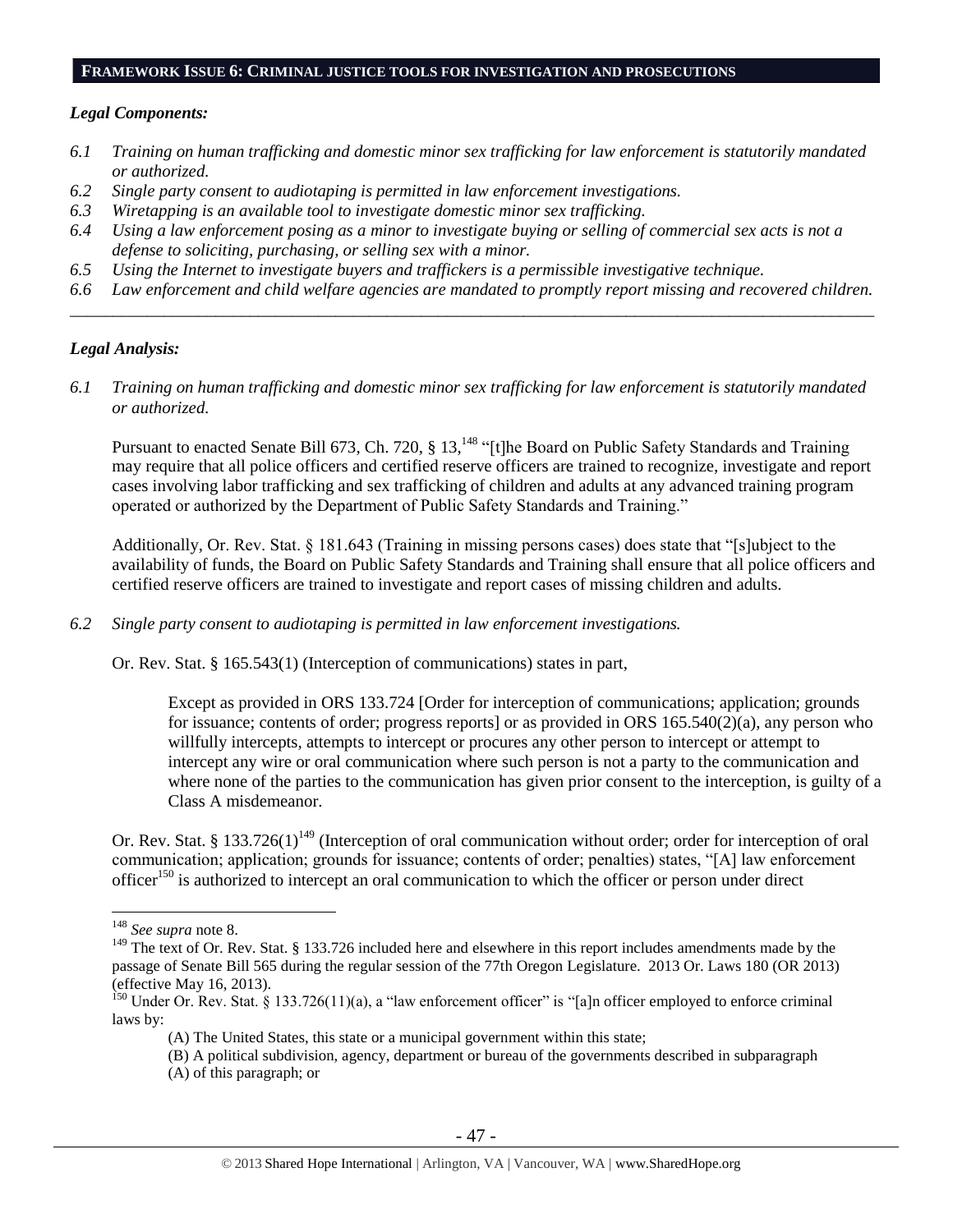supervision of the officer is a party, without obtaining an order for the interception of a wire, electronic or oral communication under ORS 133.724" in certain situations. "[A] person is a party to an oral communication if the oral communication is made in the person's immediate presence and is audible to the person regardless of whether the communication is specifically directed to the person." Or. Rev. Stat. § 133.726(2).

Or. Rev. Stat. § 133.726(7)–(10) (Interception of oral communication without order; order for interception of oral communication; application; grounds for issuance; contents of order; penalties) also states,

(7) An order under ORS 133.724 or this section is not required when a law enforcement officer intercepts an oral communication to which the officer or a person under the direct supervision of the officer is a party if the oral communication is made by a person whom the officer has probable cause to believe has committed, is engaged in committing or is about to commit:

(a) A crime punishable as a felony under ORS 475.840 [drugs],  $475.846$  to  $475.894$ <sup>151</sup> [drug] possession, manufacture] or 475.904 to 475.910 [drugs] or as a misdemeanor under ORS 167.007 [prostitution] or section 3 of this 2011 Act [patronizing prostitution]; or

(b) Any other crime punishable as a felony if the circumstances at the time the oral communication is intercepted are of such exigency that it would be unreasonable to obtain a court order under ORS 133.724 or this section.

(8) A law enforcement officer who intercepts an oral communication pursuant to this section may not intentionally fail to record and preserve the oral communication in its entirety. A law enforcement officer, or a person under the direct supervision of the officer, who is authorized under this section to intercept an oral communication is not required to exclude from the interception an oral communication made by a person for whom probable cause does not exist if the officer or the person under the officer's direct supervision is a party to the oral communication.

(9) A law enforcement officer may not divulge the contents of an oral communication intercepted under this section before a preliminary hearing or trial in which an oral communication is going to be introduced as evidence against a person except:

(a) To a superior officer or other official with whom the law enforcement officer is cooperating in the enforcement of the criminal laws of this state or the United States;

(b) To a magistrate;

 $\overline{a}$ 

(c) In a presentation to a federal or state grand jury; or

(d) In compliance with a court order.

(10) A law enforcement officer may intercept an oral communication under this section only when acting within the scope of the officer's employment and as a part of assigned duties.

# *6.3 Wiretapping is an available tool to investigate domestic minor sex trafficking.*

Or. Rev. Stat. § 133.724<sup>152</sup> outlines criteria for applying to intercept wire communications, stating that, among other things, the "application shall include . . .

(c) A statement demonstrating that there is probable cause to believe that an individual is committing, has committed or is about to commit: (A) A particular felony of murder, kidnapping, arson, robbery, bribery, extortion or other crime dangerous to life and punishable as a felony; (B) A crime punishable

<sup>(</sup>C) A police department established by a university under ORS 352.383 [Public universities; establishment of police departments; police officers] or section 1 of this 2013 Act."

<sup>&</sup>lt;sup>151</sup> The text of Or. Rev. Stat. § 475.856 and § 475.864 included here and elsewhere in this report includes amendments made during the regular session of the 77th Oregon Legislature by the passage of Senate Bill 40, 2013 Or. Laws 591 (OR 2013) (effective July 1, 2013).

 $152$  The text of Or. Rev. Stat. § 133.724 included here and elsewhere in this report includes amendments made during the regular session of the 77th Oregon Legislature by the passage of Senate Bill 673, 2013 Or. Laws 720 (OR 2013) (effective August 1, 2013).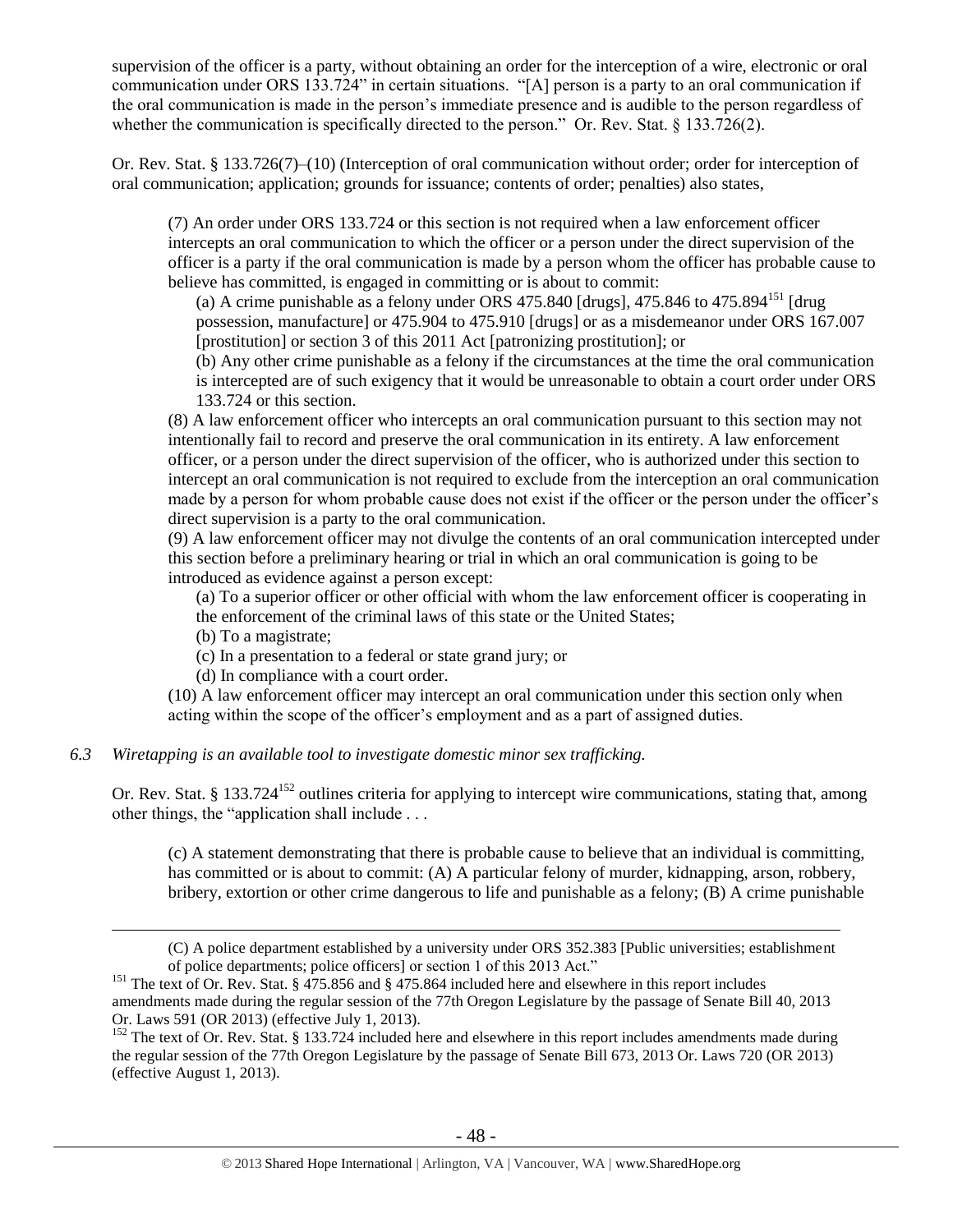as a felony under ORS 163.266 (1)(b) or (c)<sup>153</sup> [Trafficking in persons], 166.720 [Racketeering activity], 167.012 [Promoting prostitution], 167.017<sup>154</sup> [Compelling prostitution], ... or section 4 of this 2013 Act [Purchasing sex with a minor under Senate Bill 673, Ch. 720,  $\S 4^{155}$ ] or as a misdemeanor under ORS 167.007 [Prostitution] or 167.008 [Patronizing a prostitute]; or (C) Any conspiracy to commit any of the foregoing crimes; ...

Or. Rev. Stat. § 133.726(3)–(6)<sup>156</sup> also outlines criteria for ex parte orders for intercepting oral communications, including situations where the application states, among other things, that "[t]here is probable cause to believe that a person whose oral communication is to be intercepted is engaged in committing, has committed or is about to commit a particular felony, or a misdemeanor under ORS 167.007 [Prostitution] or section 3 of this 2011 Act [patronizing prostitution], and that intercepting the oral communication will yield evidence thereof."

Or. Rev. Stat. § 133.733 does not permit "[t]he contents of any wire, electronic or oral communication intercepted under ORS 133.724, or evidence derived therefrom" from being "received in evidence or otherwise disclosed in any trial, hearing or other proceeding in any court of this state unless each party, not less than 10 days before the trial, hearing or proceeding, has been furnished with a copy of the court order, and accompanying application, under which the interception was authorized or approved." This period may be judicially waived.

*6.4 Using a law enforcement posing as a minor to investigate buying or selling of commercial sex acts is not a defense to soliciting, purchasing, or selling sex with a minor.*

Pursuant to Or. Rev. Stat. § 167.057<sup>157</sup> (Luring a minor), an offender of this provision is prevented from asserting a defense "that the person to whom the representation, description or account was furnished or with whom the representation, description or account was used was not a minor but was a law enforcement officer posing as a minor." Or. Rev. Stat. § 167.057(4).

However, no such prohibition applies in prosecutions under Or. Rev. Stat. § 167.017<sup>158</sup> (Compelling prostitution) and § 167.007 (Prostitution).

*6.5 Using the Internet to investigate buyers and traffickers is a permissible investigative technique.*

Or. Rev. Stat. § 163.434(2) (Provisions applicable to online sexual corruption of a child) states that "[i]t is not a defense to a prosecution for online sexual corruption of a child in the first or second degree that the person was in fact communicating with a law enforcement officer . . . or a person working under the direction of a law enforcement officer, who is 16 years of age or older."

<sup>153</sup> *See supra* not[e 2.](#page-0-0)

<sup>154</sup> *See supra* not[e 4.](#page-2-0)

<sup>155</sup> *See supra* not[e 8.](#page-2-1)

<sup>156</sup> *See supra* not[e 149.](#page-46-0)

<sup>157</sup> *See supra* [16.](#page-6-1)

<sup>158</sup> *See supra* not[e 4.](#page-2-0)